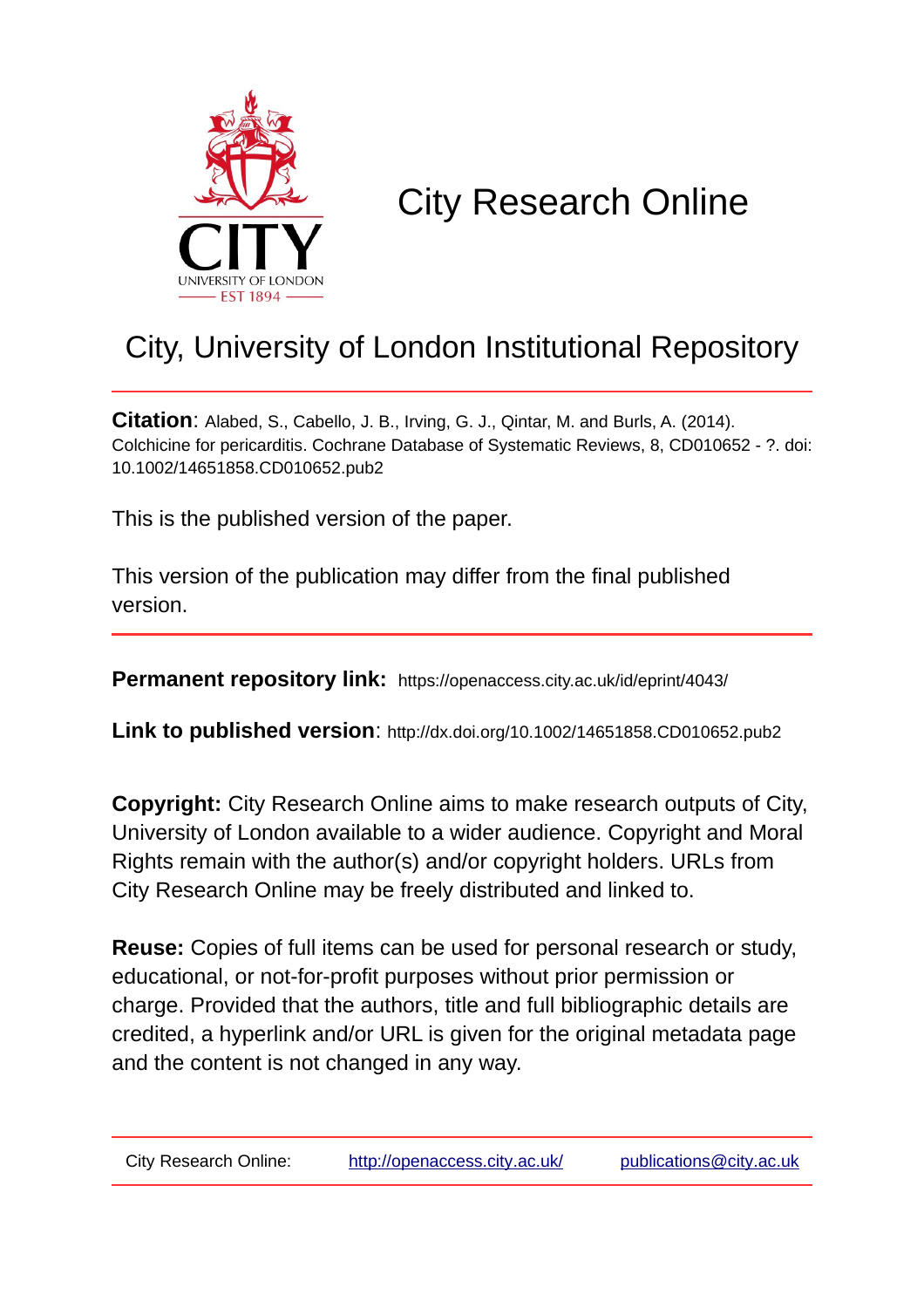## **Colchicine for pericarditis (Review)**

**Alabed S, Cabello JB, Irving GJ, Qintar M, Burls A**



This is a reprint of a Cochrane review, prepared and maintained by The Cochrane Collaboration and published in *The Cochrane Library* 2014, Issue 8

<http://www.thecochranelibrary.com>

# WILEY

**Colchicine for pericarditis (Review) Copyright © 2014 The Cochrane Collaboration. Published by John Wiley & Sons, Ltd.**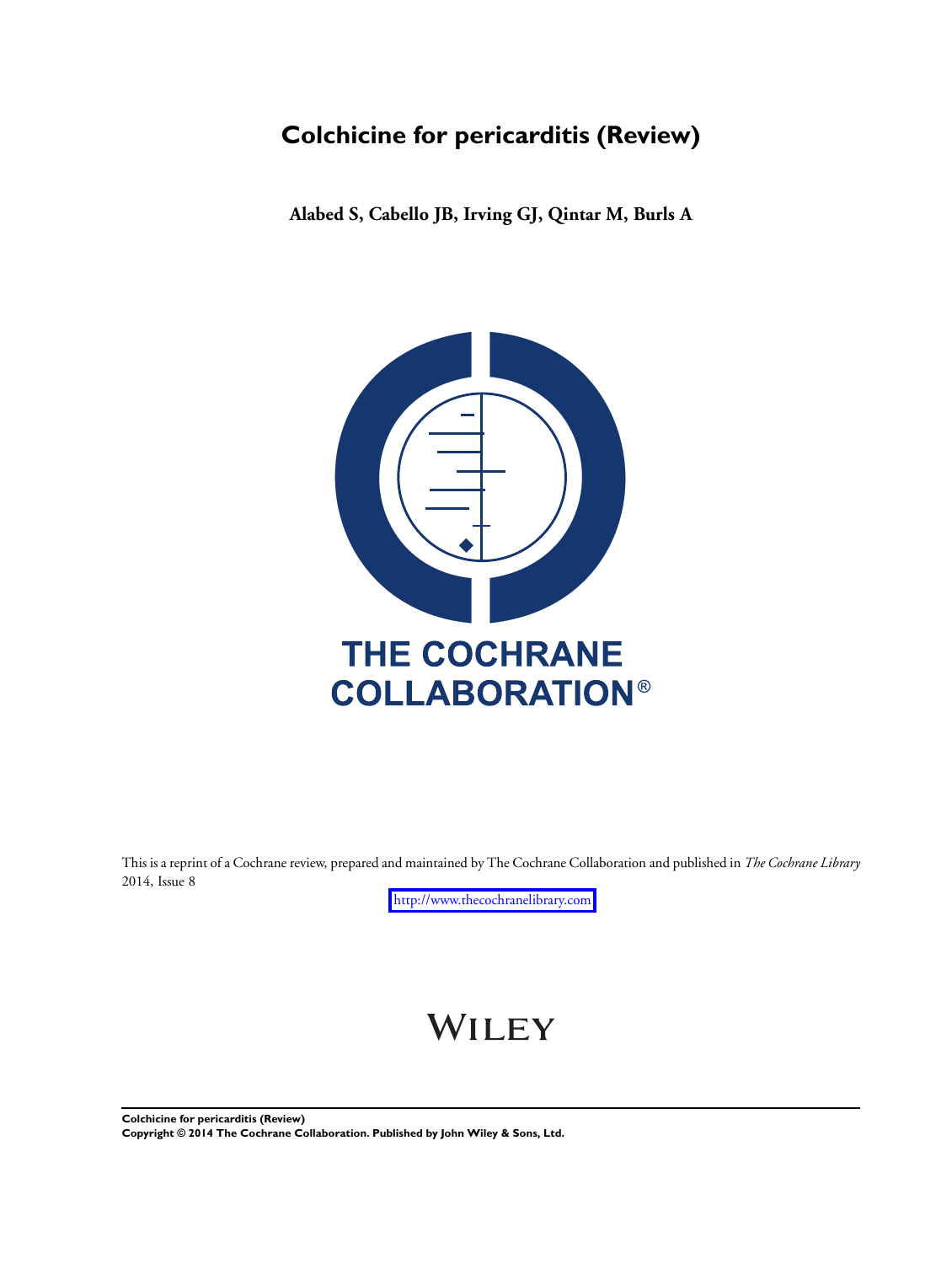#### **TABLE OF CONTENTS**

| 9                                                                                                                                                                                                                                    |
|--------------------------------------------------------------------------------------------------------------------------------------------------------------------------------------------------------------------------------------|
| 11                                                                                                                                                                                                                                   |
| 12                                                                                                                                                                                                                                   |
| 15                                                                                                                                                                                                                                   |
| 22                                                                                                                                                                                                                                   |
| AUTHORS' CONCLUSIONS research and the contract of the contract of the contract of the contract of the contract of the contract of the contract of the contract of the contract of the contract of the contract of the contract<br>23 |
| 24                                                                                                                                                                                                                                   |
| 24                                                                                                                                                                                                                                   |
| 27                                                                                                                                                                                                                                   |
| 38                                                                                                                                                                                                                                   |
| Analysis 1.1. Comparison 1 Time to recurrence, Outcome 1 Time to recurrence in people with recurrent pericarditis.<br>39                                                                                                             |
| 40<br>Analysis 1.2. Comparison 1 Time to recurrence, Outcome 2 Time to recurrence in people with acute pericarditis.<br>$\sim$                                                                                                       |
| Analysis 2.1. Comparison 2 Adverse effects of colchicine, Outcome 1 Total adverse effects.<br>40                                                                                                                                     |
| Analysis 2.2. Comparison 2 Adverse effects of colchicine, Outcome 2 Adverse effects necessitating stop of therapy. .<br>41                                                                                                           |
| Analysis 3.1. Comparison 3 Recurrence rate in people with recurrent pericarditis, Outcome 1 6 months.<br>42                                                                                                                          |
| Analysis 3.2. Comparison 3 Recurrence rate in people with recurrent pericarditis, Outcome 2 12 months.<br>42                                                                                                                         |
| Analysis 3.3. Comparison 3 Recurrence rate in people with recurrent pericarditis, Outcome 3 18 months.<br>43                                                                                                                         |
| Analysis 4.1. Comparison 4 Recurrence rate in people with acute pericarditis, Outcome 1 6 months.<br>43                                                                                                                              |
| Analysis 4.2. Comparison 4 Recurrence rate in people with acute pericarditis, Outcome 2 12 months.<br>44                                                                                                                             |
| Analysis 4.3. Comparison 4 Recurrence rate in people with acute pericarditis, Outcome 3 18 months.<br>44                                                                                                                             |
| Analysis 5.1. Comparison 5 Symptom relief, Outcome 1 Symptom relief at 72 hours.<br>45                                                                                                                                               |
| 45                                                                                                                                                                                                                                   |
| 48<br><b>APPENDICES</b>                                                                                                                                                                                                              |
| 52                                                                                                                                                                                                                                   |
| 52                                                                                                                                                                                                                                   |
| 53                                                                                                                                                                                                                                   |
| 53                                                                                                                                                                                                                                   |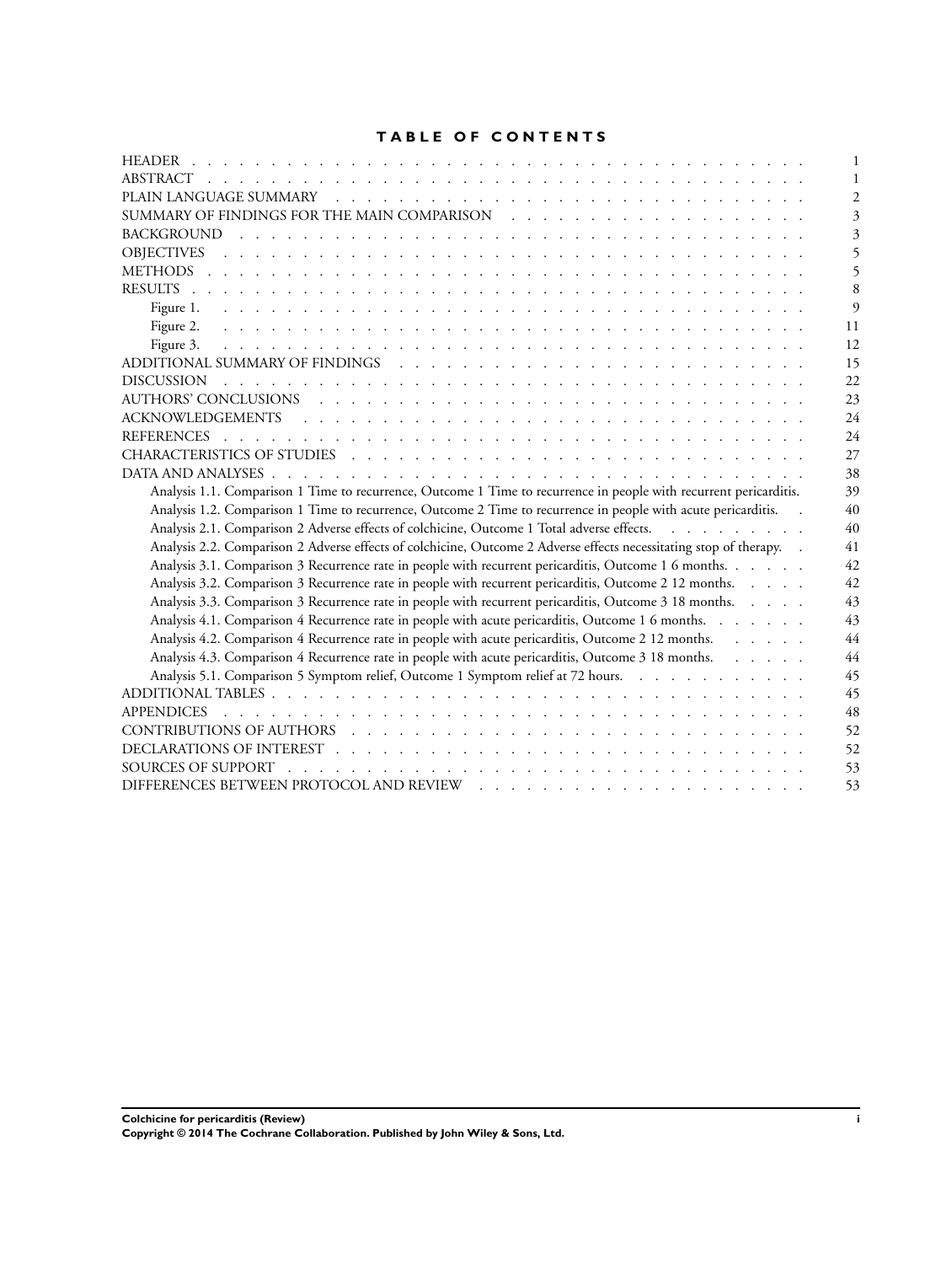#### **[Intervention Review]**

### **Colchicine for pericarditis**

Samer Alabed $^{\rm l}$ , Juan B Cabello $^{\rm 2}$ , Greg J Irving $^{\rm 3}$ , Mohammed Qintar $^{\rm 4}$ , Amanda Burls $^{\rm 5}$ 

<sup>1</sup> Continuing Education, University of Oxford, Oxford, UK.<sup>2</sup> Department of Cardiology & CASP Spain, Hospital General Universitario de Alicante, Alicante, Spain. <sup>3</sup>Division of Primary Care, University of Liverpool, Liverpool, UK. <sup>4</sup> Internal Medicine Department, Cleveland Clinic Foundation, Cleveland, Ohio, USA. <sup>5</sup> School of Health Sciences, City University London, London, UK

Contact address: Samer Alabed, Continuing Education, University of Oxford, Oxford, UK. [samer.alabed@conted.ox.ac.uk](mailto:samer.alabed@conted.ox.ac.uk).

**Editorial group:** Cochrane Heart Group. **Publication status and date:** New, published in Issue 8, 2014. **Review content assessed as up-to-date:** 4 August 2014.

**Citation:** Alabed S, Cabello JB, Irving GJ, Qintar M, Burls A. Colchicine for pericarditis. *Cochrane Database of Systematic Reviews* 2014, Issue 8. Art. No.: CD010652. DOI: 10.1002/14651858.CD010652.pub2.

Copyright © 2014 The Cochrane Collaboration. Published by John Wiley & Sons, Ltd.

#### **A B S T R A C T**

#### **Background**

Pericarditis is the inflammation of the pericardium, the membranous sac surrounding the heart. Recurrent pericarditis is the most common complication of acute pericarditis, causing severe and disabling chest pains. Recurrent pericarditis affects one in three patients with acute pericarditis within the first 18 months. Colchicine has been suggested to be beneficial in preventing recurrent pericarditis.

#### **Objectives**

To review all randomised controlled trials (RCTs) that assess the effects of colchicine alone or combined, compared to any other intervention to prevent further recurrences of pericarditis, in people with acute or recurrent pericarditis.

#### **Search methods**

We searched the following bibliographic databases on 4 August 2014: Cochrane Central Register of Controlled Trials (CENTRAL, Issue 7 of 12, 2014 on *The Cochrane Library*), MEDLINE (OVID, 1946 to July week 4, 2014), EMBASE (OVID, 1947 to 2014 week 31), and the Conference Proceedings Citation Index - Science on Web of Science (Thomson Reuters) 1990 to 1 Aug 2014. We did not apply any language or time restrictions.

#### **Selection criteria**

RCTs of people with acute or recurrent pericarditis who are receiving colchicine compared to any other treatment, in order to prevent recurrences.

#### **Data collection and analysis**

Two review authors independently selected trials for inclusion, extracted data and assessed the risk of bias. The first primary outcome was the time to recurrence, measured by calculating the hazard ratios (HRs). The second primary outcome was the adverse effects of colchicine. Secondary outcomes were the rate of recurrences at 6, 12 and 18 months, and symptom relief.

#### **Main results**

We included four RCTs, involving 564 participants in this review. We compared the effects of colchicine in addition to a non-steroidal anti-inflammatory drug (NSAID) such as ibuprofen, aspirin or indomethacin to the effects of the NSAID alone. Two comparable trials studied the effects of colchicine in 204 participants with recurrent pericarditis and two trials studied 360 people with acute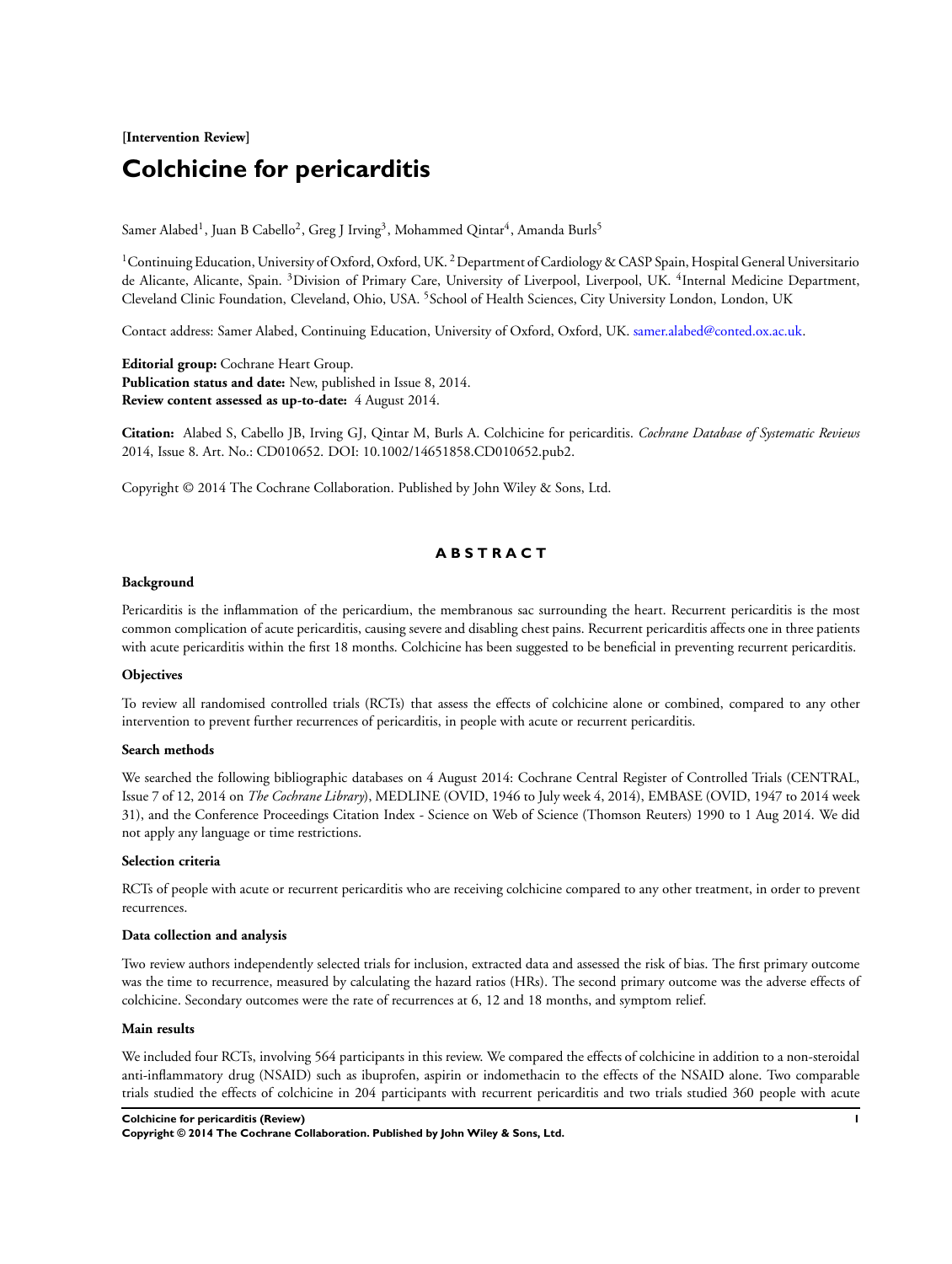pericarditis. All trials had a moderate quality for the primary outcomes. We identified two on-going trials; one of these trials examines acute pericarditis and the other assesses recurrent pericarditis.

There was moderate quality evidence that colchicine reduces episodes of pericarditis in people with recurrent pericarditis over 18 months follow-up (HR 0.37; 95% confidence interval (CI) 0.24 to 0.58). It is expected that at 18 months, the number needed to treat (NNT) is 4. In people with acute pericarditis, there was moderate quality evidence that colchicine reduces recurrence (HR 0.40; 95% CI 0.27 to 0.61) at 18 months follow-up. Colchicine led to a greater chance of symptom relief at 72 hours (risk ratio (RR) 1.4; 95% CI 1.26 to 1.56; low quality evidence). Adverse effects were mainly gastrointestinal and included abdominal pain and diarrhoea. The pooled RR for adverse events was 1.26 (95% CI 0.75 to 2.12). While the number of people experiencing adverse effects was higher in the colchicine than the control groups (9% versus 7%), the quality of evidence was low owing to imprecision, and there was no statistically significant difference between the treatment groups  $(P = 0.42)$ . There was moderate quality evidence that treatment with colchicine led to more people stopping treatment due to adverse events (RR 1.87; 95% CI 1.02 to 3.41).

#### **Authors' conclusions**

Colchicine, as adjunctive therapy to NSAIDs, is effective in reducing the number of pericarditis recurrences in patients with recurrent pericarditis or acute pericarditis. However, evidence is based on a limited number of small trials. Patients with multiple resistant recurrences were not represented in any published or on-going trials, and it is these patients that are in the most need for treatment.

#### **P L A I N L A N G U A G E S U M M A R Y**

#### **Systematic review of randomised controlled trials about the efficacy and safety of colchicine in people with pericarditis**

Pericarditis is the inflammation and swelling of the tissue covering the outer layer of the heart. Pericarditis causes severe and disabling chest pain and fever, however the main issue is the repeated recurrence of pericarditis attacks. Colchicine is an ancient medication that has been used in the treatment of other inflammatory diseases such as gout.

We wanted to discover whether colchicine alone or added to other medications is better or worse than alternative therapies in preventing pericarditis. We have reviewed all randomised controlled trials about the effect of colchicine in preventing recurrence of pericarditis in people with pericarditis. We found four trials involving 564 participants, who were followed up for at least 18 months. Two studies examined the use of colchicine in people with recurrent pericarditis and two examined the use of colchicine in people with a first episode of pericarditis. The evidence is current to August 2014.

The trials showed that people taking colchicine have a lower risk of developing pericarditis recurrence and a higher proportion experience symptom relief. It is expected that at 18 months, one pericarditis recurrence can be avoided for every four people receiving colchicine with NSAIDs rather than NSAIDs alone. Adverse effects were reported in all trials and affected 15 people (9%) of the 162 taking colchicine. Adverse effects included abdominal pain, nausea and vomiting.

Two studies were designed so that participants knew the type of intervention they were taking and people in the comparison group had no dummy pill. The results of these studies could exaggerate the effects of the drug.

The evidence suggests beneficial effects of colchicine in preventing recurrence of pericarditis, however this is based on a limited number of small trials. More trials are currently being done and we await their results to see if the benefits of colchicine can be further confirmed.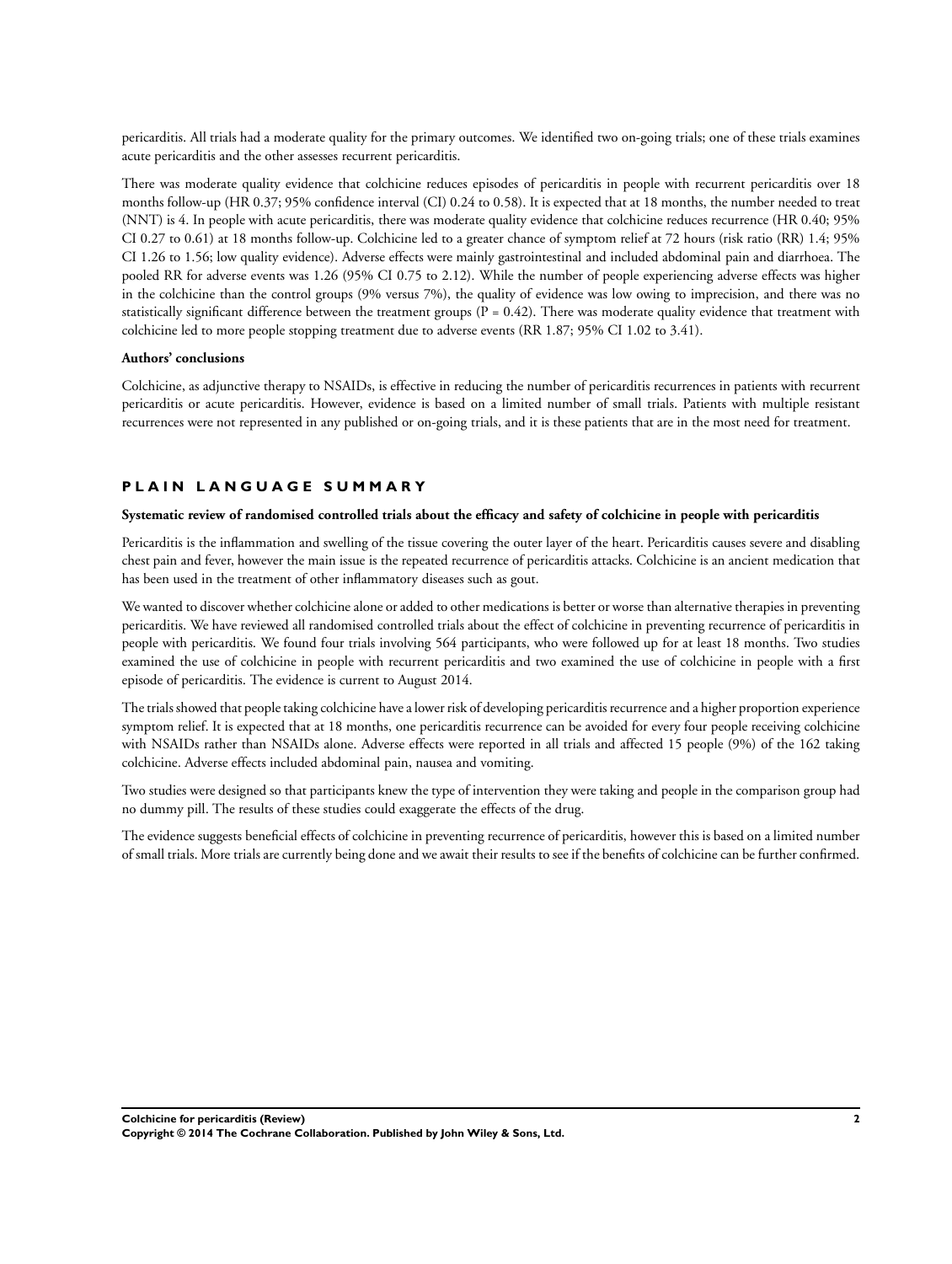#### <span id="page-5-0"></span>**S U M M A R Y O F F I N D I N G S F O R T H E M A I N C O M P A R I S O N** *[[Explanation\]](http://www.thecochranelibrary.com/view/0/SummaryFindings.html)*

| Time to recurrence of pericarditis                                                                                                                                                                                                                                                                  |                                    |                                         |                                           |  |  |  |  |
|-----------------------------------------------------------------------------------------------------------------------------------------------------------------------------------------------------------------------------------------------------------------------------------------------------|------------------------------------|-----------------------------------------|-------------------------------------------|--|--|--|--|
| <b>Outcomes</b>                                                                                                                                                                                                                                                                                     | <b>Relative effect</b><br>(95% CI) | <b>No. of Participants</b><br>(studies) | <b>Quality of the evidence</b><br>(GRADE) |  |  |  |  |
| <b>Recurrent pericarditis</b><br>Chest pain $+$ (ECG changes $+/-$ (0.24 to 0.58)<br>echocardiographic changes $+/-$<br>raised inflammatory markers)<br>Intervention: colchicine with<br>NSAID; Comparison: NSAID<br>alone<br>Follow-up: median 18 months<br>Setting: multicentre secondary<br>care | <b>HR 0.37</b>                     | 204<br>(2 studies)                      | $\mathbf{moderate}^1$                     |  |  |  |  |
| <b>Acute pericarditis</b><br>Chest pain + (ECG changes $+/-$ (0.27 to 0.61)<br>echocardiographic changes $+/-$<br>raised inflammatory markers)<br>Intervention: colchicine with<br>NSAID; Comparison: NSAID<br>alone<br>Follow-up: median 18 months<br>Setting: multicentre secondary<br>care       | <b>HR 0.40</b>                     | 360<br>(2 studies)                      | $\mathbf{moderate}^1$                     |  |  |  |  |

\*The basis for the **assumed risk** (e.g. the median control group risk across studies) is provided in footnotes. The **corresponding risk** (and its 95% confidence interval) is based on the assumed risk in the comparison group and the **relative effect** of the intervention (and its 95% CI).

**CI:** Confidence interval; **ECG**: electrocardiography; **HR:** Hazard ratio; **NSAID**: non-steroidal anti-inflammatory drug

GRADE Working Group grades of evidence

**High quality:** Further research is very unlikely to change our confidence in the estimate of effect.

**Moderate quality:** Further research is likely to have an important impact on our confidence in the estimate of effect and may change the estimate.

**Low quality:** Further research is very likely to have an important impact on our confidence in the estimate of effect and is likely to change the estimate.

**Very low quality:** We are very uncertain about the estimate.

<sup>1</sup> High risk of bias in blinding domain.

**Description of the condition**

#### **B A C K G R O U N D**

**Definitions**

**Colchicine for pericarditis (Review) 3 Copyright © 2014 The Cochrane Collaboration. Published by John Wiley & Sons, Ltd.**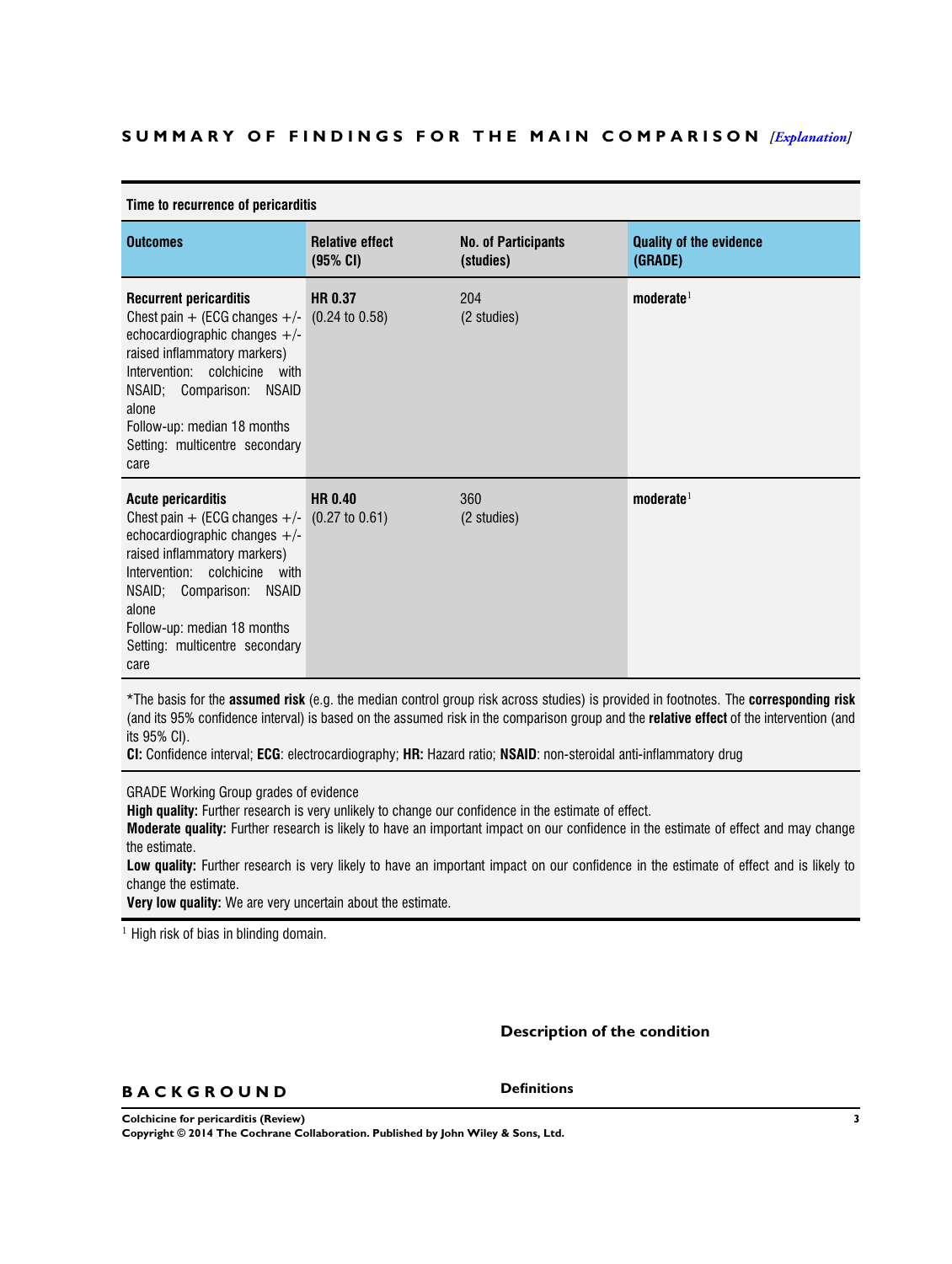Pericarditis is the inflammation of the pericardium, the membranous sac surrounding the heart. Acute pericarditis is idiopathic without an obvious aetiology in 80% to 90% of cases but has a presumed viral origin [\(Dudzinski 2012](#page-26-0)). Other causes include tuberculosis, or bacterial and neoplastic diseases that are more common in low-income countries [\(Zayas 1995](#page-26-0)).

Recurrent pericarditis is both the most common and most troublesome complication of acute pericarditis and is mostly idiopathic. This is because the exact cause of the recurrence of pericarditis is not known, but appears to be autoimmune as indicated by the presence of autoantibodies and response to steroids ([Cantarini](#page-26-0) [2013](#page-26-0)). There are two types of recurrent pericarditis, intermittent or incessant. In the incessant type, discontinuation of NSAIDs usually causes a relapse in less than six weeks. In the intermittent type, people have varying symptom-free intervals, usually longer than six weeks, without therapy [\(Soler-Soler 2004](#page-26-0)).

#### **Incidence**

The actual incidence of acute pericarditis in unknown, but it is estimated to be 28 cases per 100,000 population/year [\(Imazio 2008a](#page-26-0)). It is responsible for 4% of all causes of chest pain [\(Launbjerg 1996](#page-26-0)) and 0.1% of all hospitalisations [\(Pölzl 2011\)](#page-26-0). Recurrent pericarditis can occur in up to 20% to 30% of people who have experienced acute pericarditis ([Fowler 1990;](#page-26-0) [Adler 1998\)](#page-26-0); this figure increases to 50% after the first recurrence [\(Imazio 2005a\)](#page-26-0). The rate of recurrence varies and can be a single episode in some people, however, other people can experience more frequent episodes over many years. Almost 45% of people experience two episodes, 40% have between three and five episodes, and 10% have more than five episodes [\(Soler-Soler 2004;](#page-26-0) [Shabetai 2005\)](#page-26-0).

#### **Presentation and diagnosis**

The manifestation of acute pericarditis is a pleuritic chest pain with a sign or symptom marking the activity of the disease, such as fever, a pericardial rub, electrocardiography (ECG) changes (a widespread ST-segment elevation or PR-segment depression), pericardial effusion and raised inflammatory markers (erythrocyte sedimentation rate or C-reactive protein (CRP)) [\(Spodick 2003;](#page-26-0) [Troughton 2004](#page-26-0)). Acute pericarditis is diagnosed if at least two of these manifestations are met [\(Dudzinski 2012\)](#page-26-0).

Recurrent pericarditis is a repeat episode of acute pericarditis and can have similar symptoms, although it tends to be milder ([Soler-](#page-26-0)[Soler 2004;](#page-26-0) [Adler 2011\)](#page-26-0). There are no uniform diagnostic criteria for recurrent pericarditis [\(Imazio 2007](#page-26-0)), however, observational studies identified pleuritic chest pain, increased CRP and ECG changes as the minimum criteriafor diagnosing a recurrent episode of acute pericarditis [\(Brucato 2006a;](#page-26-0) [Khandaker 2010\)](#page-26-0).

#### **Prognosis**

The first relapse usually occurs within 18 months after the initial pericarditis episode ([Imazio 2005a](#page-26-0); [Imazio 2005b](#page-26-0)). However, people can have many relapses that manifest as severe chest pain lasting from several hours to several days. These painful and disabling episodes impair quality of life and cause a severe clinical problem ([Soler-Soler 2004\)](#page-26-0).

Acute and recurrent pericarditis can be complicated by life-threatening consequences, such as pericardial effusion, tamponade or constriction, which may increase mortality ([Soler-Soler 2004;](#page-26-0) [Dudzinski 2012\)](#page-26-0). These complications can occur in up to 3.5% of people in recurrent pericarditis and even more frequently in people with acute pericarditis [\(Imazio 2007](#page-26-0)). However, in the long term, complications are rare and the prognosis of recurrent pericarditis is good [\(Brucato 2006a](#page-26-0)).

#### **Description of the intervention**

Therapy of acute pericarditis should always be targeted as much as possible to the underlying aetiology. In idiopathic pericarditis, treatment aims to manage the symptoms of the acute episode and to then prevent subsequent recurrences. For a long time, high-dose steroids were the mainstay of treatment. Yet, high-dose steroids caused numerous serious adverse effects ([Shabetai 2005\)](#page-26-0), and their prolonged use has actually worsened the prognosis by increasing the recurrence rate of pericarditis and lengthening the course of the disease ([Artom 2005](#page-26-0); [Imazio 2005b;](#page-26-0) [Imazio 2008](#page-26-0)). Therefore, identifying interventions with a safer adverse effect profile was essential in order avoid worsening the natural course of recurrent pericarditis in other ways.

Episodes of pericarditis are currently treated with aspirin or other NSAIDs and with steroids for refractory cases ([Maisch 2004](#page-26-0); [Soler-Soler 2004\)](#page-26-0). Colchicine has been used for the prevention of recurrences [\(Brucato 2006\)](#page-26-0).

Colchicine has anti-inflammatory actions and antiproliferative effects [\(Robert 2009](#page-26-0)). It inhibits many of the functions of neutrophils, such as the adhesion to endothelium and the release of a chemotactic factor from neutrophil lysosomes [\(Nuki 2008\)](#page-26-0).

Colchicine is considered a safe treatment in the treatment dose ( [Imazio 2007](#page-26-0)), however, in high doses, it has many toxic effects and, in addition, it has a narrow therapeutic window [\(Robert 2009](#page-26-0)). The maximum therapeutic dose is 4 mg/24 hours, while a fatal dose can be as low as 7 mg/24 hours with a higher fatality rate if the dose exceeds 0.5 - 0.8 mg/kg [\(Niel 2006](#page-26-0); [Cocco 2010](#page-26-0); [Finkelstein](#page-26-0) [2010](#page-26-0)). The parenteral use increases the risk of mortality and is not used in clinical practice [\(Cocco 2010\)](#page-26-0). Overdose is associated with gastrointestinal, hepatic, renal, neuromuscular and cerebral toxicity; bone marrow damage; and high mortality [\(Nuki 2008;](#page-26-0) [Finkelstein 2010](#page-26-0)). Colchicine is excreted mainly by the liver after 20 to 40 hours [\(Niel 2006](#page-26-0)) and can accumulate in people with advanced liver disease [\(Rudi 1994\)](#page-26-0).

The recommended dose of colchicine used in gout and in recurrent pericarditis is 1 mg/day by oral administration [\(Adolph 1990;](#page-26-0)

**Colchicine for pericarditis (Review) 4**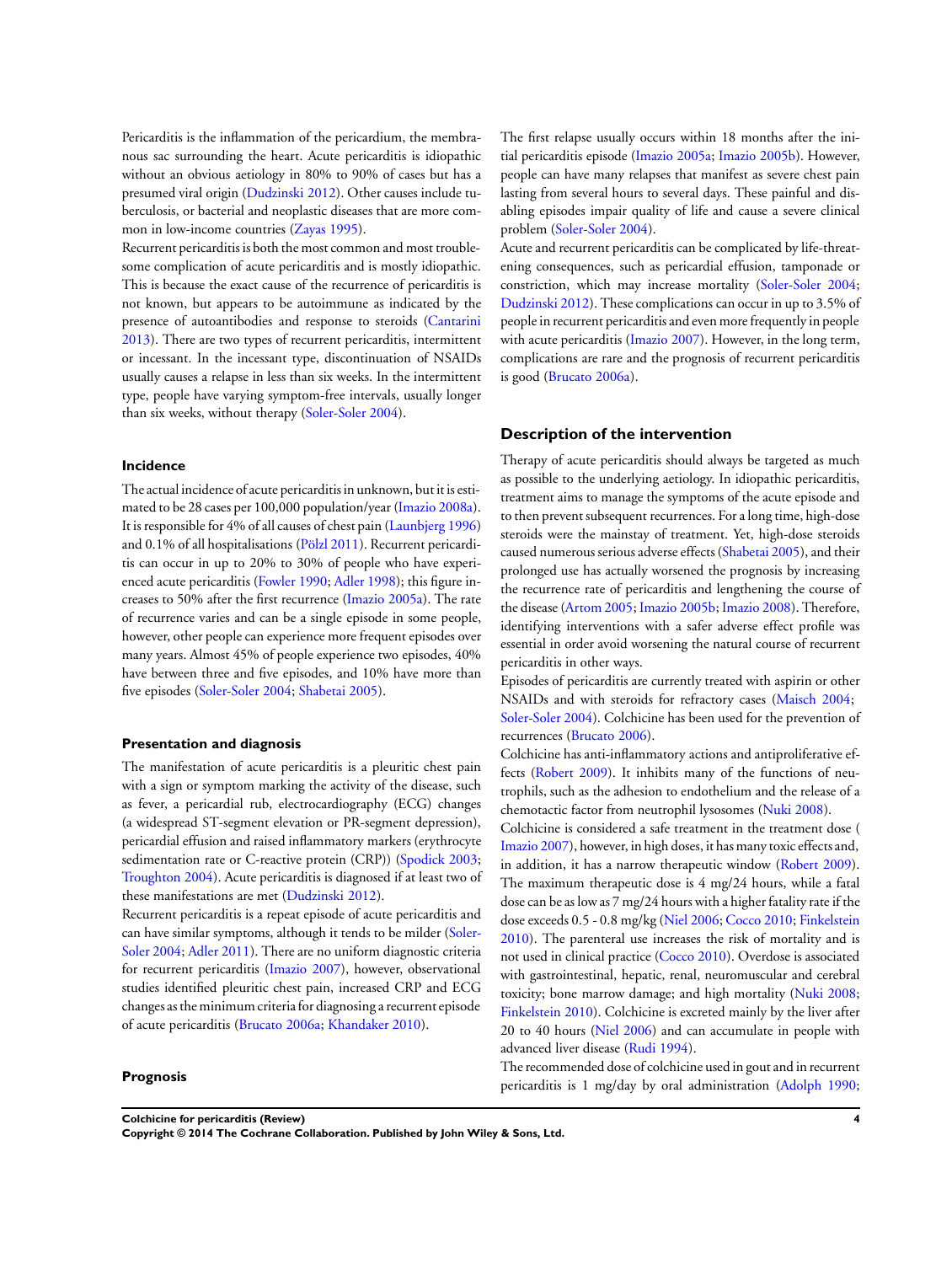[Adler 1998](#page-26-0); [Cocco 2010](#page-26-0)). Analgesia with colchicine is evident within 12 to 14 hours of oral administration ([Imazio 2009\)](#page-26-0). The most common adverse effects of the therapeutic dose are nausea, vomiting, diarrhoea and abdominal pain ([Niel 2006](#page-26-0)).

#### **How the intervention might work**

Colchicine is used in treating several inflammatory diseases such as gout and familial Mediterranean fever (FMF) ([Famaey 1988;](#page-26-0) [Niel 2006](#page-26-0)). Considering the possible autoimmune inflammatory pathophysiology of recurrent pericarditis [\(Caforio 2010](#page-26-0); [Cantarini](#page-26-0) [2013](#page-26-0)), and its response to immunosuppressive and anti-inflammatory treatment ([Marcolongo 1995\)](#page-26-0), it is deemed acceptable and logical to determine the effects of colchicine in the management of recurrent pericarditis.

#### **Why it is important to do this review**

People with recurrent pericarditis can have a number of relapses over many years, causing severe chest pain. These episodes of pain limit both the functionality of patients and their quality of life, causing both a social and psychological burden for the patients and an economic burden on the hospitals taking care of them [\(Soler-Soler 2004\)](#page-26-0). The high incidence of recurrent pericarditis in almost one-third of patients with acute pericarditis increases this burden. Therefore, there is a need to find and examine therapies that decrease the number of recurrences.

Observational studies have shown that colchicine might be effective in treating recurrent pericarditis ([Rodríguez de la Serna 1987;](#page-26-0) [Guindo 1990;](#page-26-0) [Millaire 1994](#page-26-0); [Soler-Soler 2004;](#page-26-0) [Imazio 2005b;](#page-26-0) [Brucato 2006](#page-26-0)). However, RCTs have only recently studied the effect of colchicine on pericarditis. Therefore, there is a need to systematically assess and critically appraise these trials in order to obtain a more definite clinical answer for both patients and clinicians dealing with recurrent pericarditis.

A similar review has been published in the *Heart* journal [\(Imazio](#page-26-0) [2012](#page-26-0)). The main differences in our review are that we did not include postcardiac injury syndromes due to the different aetiology and pathophysiology from acute or recurrent pericarditis. In addition, we analysed trials of acute pericarditis separately from trials of recurrent pericarditis. We mention any differences between our review and the *Heart* journal review explicitly in the section ['Agreements and disagreements with other studies or reviews](#page-24-0)'.

#### **O B J E C T I V E S**

To review all randomised controlled trials (RCTs) that assess the effects of colchicine alone or combined, compared to any other intervention to prevent further recurrences of pericarditis, in people with acute or recurrent pericarditis.

#### **M E T H O D S**

#### **Criteria for considering studies for this review**

#### **Types of studies**

We will include RCTs with any length of follow-up, and we will not impose any limitations on language or publication status.

#### **Types of participants**

1. People with acute idiopathic pericarditis treated to prevent recurrences.

2. People with recurrent idiopathic pericarditis who have had a documented episode of acute pericarditis, defined by any clinically valid diagnostic criteria such as described in the ['Description of the condition'](#page-5-0) section and who have evidence of recurrent pericarditis.

We included participants regardless of the number of pericarditis recurrences, gender, age or ethnicity. We excluded acute or recurrent pericarditis that has bacterial or neoplastic causes, as in these cases the known cause has to be treated and managed. We excluded pericarditis as a result of postcardiac injury such as postmyocardial infarction pericarditis (Dressler's syndrome), postpericardiotomy syndrome and post-traumatic pericarditis.

#### **Types of interventions**

1. Colchicine: in any dose, duration, intensity or means of administration and alongside any additional therapy, on the condition that the additional therapy was also used at the same or similar dose in the control group.

2. Controls: any inactive control intervention (e.g. placebo or no treatment) or any active control intervention (e.g. aspirin, NSAIDs or steroids).

#### **Types of outcome measures**

We considered study eligibility regardless of the outcomes investigated or presented.

#### **Primary outcomes**

- 1. Time to first recurrence expressed using hazard ratios (HRs).
- 2. Adverse effects of colchicine: general and specific during treatment and on withdrawal of treatment.

**Colchicine for pericarditis (Review) 5**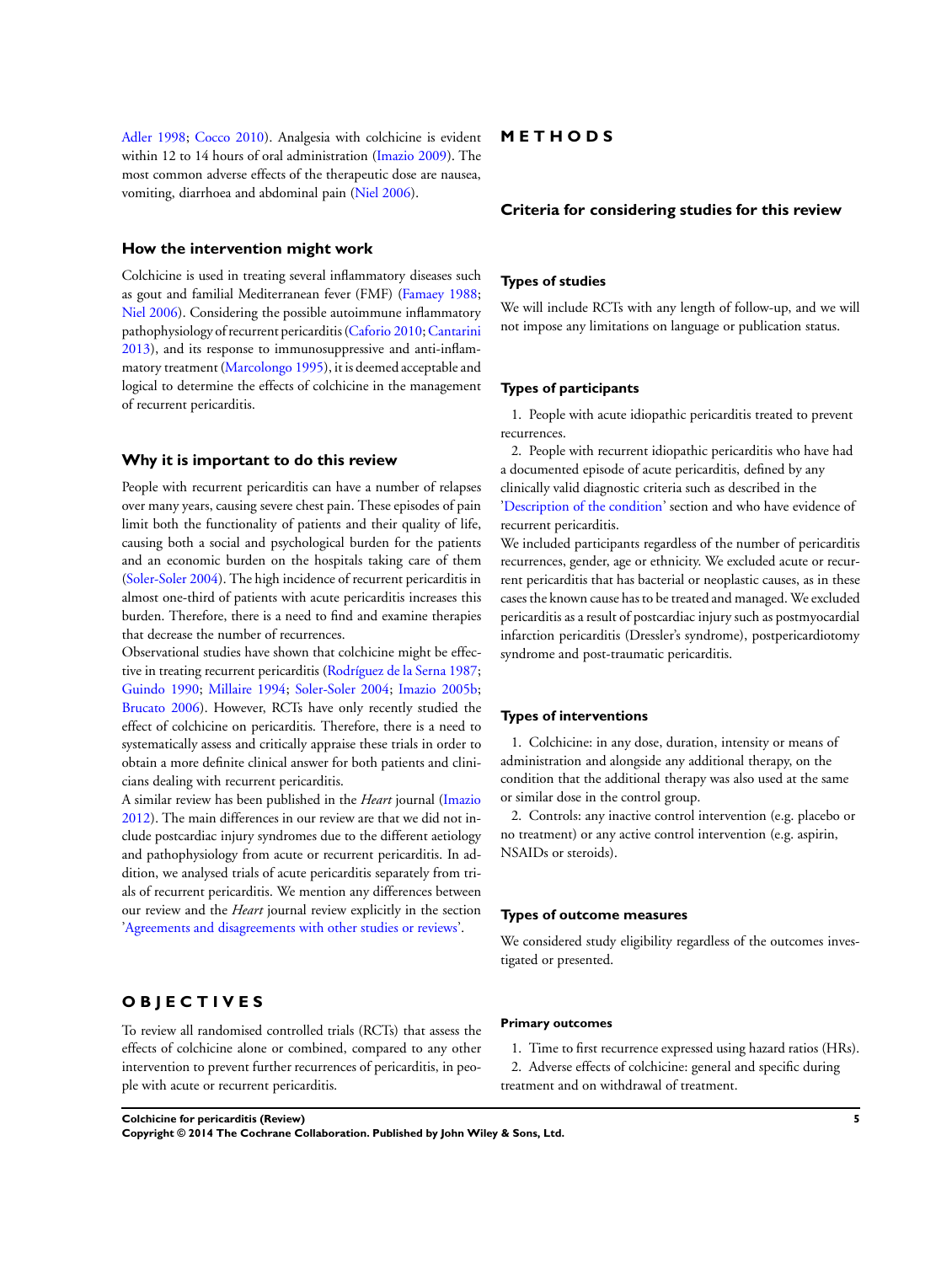#### **Secondary outcomes**

1. Rate of first recurrence of pericarditis as expressed by the risk ratio (RR) at the following periods: short term (six months), medium term (12 months) and long term (splitting > 12 months into categories e.g. 18 months, 24 months).

2. Symptom relief during pericarditis episode.

#### **Search methods for identification of studies**

#### **Electronic searches**

SA and the Trials Search Co-ordinator (TSC) of the Cochrane Heart Group (CHG) searched the following databases on 4 August 2014.

• Cochrane Central Register of Controlled Trials

(CENTRAL, Issue 7 of 12, 2014 on *The Cochrane Library*).

• MEDLINE (Ovid, 1946 to July week 4, 2014).

• EMBASE Classic and EMBASE (Ovid, 1947 to 2014 week 31).

• Conference Proceedings Citation Index- Science (CPCI-S) on Web of Science (Thomson Reuters, 1990 to 5 August 2014).

The search did not include any language or time restriction. The "not" Boolean was not used. The search strategies used can be found in [Appendix 1](#page-51-0).

The RCT filter for MEDLINE is the Cochrane sensitivity-maximising RCT filter, and for EMBASE, terms as recommended in the *Cochrane Handbook for Systematic Reviews of Interventions* have been applied [\(Lefebvre 2011](#page-26-0)).

#### **Searching other resources**

We searched the following three databases of on-going trials on 5 August 2013.

• International Clinical Trials Registry Platform Search Portal [\(apps.who.int/trialsearch/](http://apps.who.int/trialsearch/)).

- ClinicalTrials.gov ([www.clinicaltrials.gov](http://www.clinicaltrials.gov)).
- European Union Clinical Trials Register
- (www.clinicaltrialsregister.eu).

We examined the references of all identified studies to look for more studies. We contacted the first author of each included study for information about trials that had not been published.

#### **Data collection and analysis**

#### **Selection of studies**

Two review authors (SA, MQ) independently reviewed the titles and abstracts identified from the searches done by SA and the TSC. SA and MQ obtained full-text publications when necessary, and determined eligibility independently. The opinion of a third author (JBC) was sought when encountered with one of the unpublished trials and dealing with studies of postcardiac injury syndrome. We did not need to contact study authors for further information.

#### **Data extraction and management**

Two authors (SA, GJI) independently assessed the methodological quality and extracted data from the studies fulfilling the inclusion criteria. The data were extracted using an agreed data extraction form. We included essential items mentioned in the *Cochrane Handbook for Systematic Reviews of Interventions* table 7.3a ([Higgins 2011a](#page-26-0)) regarding methods, participants, intervention, outcomes and results. The data extraction form was piloted by (SA) on one of the included studies.

#### **'Summary of findings' table**

We used the GRADE approach, adopted by The Cochrane Collaboration, to interpret findings [\(Schünemann 2011](#page-26-0)). We used the GRADE profiler (GRADEpro) ([GRADEpro 2008](#page-26-0)) programme to import data from Review Manager 5 ([RevMan 2012](#page-26-0)), to create the 'Summary of findings' tables. The GRADE system involves an assessment of the quality of a body of evidence for each individual outcome. In GRADEpro the quality of evidence for each outcome is separately rated as high, moderate, low and very low quality. The rate of the outcomes of all randomised trials were regarded as high and downgraded depending on: limitations in the design of the selected studies, high risk of bias, indirectness of evidence, unexplained heterogeneity, imprecision of results, and high probability of publication bias. The outcome-specific ratings were produced in tables by GRADEpro and give information about the overall quality of evidence from each included study. We selected all primary outcomes for inclusion in the 'Summary of findings' table.

#### **Assessment of risk of bias in included studies**

Two review authors (SA, GJI) independently assessed the risk of bias in each study using the 'Risk of bias' tool of The Cochrane Collaboration. A third author (JBC) was consulted about differences in opinion about grading the risk of bias in the blinding domain.

#### **Risk of bias for an outcome within a study (across domains)**

The specific characteristics assessed included random sequence generation, allocation concealment, blinding of participants, personnel and outcome assessors, incomplete outcome data, selective reporting and other sources of bias.

**Colchicine for pericarditis (Review) 6**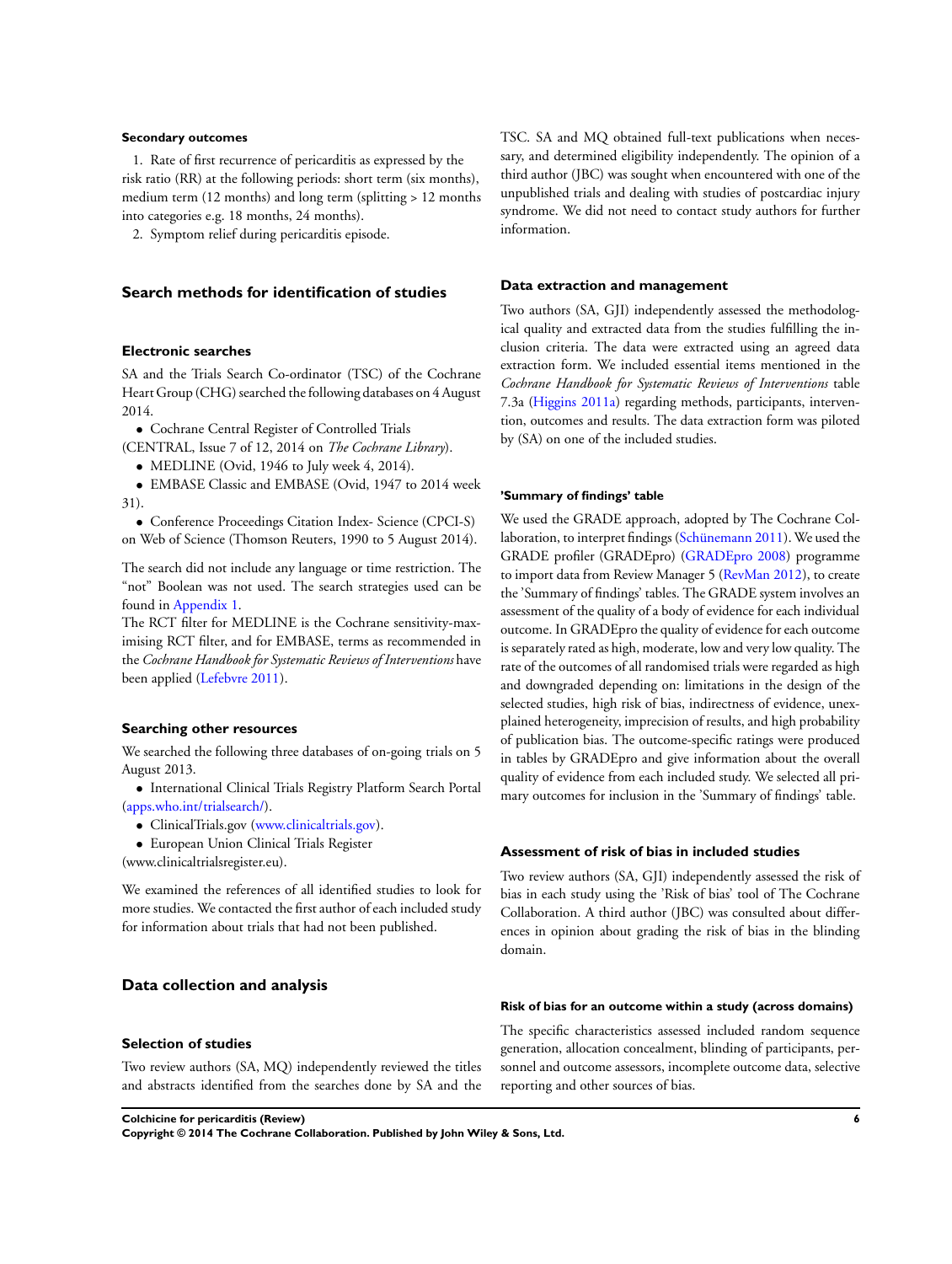#### **Risk of bias for an outcome across studies (e.g. for a metaanalysis)**

We summarised the risk of bias of the outcomes for each domain included in the meta-analyses and incorporated judgements into the 'Summary of findings' tables. We expressed the risk of bias in each domain using the following judgements: 'low risk', 'high risk' or 'unclear risk' of bias, as recommended in the*Cochrane Handbook for Systematic Reviews of Interventions* table 8.5.d [\(Higgins 2011b](#page-26-0)).

#### **Measures of treatment effect**

We followed recommendations of the *Cochrane Handbook for Systematic Reviews of Interventions* sections 9.2 and 9.4 ([Higgins](#page-26-0) [2011c\)](#page-26-0) for measuring the effects of different data types.

#### **Time-to-recurrence**

We used hazard ratios (HRs) with 95% confidence intervals (CIs) to express events such as time until the first recurrence of pericarditis. We used the methods described in [Tierney 2007](#page-26-0) to calculate approximate hazard ratios.

#### **Dichotomous data**

We calculated the risk ratio (RR) with 95% CI for binary data (i.e. recurrence rates, adverse effects). We calculated the number needed to treat (NNT) from the absolute risk reduction (ARR) if available.

#### **Continuous data**

We did not encounter any continuous data.

#### **Counts and rates**

We expressed count data (i.e. recurrence rate of pericarditis) as rate ratios.

#### **Unit of analysis issues**

Our primary outcome was any recurrence of pericarditis and our unit of analysis was the patient. We did not encounter any cluster trials, studies with multiple treatment groups or cross-over trials.

#### **Dealing with missing data**

There was no issues with missing data in the included studies.

#### **Assessment of heterogeneity**

#### **Clinical heterogeneity**

Clinical heterogeneity might be due to differences in the population i.e. age or ethnicity, or differences in interventions i.e. different doses, duration, intensity or delivery method, or due to differences in the way outcomes are measured, such as different criteria for pericarditis recurrence. All studies with outlying situations will be fully discussed. A subgroup analysis of different causes of clinical heterogeneity is planned.

People with acute pericarditis and recurrent pericarditis have a different baseline risk for recurrence, as patients who already have experienced recurrent episodes of pericarditis are more susceptible to recurrence ([Soler-Soler 2004;](#page-26-0) [Shabetai 2005\)](#page-26-0). Therefore, we analysed the two patient groups separately for any outcome comparing recurrence rates, as specified in the protocol. We combined outcomes of adverse effects and symptom relief for people with acute and recurrent pericarditis as they are not affected by the risk for recurrence.

#### **Methodological heterogeneity**

We investigated all included trials for unpredicted outlying methods. All included studies were methodologically comparable.

#### **Statistical heterogeneity**

We investigated statistical heterogeneity by visual inspection and carrying out both the Chi<sup>2</sup> test and the  $I^2$  test. The Chi<sup>2</sup> test with a small P value provides evidence of heterogeneity. However, because of the low power of the Chi<sup>2</sup> test we used a P value of 0.1 to determine statistical significance. We used the  $I^2$  statistic to quantify statistical inconsistency and assess the impact of heterogeneity on the meta-analysis. An  $I^2 > 50\%$  was set to demonstrate high heterogeneity.

#### **Assessment of reporting biases**

As the number of included studies was less than ten studies we did not attempt to use the funnel plot test, because it would have too low a power to distinguish chance from real asymmetry [\(Sterne](#page-26-0) [2011](#page-26-0)).

#### **Data synthesis**

We pooled data in meta-analyses where they were available and it was clinically acceptable to do so. We used Review Manager software for meta-analyses ([RevMan 2012\)](#page-26-0). For the statistical analyses, we used the fixed-effect model with 95% CI as the main analysis. In addition, we undertook a sensitivity analysis using the randomeffects model as per protocol.

**Colchicine for pericarditis (Review) 7 Copyright © 2014 The Cochrane Collaboration. Published by John Wiley & Sons, Ltd.**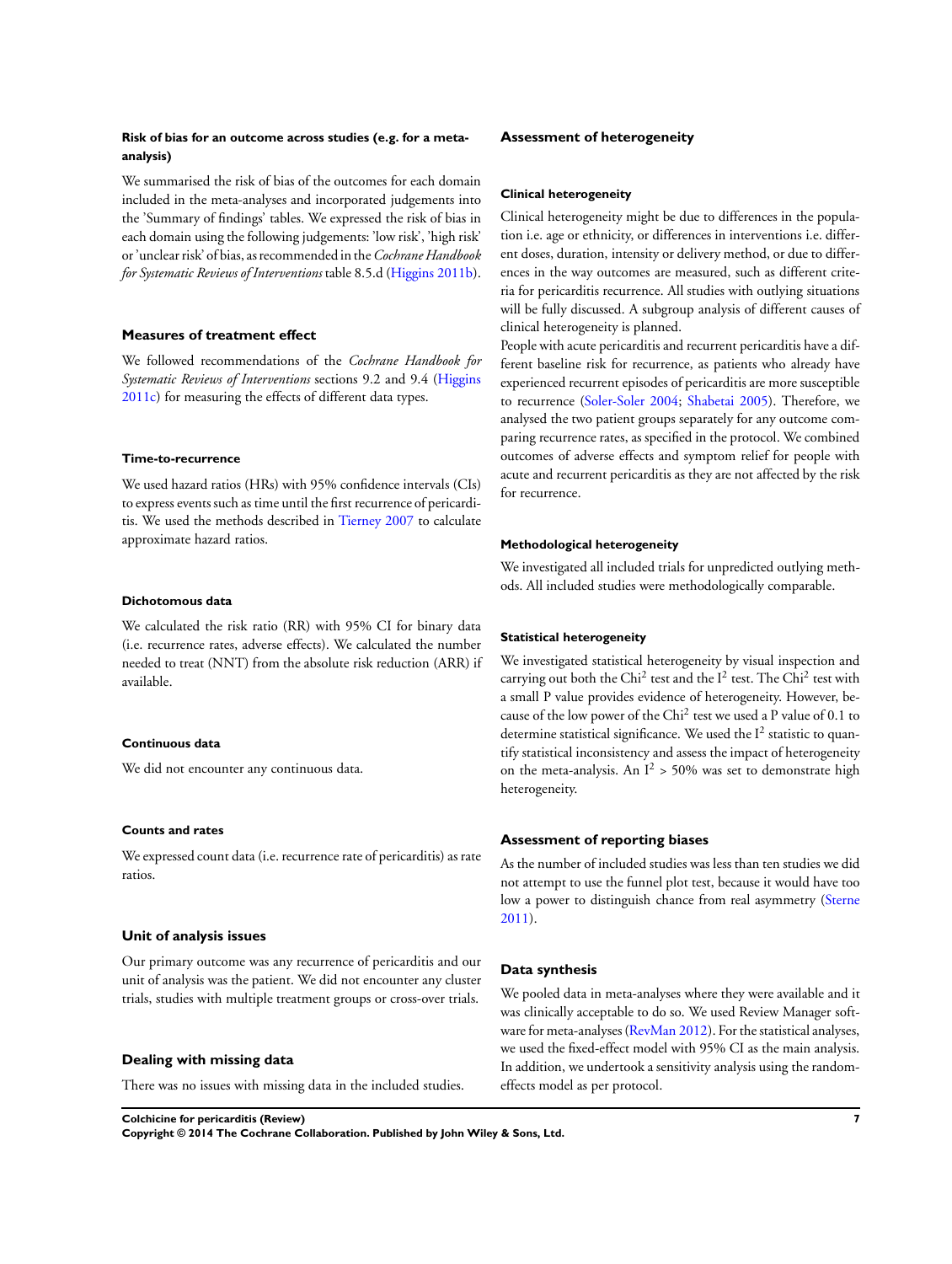#### **Subgroup analysis and investigation of heterogeneity**

#### **1. Subgroup analyses**

We intended to do a subgroup meta-analyses for:

- 1. dosage of colchicine used; and
- 2. age of patient (children and adults).

However, there was not enough data to perform any of the subgroup analyses.

#### **2. Investigation of heterogeneity**

We did not encounter high levels of heterogeneity.

#### **Sensitivity analysis**

1. We performed a sensitivity analyses of fixed-effect versus random-effects, as per protocol.

2. It was not possible to perform a sensitivity analyses of studies judged to be at high risk of bias.

#### **R E S U L T S**

#### **Description of studies**

#### **Results of the search**

We identified a total of 732 articles from the search of CENTRAL, MEDLINE, EMBASE, Web of Science and clinical trial registers. Removal of duplicates left 481 articles for screening, including 68 abstracts of conferences. From the 532 screened articles we excluded 464 and retrieved 68 full papers. A further 63 were not RCTs or were RCTs not related to our review. This left four trials that met the inclusion criteria [\(Imazio 2005](#page-26-0); [Imazio 2005a;](#page-26-0) [Imazio 2011](#page-26-0); [Imazio 2013](#page-26-0)) and one study awaiting classification [\(Imazio 2014\)](#page-26-0). We did not identify any additional eligible trials after scanning the reference lists of full-text papers.

The process with reasons for exclusions is described in [Figure 1](#page-11-0) and a list of excluded trials is given in the table ['Characteristics of](#page-37-0) [excluded studies'](#page-37-0).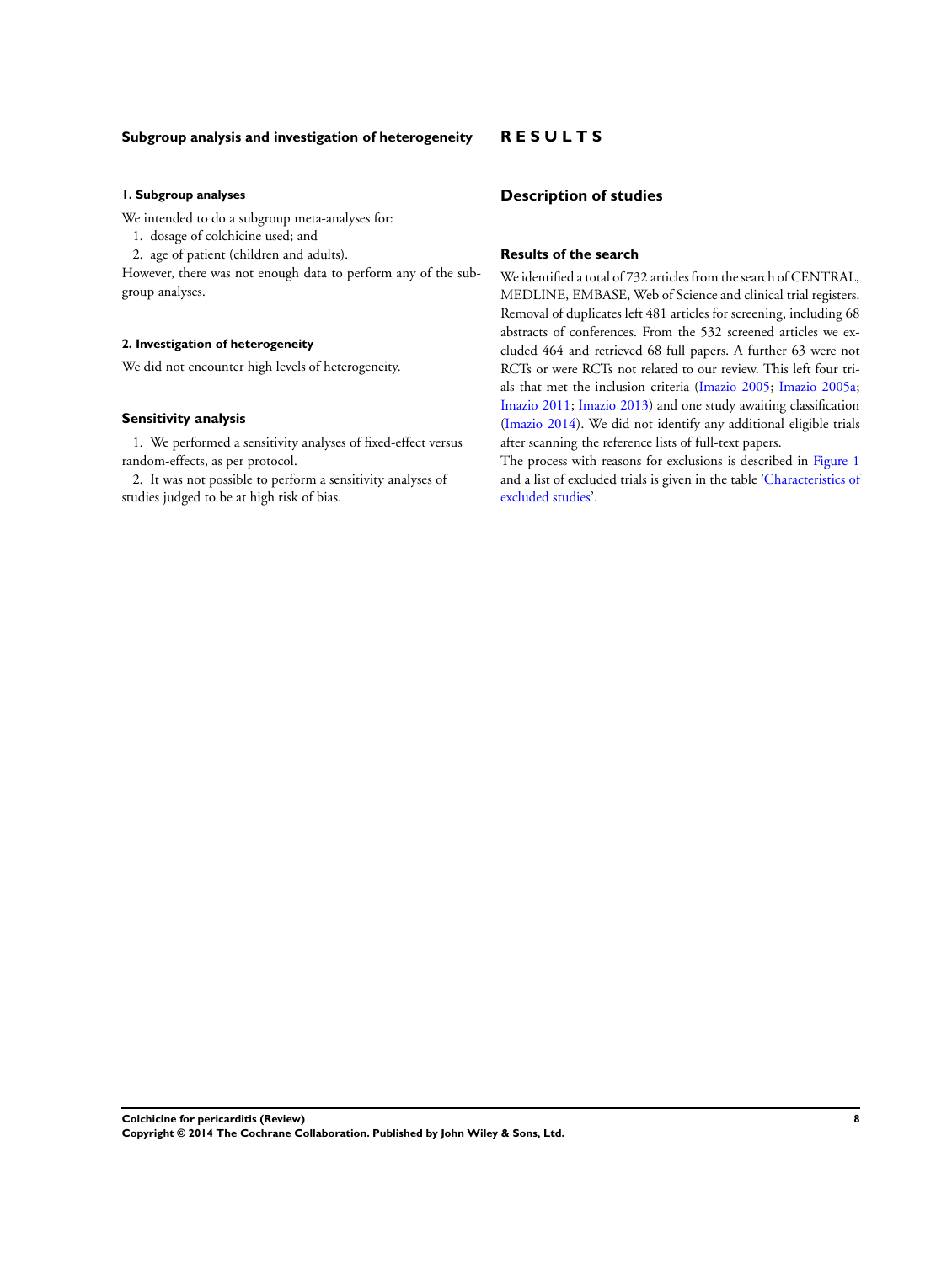

<span id="page-11-0"></span>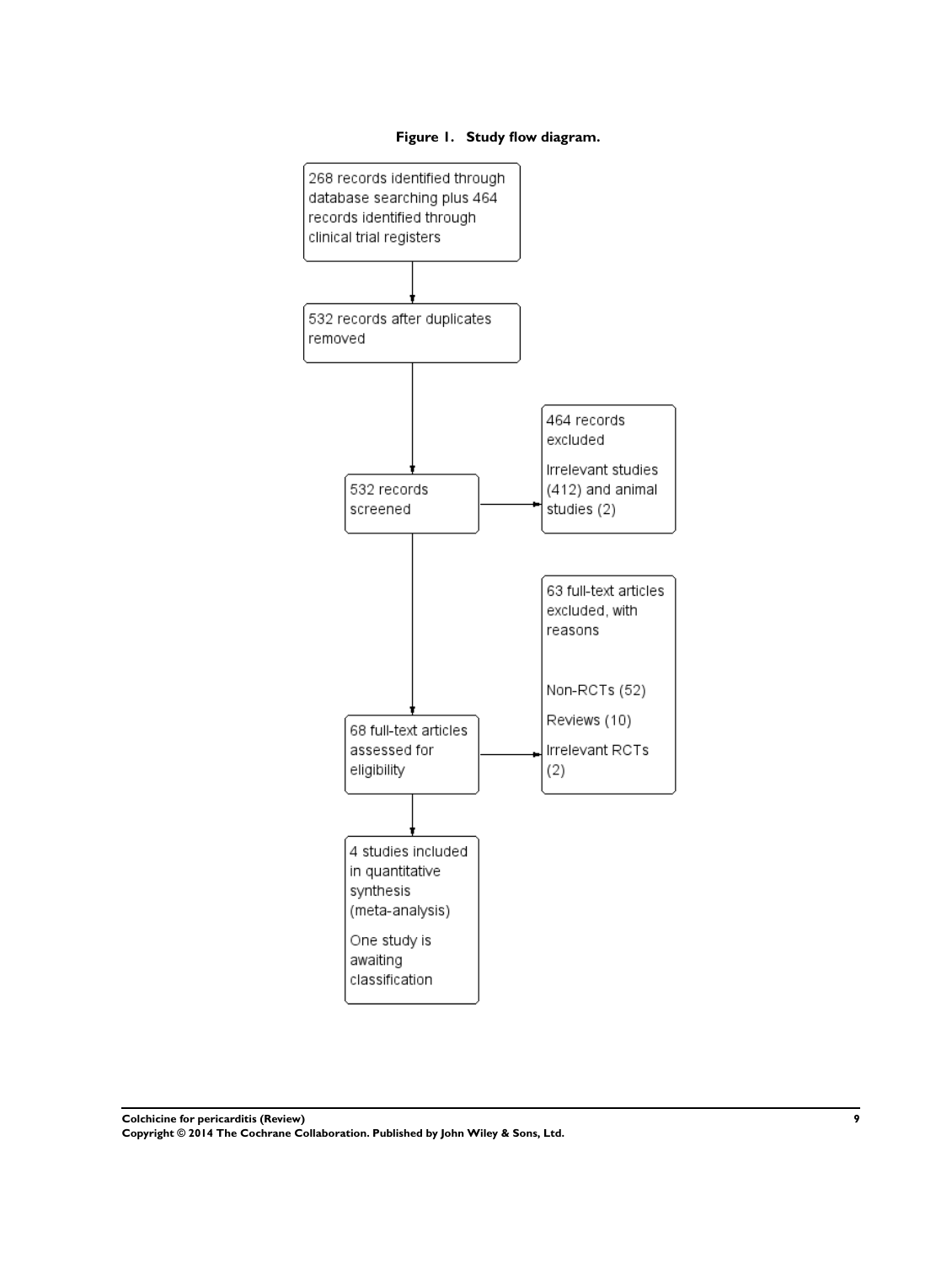Additionally, we identified one on-going RCT registered on the European Union Clinical Trials Register [EUCTR2009-011258-](#page-26-0) [16-ES.](#page-26-0)

#### **Included studies**

The four included trials were conducted between 2005 and 2013. The trials, [Imazio 2005](#page-26-0) and [Imazio 2005a](#page-26-0) were done by the same research group and some members of this research group were also involved in [Imazio 2011](#page-26-0) and [Imazio 2013](#page-26-0). All four studies were parallel design, RCTs. Two studies were double-blind ([Imazio](#page-26-0) [2011](#page-26-0); [Imazio 2013\)](#page-26-0) and the other two ([Imazio 2005](#page-26-0); [Imazio](#page-26-0) [2005a\)](#page-26-0) were open-label. Two studies addressed people with recurrent pericarditis ([Imazio 2005a](#page-26-0); [Imazio 2011](#page-26-0)), whereas [\(Imazio](#page-26-0) [2005](#page-26-0); [Imazio 2013\)](#page-26-0) addressed patients with acute pericarditis.

The mean follow-up of all included studies was from 20 to 24 months. All studies were conducted in secondary care settings in Italy.[Imazio 2011](#page-26-0) and [Imazio 2013](#page-26-0) are multicentre studies,[Imazio](#page-26-0) [2005](#page-26-0) was conducted in two health centres and [Imazio 2005a](#page-26-0) was conducted in one hospital. All trials were done by the same research group. All studies were published in English.

#### **Population**

We included a total of 564 participants in this review. Of these, 204 participants were recruited in the trials for recurrent pericarditis and 360 for acute pericarditis. Only patients with a first recurrence of pericarditis were recruited in [Imazio 2005a](#page-26-0) and [Imazio](#page-26-0) [2011](#page-26-0). Diagnosed pericarditis was either idiopathic (80% to 85%) or autoimmune (15% to 20%) in [Imazio 2005,](#page-26-0) [Imazio 2005a](#page-26-0) and [Imazio 2011](#page-26-0)). In [Imazio 2013,](#page-26-0) 77% of included participants had idiopathic pericarditis, 3% autoimmune pericarditis and 20% had postcardiac injury syndrome. Although we initially decided to exclude patients with postcardiac injury syndrome, it was not possible in [Imazio 2013](#page-26-0) to analyse data of patients with idiopathic pericarditis only.

All included participants had chest pain as the main symptom. The main signs were ECG changes (70% to 85%), pericardial effusion (60% to 68%) and pericardial rub (20% to 35%). The number of female participants was slightly higher in [Imazio 2005](#page-26-0), [Imazio](#page-26-0) [2005a](#page-26-0) and [Imazio 2011,](#page-26-0) making up 52% to 57% in [Imazio 2005](#page-26-0) and [Imazio 2011](#page-26-0) and 62% to 69% in [Imazio 2005a.](#page-26-0) In [Imazio](#page-26-0) [2013](#page-26-0), female participants made up 40%.

The mean ages in years (standard errors are given in brackets) of the included patients in each group are as follows.

- [Imazio 2005](#page-26-0): control 57.2 (19.6), colchicine 56.5 (18.2).
- [Imazio 2005a:](#page-26-0) control 51.2 (16.3), colchicine 56.4 (16.9).
- [Imazio 2011](#page-26-0): control 47.3 (14.4), colchicine 47.9 (15.4).
- [Imazio 2013](#page-26-0): control 50.7 (17.5), colchicine 53.5 (16.2).

No study included children, elderly people, pregnant or lactating women or women of childbearing age who were not using contraception. People with severe liver disease, serum creatinine levels greater than 221 µmol/L (2.5 mg/dL), gastrointestinal disease; or known hypersensitivity to colchicine were also excluded.

Baseline characteristics of participants in the trials are shown in [Table 1.](#page-47-0)

#### **Intervention**

The intervention was oral colchicine tablets in all included trials. Colchicine was given at a loading dose of 1 mg every 12 hours for the first day of treatment, except [Imazio 2013](#page-26-0) which did not have a loading dose. A maintenance dose of 0.5 mg twice daily was then continued for six months in [Imazio 2005a](#page-26-0) and [Imazio 2011](#page-26-0) and three months in [Imazio 2005](#page-26-0) and [Imazio 2013](#page-26-0). People who weighed less than 70 kg, had the loading dose changed to 0.5 mg every 12 hours, followed by a maintenance dose of 0.5 mg once daily.

Participants in both the intervention and control group in all included studies received oral aspirin at a dose of 800 mg every six to eight hours for seven to 10 days. The dosage of aspirin was then gradually tapered down over a period of three to four weeks. In [Imazio 2011](#page-26-0) and [Imazio 2013,](#page-26-0) ibuprofen 600 mg was additionally offered as an alternative to aspirin. People who had contraindications to aspirin received prednisone for four weeks with gradual tapering down. The dose of prednisone given was 1 to 1.5 mg/ kg in [Imazio 2005](#page-26-0) and [Imazio 2005a](#page-26-0), and 0.2 to 0.5 mg/kg in [Imazio 2011](#page-26-0) and [Imazio 2013.](#page-26-0)

Participants in both the intervention and control group also received a proton-pump inhibitor (PPI) while they were on aspirin or another NSAID. The dose of the PPI was not mentioned in the studies.

The control group in [Imazio 2011](#page-26-0) and [Imazio 2013](#page-26-0) also received placebo tablets that were identical in colour, shape, and taste to the colchicine tablets and were provided in identical packs. The control group in [Imazio 2005](#page-26-0) and [Imazio 2005a](#page-26-0) did not receive a placebo.

#### **Outcomes**

The recurrence of pericarditis was reported in all studies using survival analysis with Kaplan-Meier event-free curves. The endpoint chosen in the studies was the rate of pericarditis recurrence at 18 months. Recurrences were defined in all studies by chest pain with at least one other objective outcome measure such as pericardial friction rub, widespread ST-segment elevation or PRsegment depression on ECG, new or worsening pericardial effusion on echocardiography and raised inflammatory markers such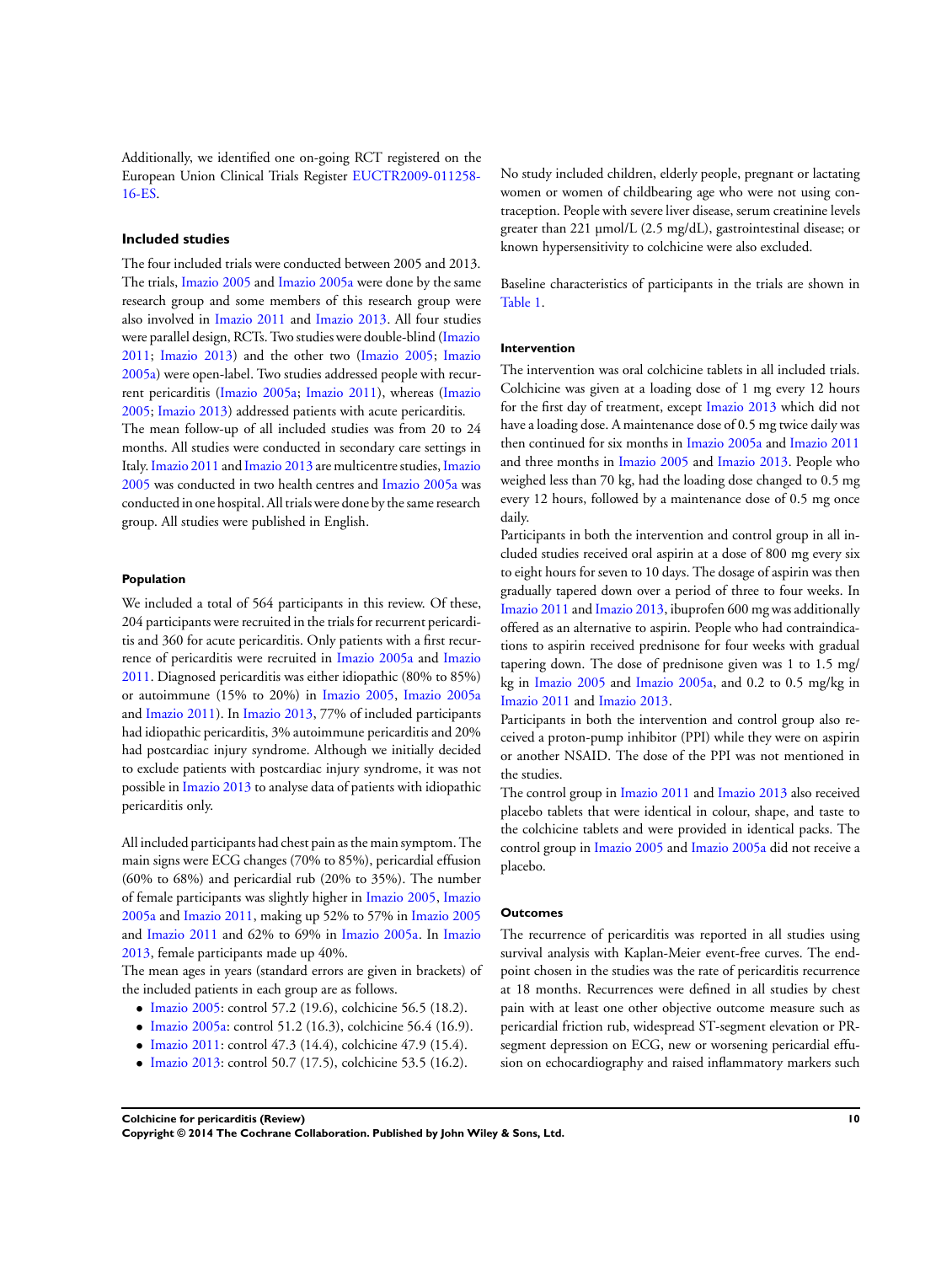as white blood cell count, erythrocyte sedimentation rate (ESR) or C-reactive protein (CRP).

All studies reported on the type and number of adverse events.

Relief from the symptoms of pericarditis at 72 hours was a reported secondary outcome in all included studies. Additonally, [Imazio](#page-26-0) [2011](#page-26-0) and [Imazio 2013](#page-26-0) reported remission rate at one week, number of recurrences, time to first recurrence, disease-related hospitalisation, cardiac tamponade, and rates of constrictive pericarditis as other secondary outcomes.

The main characteristics of the included studies are summarised in the table [Characteristics of included studies](#page-30-0).

All trials stated that outcomes were assessed and measured by blinded expert cardiologists.

The main reason for excluding studies was if they were not RCTs and if they were literature reviews. We excluded two RCTs [\(Finkelstein 2002](#page-26-0); [Imazio 2007b](#page-26-0)) as they were of postpericardectomy syndrome which is not relevant to this systematic review. The main characteristics of the excluded studies are in the table ['Characteristics of excluded studies](#page-37-0)'.

#### **Risk of bias in included studies**

In summary, [Imazio 2011](#page-26-0) and [Imazio 2013](#page-26-0) have been rated to have a low risk of bias and [Imazio 2005](#page-26-0) and [Imazio 2005a](#page-26-0) have a moderate risk of bias. For details on the risk of bias in included studies see 'Risk of bias' table [\(Characteristics of included studies](#page-30-0)). The overall risk of bias is presented graphically in Figure 2 and summarised in [Figure 3](#page-14-0).

#### **Excluded studies**

#### **Figure 2. Risk of bias graph: review authors' judgements about each risk of bias item presented as percentages across all included studies.**

| Random sequence generation (selection bias)                                           |                                 |
|---------------------------------------------------------------------------------------|---------------------------------|
| Allocation concealment (selection bias)                                               |                                 |
| Blinding of participants and personnel (performance bias): Recurrence of Pericarditis |                                 |
| Blinding of participants and personnel (performance bias): Adverse Effects            |                                 |
| Blinding of participants and personnel (performance bias): Symptom Relief             |                                 |
| Blinding of outcome assessment (detection bias): Recurrences of pericarditis          |                                 |
| Blinding of outcome assessment (detection bias): Adverse Effects                      |                                 |
| Blinding of outcome assessment (detection bias): Symptom Relief                       |                                 |
| Incomplete outcome data (attrition bias)                                              |                                 |
| Selective reporting (reporting bias)                                                  |                                 |
| Similarity of baseline characteristics                                                |                                 |
| Co-interventions avoided or similar                                                   |                                 |
| Other bias                                                                            |                                 |
|                                                                                       | 0%<br>25%<br>75%<br>100%<br>50% |
| Low risk of bias<br>Unclear risk of bias                                              | High risk of bias               |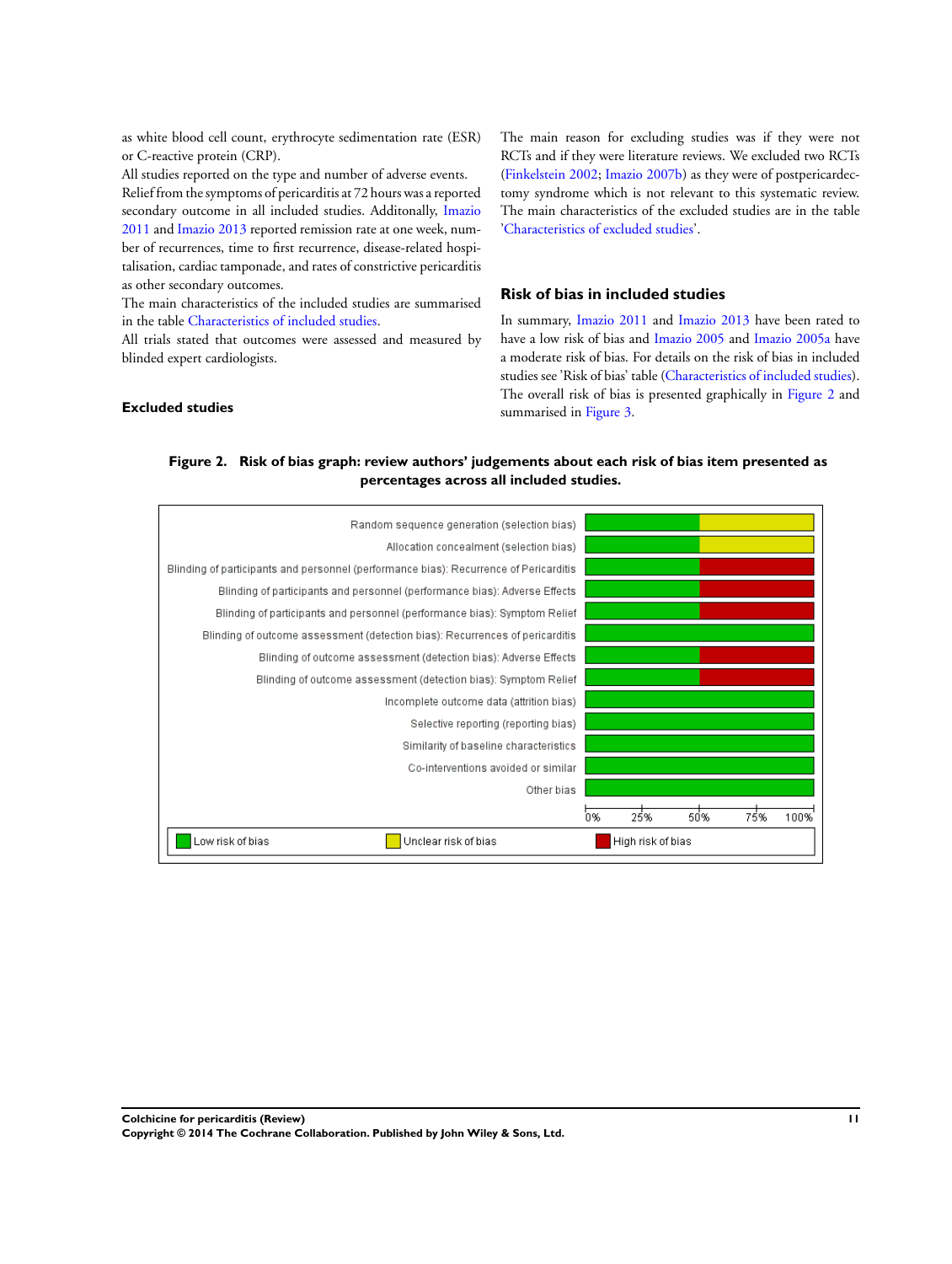|              | Random sequence generation (selection bias) | Allocation concealment (selection bias) | Blinding of participants and personnel (performance bias): Recurrence of Pericarditis | Blinding of participants and personnel (performance bias): Adverse Effects | Blinding of participants and personnel (performance bias): Symptom Relief | Blinding of outcome assessment (detection bias): Recurrences of pericarditis | Blinding of outcome assessment (detection bias): Adverse Effects | Blinding of outcome assessment (detection bias): Symptom Relief | Incomplete outcome data (attrition bias) | Selective reporting (reporting bias) | Similarity of baseline characteristics | Co-interventions avoided or similar | Other bias |
|--------------|---------------------------------------------|-----------------------------------------|---------------------------------------------------------------------------------------|----------------------------------------------------------------------------|---------------------------------------------------------------------------|------------------------------------------------------------------------------|------------------------------------------------------------------|-----------------------------------------------------------------|------------------------------------------|--------------------------------------|----------------------------------------|-------------------------------------|------------|
| Imazio 2005  | Ŧ,                                          | 7                                       |                                                                                       |                                                                            |                                                                           | Ŧ                                                                            |                                                                  |                                                                 | Ŧ                                        | ÷                                    | ¥                                      | Ŧ                                   | t          |
| Imazio 2005a | Ĩ,                                          | ?                                       |                                                                                       |                                                                            |                                                                           | ÷                                                                            |                                                                  |                                                                 | Ŧ                                        | ¥                                    | ¥                                      | Ŧ                                   | Ŧ          |
| Imazio 2011  | ÷                                           | ÷                                       | ÷                                                                                     | ÷                                                                          | ÷                                                                         | $\ddot{}$                                                                    | ÷                                                                | ÷                                                               | ÷                                        | ÷                                    | ÷                                      | ÷                                   | ł          |
| Imazio 2013  | Ŧ                                           | ÷                                       | ÷                                                                                     | ÷                                                                          | ÷                                                                         | ÷                                                                            | ÷                                                                | ÷                                                               | ÷                                        | ÷                                    | ÷                                      | Ŧ                                   | Ŧ          |

<span id="page-14-0"></span>**Figure 3. Risk of bias summary: review authors' judgements about each risk of bias item for each included study.**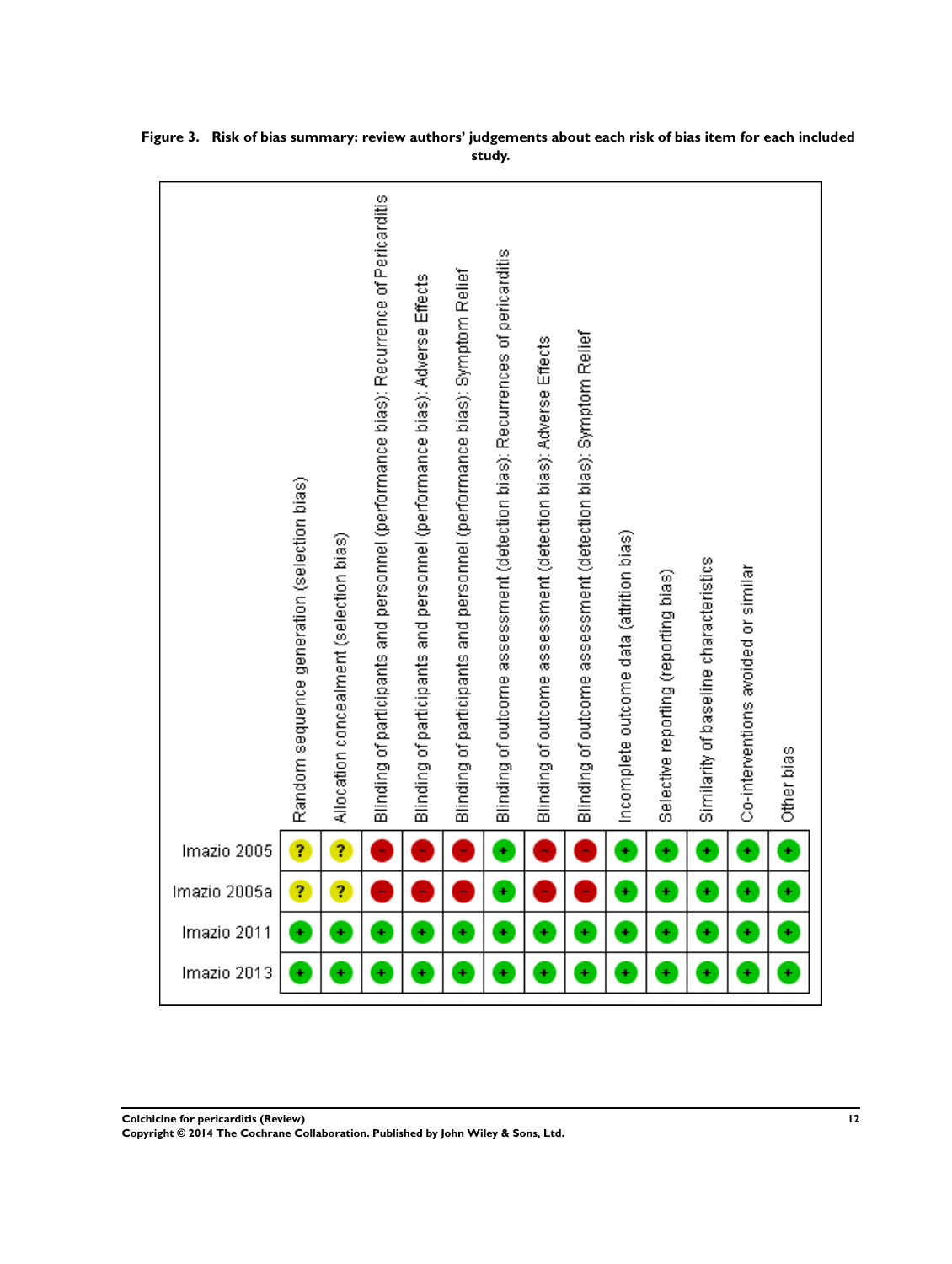#### **Risk of bias across studies**

We assessed the risk of bias for the reported outcomes using the GRADE approach. We created 'Summary of findings' tables using the Gradepro software. The quality of evidence was moderate for outcomes of pericarditis recurrence and low quality for total adverse events and symptom relief. Details of the risk of bias across studies can be found in: [Summary of findings for the](#page-5-0) [main comparison](#page-5-0); [Summary of findings 2;](#page-18-0) [Summary of findings](#page-19-0) [3;](#page-19-0) [Summary of findings 4](#page-21-0); and [Summary of findings 5.](#page-23-0)

#### **Allocation**

#### **Randomisation**

There was no description of how randomisation had been achieved in [Imazio 2005](#page-26-0) and [Imazio 2005a](#page-26-0). In [Imazio 2011](#page-26-0) and [Imazio](#page-26-0) [2013](#page-26-0) participants were assigned to treatment groups by a central computer-based automated sequence. In all studies, the sequence for allocation was based on permuted blocks with a block size of four.

Overall, the baseline characteristics of participants in all studies in the intervention and control groups appeared similar after randomisation, as shown in [Table 1](#page-47-0).

#### **Allocation concealment**

Allocation concealment was not reported in [Imazio 2005](#page-26-0) or [Imazio](#page-26-0) [2005a.](#page-26-0) In [Imazio 2011](#page-26-0) and [Imazio 2013](#page-26-0) allocation concealment was implemented by using sequentially numbered containers. [Imazio 2013](#page-26-0) mentions that allocation was concealed from patients and investigators.

#### **Blinding**

#### **Blinding of participants and personnel**

Both [Imazio 2005](#page-26-0) and [Imazio 2005a](#page-26-0) had an open-label design. [Imazio 2011](#page-26-0) and [Imazio 2013](#page-26-0) were double-blinded RCTs for both participants and trial investigators. Additionally, the intervention and control tablets were reported to be identical in colour, shape and taste.

The control intervention was given for only four to five weeks in all studies, whereas colchicine was given for six months [\(Imazio](#page-26-0) [2005a;Imazio 2011](#page-26-0)) or three months ([Imazio 2005;Imazio 2013](#page-26-0)). The study authors did not clarify if anything was given to the control group after the control intervention was stopped in order to maintain blinding. The unequal duration of intervention between

the therapeutic and control group might have introduced blinding bias for the participants.

#### **Blinding of outcome assessors and data analysers**

Clinical events were validated by an ad-hoc committee of expert cardiologists who were blinded to participants' allocation. Even for [Imazio 2005](#page-26-0) and [Imazio 2005a](#page-26-0) that had open-label designs, recurrences of pericarditis were assessed by blinded outcome assessors and required the presence of objective outcome measures (raised inflammatory markers or ECG changes). Therefore, we considered the risk of bias to be low. Data analyses were performed by an external committee blinded to treatment allocation.

#### **Incomplete outcome data**

The risk of attrition bias seemed low. Intention-to-treat (ITT) analysis was reported in all trials and all randomised participants were included in the final analyses and results. Colchicine therapy was discontinued due to adverse effects (mainly gastrointestinal symptoms) in five patients  $(8.3\%)$  in [Imazio 2005,](#page-26-0) three patients (7%) in [Imazio 2005a,](#page-26-0) five patients (8%) in [Imazio 2011](#page-26-0) and fourteen patients (11.7%) in [Imazio 2013.](#page-26-0) In the control group, four (6%) people in [Imazio 2011](#page-26-0) discontinued therapy due to adverse effects and ten people (8.3%) in [Imazio 2013](#page-26-0). Whereas in [Imazio 2005](#page-26-0) and [Imazio 2005a](#page-26-0) no one in the control group withdrew from treatment. All patients who discontinued therapy were followed up for recurrences and were included in all analyses.

#### **Selective reporting**

All reported outcomes were clinically relevant.

All studies were done to assess the rate of recurrence of pericarditis with colchicine therapy and this has been reported as the main outcome in all studies.

The secondary outcome of symptom persistence at 72 hours was subjectively chosen by the researchers. Symptoms were not reported at any point in time before or after the studied 72 hours. It was not possible to ensure that this time point was decided on before the trials were done or because it showed the most favourable results. Therefore, we considered the outcome of symptom relief to be of high risk of bias for selective reporting.

#### **Other potential sources of bias**

No potential threats to validity had been detected, such as early trial termination or any imbalance in the baseline characteristics of the colchicine or control groups.

No declarations of conflict of interest were made by the trial authors. The funding source had been reported in [Imazio 2011](#page-26-0) to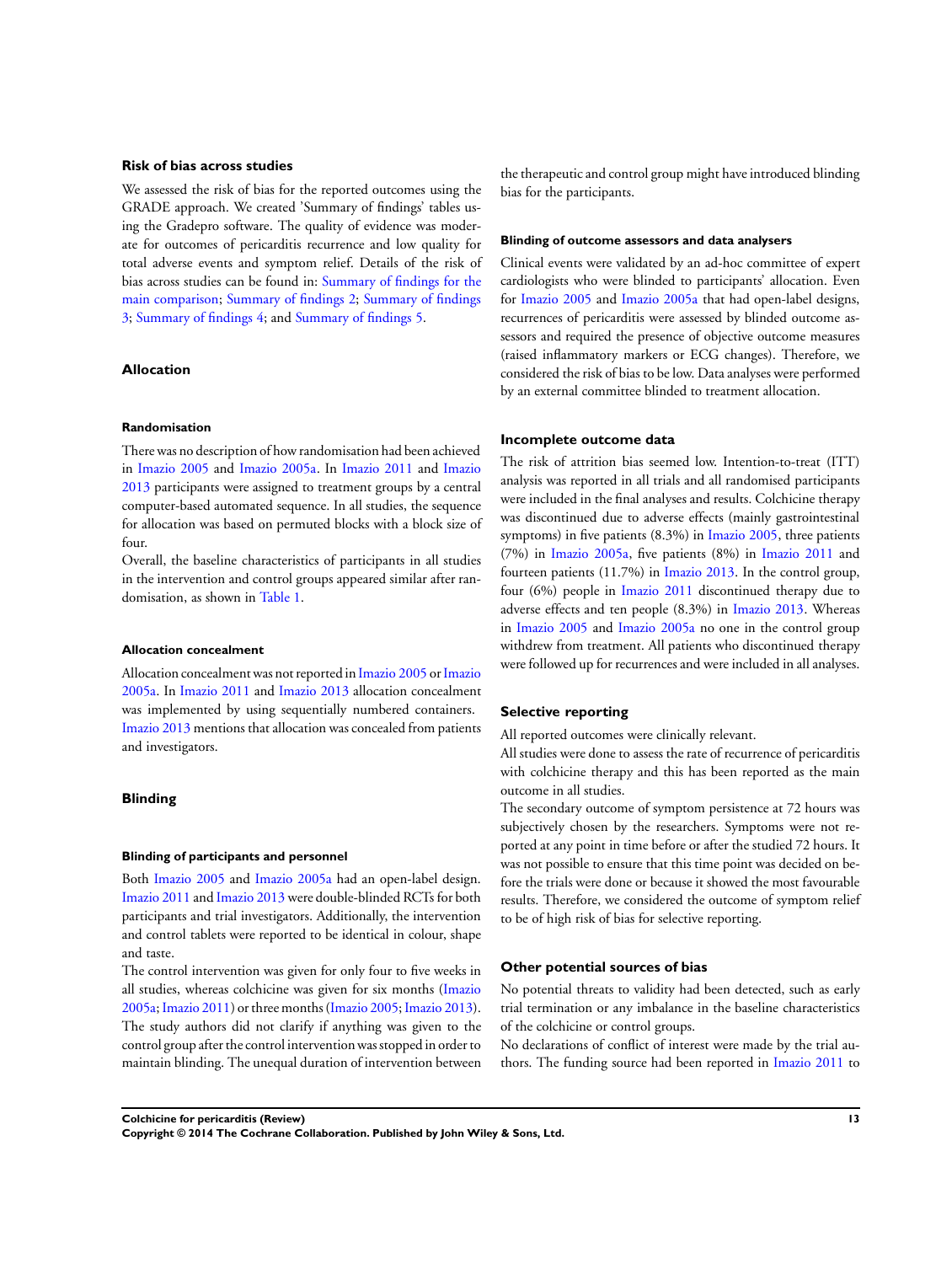be the Italian National Healthcare System. [Imazio 2005,](#page-26-0) [Imazio](#page-26-0) [2005a](#page-26-0) and [Imazio 2013](#page-26-0) did not declare the funding source.

#### **Effects of interventions**

See: **[Summary of findings for the main comparison](#page-5-0)** [Time to](#page-5-0) [recurrence of pericarditis](#page-5-0); **[Summary of findings 2](#page-18-0)** [Adverse effects](#page-18-0) [of colchicine](#page-18-0); **[Summary of findings 3](#page-19-0)** [Recurrences in patients](#page-19-0) [with recurrent pericarditis;](#page-19-0) **[Summary of findings 4](#page-21-0)** [Recurrence](#page-21-0) [rate in patients with acute pericarditis;](#page-21-0) **[Summary of findings 5](#page-23-0)** [Symptom relief for pericarditis](#page-23-0)

#### **Time-to-recurrence**

The time-to-recurrence has been expressed in HRs. The log HRs and their standard error have been obtained using the log-rank analysis from a method provided by [Trivella 2012 \[pers comm\]](#page-26-0). We calculated the HRs using the generic inverse variance methods in Review Manager ([RevMan 2012](#page-26-0)). We included two trials [\(Imazio](#page-26-0) [2005a;Imazio 2011](#page-26-0)) with 204 participants in the meta-analysis for participants with recurrent pericarditis over 18 months of followup: HR 0.37; 95% CI (0.24 to 0.58);  $I^2 = 0\%$ , fixed-effect model [\(Analysis 1.1\)](#page-41-0).

We included two trials [\(Imazio 2005;](#page-26-0) [Imazio 2013](#page-26-0)) with 360 participants in the meta-analysis participants with acute pericarditis over 18 months of follow-up: HR 0.40; 95% CI (0.27 to 0.61); I  $2 = 0\%$ , fixed-effect model ([Analysis 1.2](#page-42-0)).

#### **Adverse effects of colchicine**

All included studies reported on adverse events and their type. All adverse effects of colchicine were due to gastrointestinal intolerance, mainly consisting of diarrhoea but also other effects such as nausea, vomiting or abdominal pain. Two people in [Imazio 2013](#page-26-0) experienced hepatotoxicity (an elevation of aminotransferase levels) and one person got alopecia.

Similarly most adverse events in the control group were of gastrointestinal origin and one person in each [Imazio 2011](#page-26-0) and [Imazio](#page-26-0) [2013](#page-26-0) experienced hepatotoxicity. No serious adverse effects have been reported.

In [Imazio 2011](#page-26-0) all adverse effects were recorded in the first week of treatment. No comment on the time of adverse events was made in [Imazio 2005](#page-26-0), [Imazio 2005a](#page-26-0) or [Imazio 2013](#page-26-0).

We pooled the results of 564 participants in all four included studies as they had similar baseline characteristics and the interventions were given in similar doses.

#### **Total adverse event**

A total of 29 people (10%) in the colchicine group and 23 people (8%) in the control group had adverse effects (RR 1.26; 95% CI (0.75 to 2.12) (P = 0.38);  $I^2 = 0\%$ , fixed-effect model ([Analysis](#page-42-0) [2.1](#page-42-0))). The absolute risk difference (ARD) for adverse effects between colchicine and NSAIDs was 2%.

#### **Adverse effects causing withdrawal of therapy**

A total of 27 people out of 282 (9.6%) in the colchicine group had to stop therapy due to adverse effects. Almost everyone who had adverse effects with colchicine decided to stop therapy (27 out of 29). In the control group, 14 participants (5%) decided to stop therapy.

The RR of adverse effects necessitating the stop of therapy was 1.87; 95% CI (1.02 to 3.41), (P = 0.04);  $I^2 = 5\%$ , fixed-effect model [\(Analysis 2.2\)](#page-43-0), the ARD was 4.6%.

#### **Recurrence rate**

The recurrence rates have been reported by all included studies in a Kaplan-Meier survival curve. Ideally, the recurrence rate should have been calculated using the individual patient data, however as these were not available, the data for recurrence rate has been extracted from the survival curves using the DigitizeIt software [\(DigitizeIt 2012](#page-26-0)). The shortcomings of data from Kaplan-Meier curves is that it ignores the censored observations as it is not known whether the outcome event occurred after follow-up ended. The Kaplan-Meier curves do not show how many patients had the recurrence with each drop in the survival-curve. Additionally, it does not take into account the time for the event to happen as participants may have joint the trial at different times [\(Altman](#page-26-0) [1991](#page-26-0)). This might result in some inaccuracies in the results.

The RR was calculated for the recurrence rates at time points of 6 months, 12 months and 18 months.

#### **Recurrence rate in people with recurrent pericarditis**

The recurrence rate for participants with recurrent pericarditis was reported in [Imazio 2005a](#page-26-0) and [Imazio 2011](#page-26-0). We combined the data of 204 participants of both trials to calculate the RR.

Meta-analysis for recurrences in participants with recurrent pericarditis at 6 months: RR 0.28; 95% CI (0.17 to 0.47);  $I^2 = 0\%$ , fixed-effect model ([Analysis 3.1](#page-44-0)).

Meta-analysis for recurrences in participants with recurrent pericarditis at 12 months: RR 0.36; 95% CI (0.23 to 0.56);  $I^2 = 56\%$ , fixed-effect model ([Analysis 3.2](#page-44-0)).

Meta-analysis for recurrences in participants with recurrent pericarditis at 18 months: RR 0.38; 95% CI (0.25 to 0.58);  $I^2 = 0\%$ , fixed-effect model ([Analysis 3.3](#page-44-0)).

The total number of people who had one further recurrence at 18 months in the colchicine group was 21 of 102 (21%) and 55 of 102 (54%) in the NSAIDs group. The ARD was 23%. The number needed to treat (NNT) to prevent one recurrence was 4.4.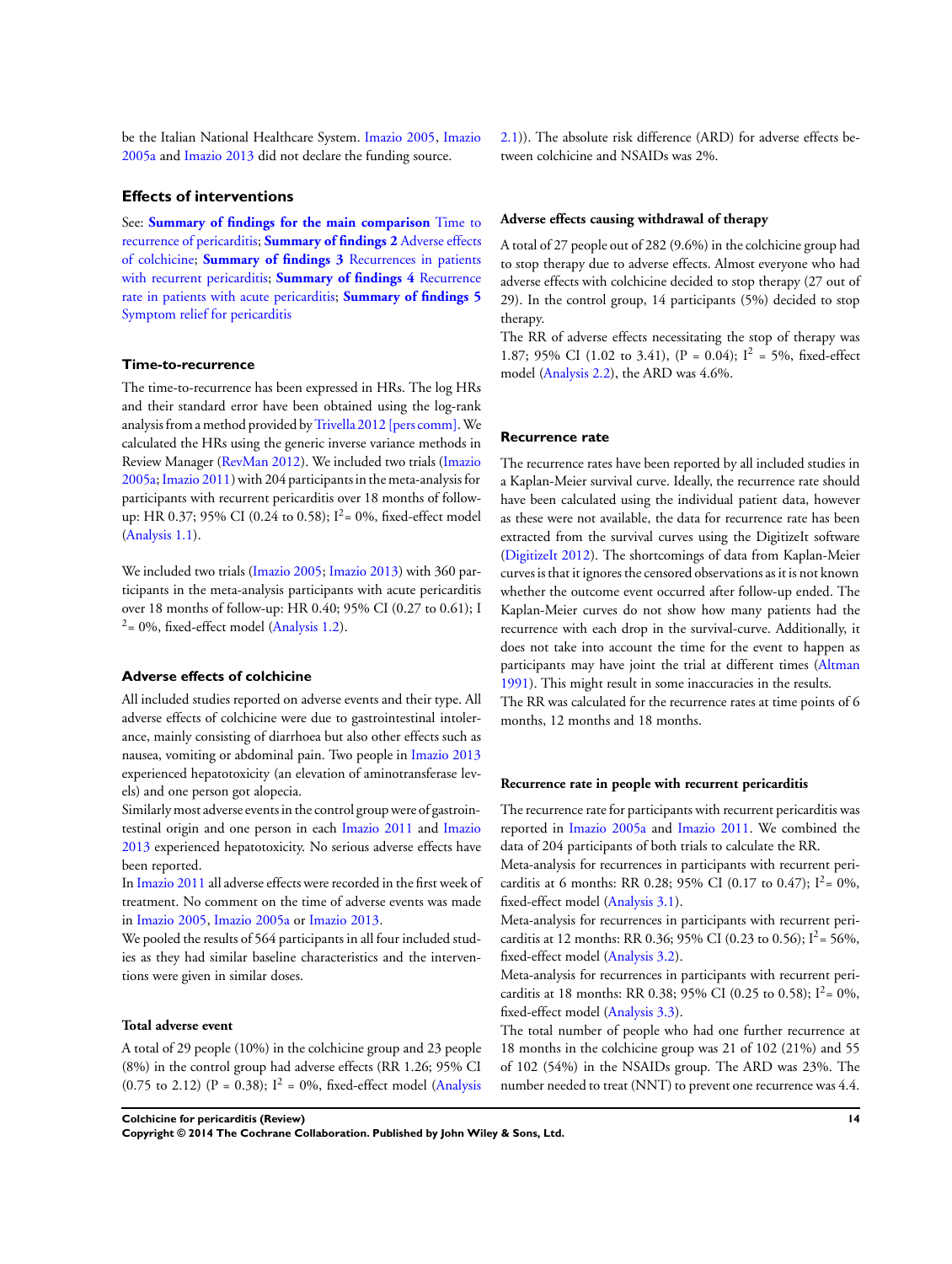#### **Recurrence rate in people with acute pericarditis**

The recurrence rate for participants with acute pericarditis was reported in [Imazio 2005](#page-26-0) and [Imazio 2013.](#page-26-0) We combined the data of 360 participants of both trials to calculate the RR.

At 6 months the RR was 0.36; 95% CI (0.23 to 0.58) ([Analysis](#page-45-0) [4.1](#page-45-0)). At 6 months, 20 patients (11%) in the colchicine group and 55 patients (31%) in the control group had a first recurrence. The ARD was 20%.

At 12 months the RR was 0.40; 95% CI (0.26 to 0.61) ([Analysis](#page-45-0) [4.2](#page-45-0)). At 12 months, 24 patients (13%) in the colchicine group and 60 patients (33%) in the control group had a first recurrence. The ARD was 20%.

At 18 months the RR was 0.41; 95% CI (0.28 to 0.61) ([Analysis](#page-46-0) [4.3](#page-46-0)). At 18 months, 27 patients (15%) In the colchicine group and 66 patients (37%) in the control group had a first recurrence. The ARD was 22% and NNT to prevent one recurrence was 4.5.

#### **Symptom relief**

All included trials assessed the effect of colchicine on patients' symptoms. Only symptom relief at 72 hours had been reported. The pooled RR for symptom relief at 72 hours was 1.40; 95% CI  $(1.26 \text{ to } 1.56);$   $I^2 = 0\%$ , fixed-effect model [\(Analysis 5.1\)](#page-46-0).

#### **Assessment of heterogeneity**

All the studies were clinically homogenous and had patients with similar baseline characteristics. All pooled estimates were statistically homogenous ( $I^2 = 0\%$ ). The only exception was the pooled effect of symptom relief which had an  $I^2 = 89\%$ . However, as there is no clinical heterogeneity this might be due to the low number of events in the control group in [Imazio 2011.](#page-26-0)

#### **Subgroup analysis**

We have not performed any subgroup analysis. See the ['Differences](#page-55-0)' [between protocol and review'](#page-55-0).

We had intended to analyse any paediatric population as a subgroup. However, no trial included people younger than 18 years. A review of all non-randomised trials identified in the systematic review search ([Table 2](#page-48-0)) showed that colchicine has been tried in children in 10 cases. In six children [\(Adler 1998;](#page-26-0) [Yazigi 1998;](#page-26-0) [Jurko 2002\)](#page-26-0) colchicine was effective in preventing further recurrences, however, it failed to show any effect in four other children [Raatikka 2003.](#page-26-0)

It was not possible to perform a subgroup analysis on the dose used as all trials used the same dose of colchicine (1 mg/day). A review of observational studies [\(Table 2](#page-48-0)) showed that the most frequent dose used is 1 mg/d (10 of 15 studies). The rest of the reports used doses varying from 0.25 to 2 mg/d with or without a loading dose.

#### **Sensitivity analysis**

Due to the limited number of studies, it was not possible to conduct a sensitivity analysis for studies that we judged to be at high risk of bias across at least one domain.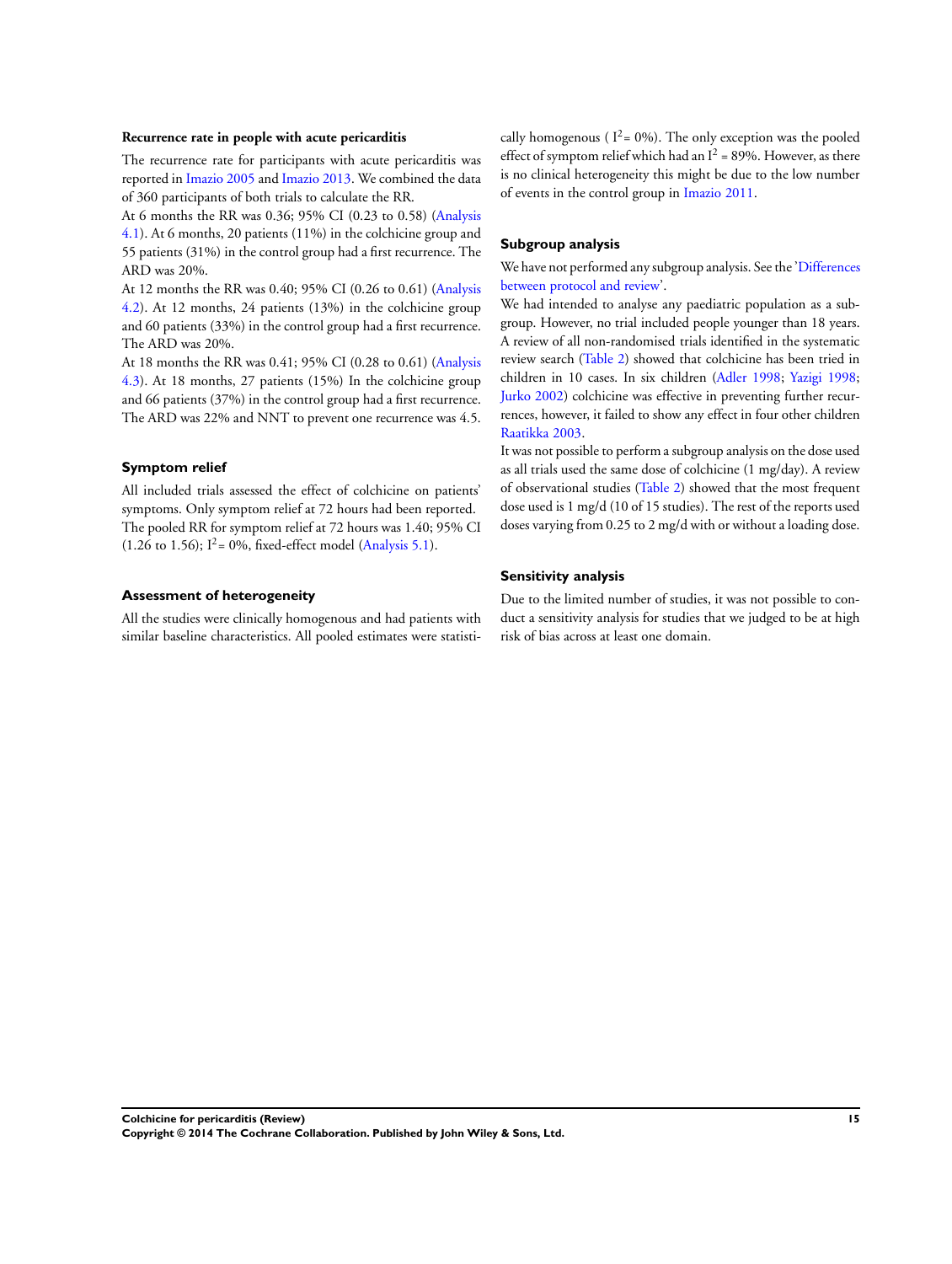#### ADDITIONAL SUMMARY OF FINDINGS *[\[Explanation\]](http://www.thecochranelibrary.com/view/0/SummaryFindings.html)*

<span id="page-18-0"></span>

**16**

| Adverse effects of colchicine for pericarditis                                              |                                          |                             |                                    |                                         |                                           |  |  |
|---------------------------------------------------------------------------------------------|------------------------------------------|-----------------------------|------------------------------------|-----------------------------------------|-------------------------------------------|--|--|
| <b>Outcomes</b>                                                                             | Illustrative comparative risks* (95% CI) |                             | <b>Relative effect</b><br>(95% CI) | <b>No. of Participants</b><br>(studies) | <b>Quality of the evidence</b><br>(GRADE) |  |  |
|                                                                                             | <b>Assumed risk</b>                      | <b>Corresponding risk</b>   |                                    |                                         |                                           |  |  |
|                                                                                             | <b>Control</b>                           | <b>Colchicine</b>           |                                    |                                         |                                           |  |  |
| <b>Total adverse effects</b><br>Patient reported<br>Follow-up: median 18 months 82 per 1000 | <b>Study population</b>                  |                             | <b>RR 1.26</b>                     | 564                                     | $\oplus$<br>low <sup>1,2</sup>            |  |  |
|                                                                                             |                                          | 103 per 1000<br>(61 to 173) | $(0.75 \text{ to } 2.12)$          | (4 studies)                             |                                           |  |  |
|                                                                                             | <b>Moderate</b>                          |                             |                                    |                                         |                                           |  |  |
|                                                                                             | 69 per 1000                              | 87 per 1000<br>(52 to 146)  |                                    |                                         |                                           |  |  |
| Adverse effects necessitat-                                                                 | <b>Study population</b>                  |                             | <b>RR 1.87</b>                     | 564<br>(4 studies)                      | $\oplus \oplus \oplus$                    |  |  |
| ing stop of therapy<br>Patient reported<br>Follow-up: median 18 months                      | 50 per 1000                              | 93 per 1000<br>(51 to 169)  | $(1.02 \text{ to } 3.41)$          |                                         | moderate <sup>2</sup>                     |  |  |
|                                                                                             | <b>Moderate</b>                          |                             |                                    |                                         |                                           |  |  |
|                                                                                             | 33 per 1000                              | 62 per 1000<br>(34 to 113)  |                                    |                                         |                                           |  |  |

<sup>1</sup> P value  $> 0.05$  (imprecise).<br><sup>2</sup> High risk of bias in blinding domain.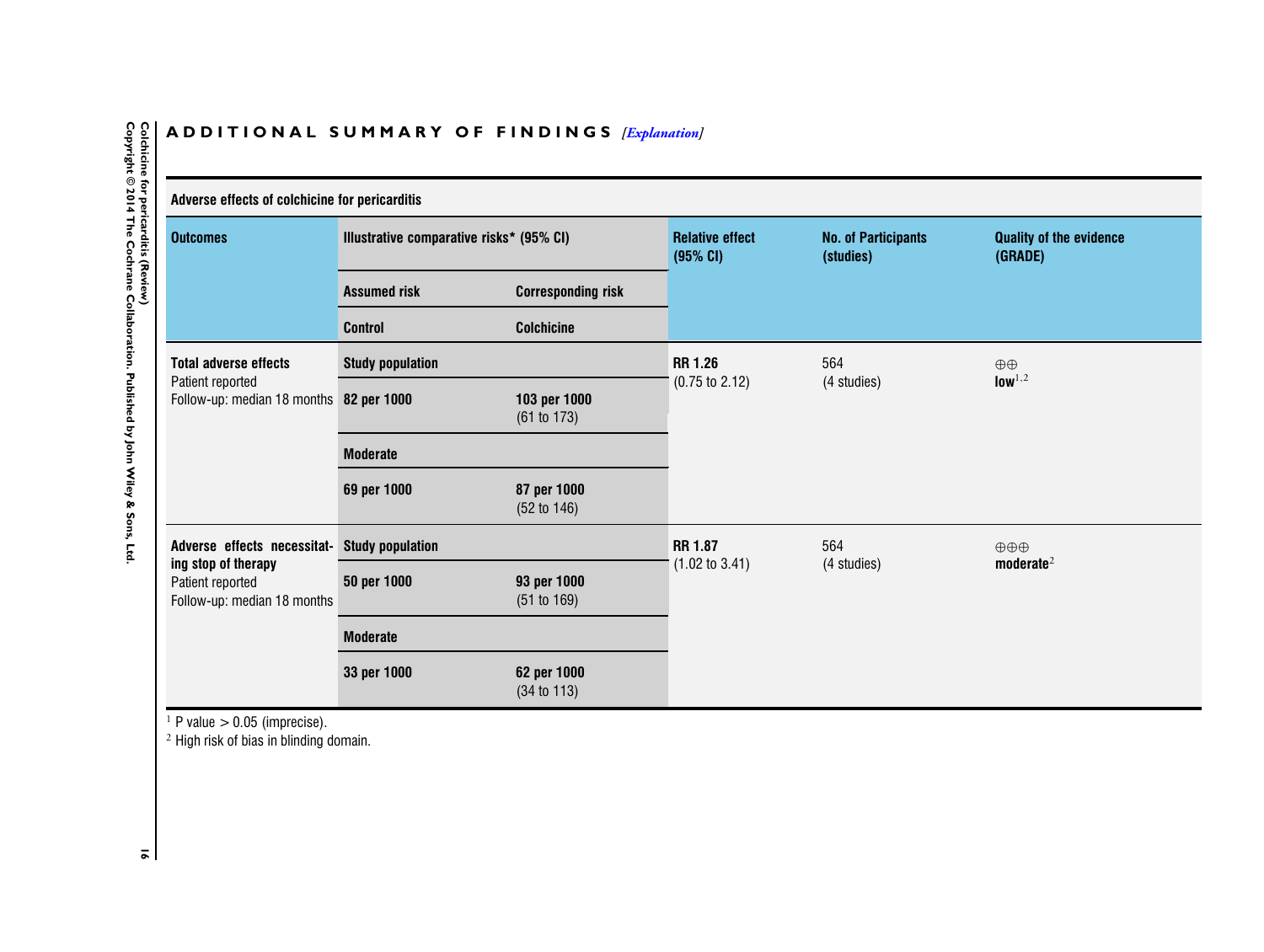| Recurrences in patients with recurrent pericarditis                                                                                                                                                                                                                                       |                                |                                          |                                            |                                         |                                                   |  |  |  |  |
|-------------------------------------------------------------------------------------------------------------------------------------------------------------------------------------------------------------------------------------------------------------------------------------------|--------------------------------|------------------------------------------|--------------------------------------------|-----------------------------------------|---------------------------------------------------|--|--|--|--|
| <b>Outcomes</b>                                                                                                                                                                                                                                                                           |                                | Illustrative comparative risks* (95% CI) |                                            | <b>No. of Participants</b><br>(studies) | <b>Quality of the evidence</b><br>(GRADE)         |  |  |  |  |
|                                                                                                                                                                                                                                                                                           | <b>Assumed risk</b>            | <b>Corresponding risk</b>                |                                            |                                         |                                                   |  |  |  |  |
|                                                                                                                                                                                                                                                                                           | <b>Control</b>                 | <b>Colchicine</b>                        |                                            |                                         |                                                   |  |  |  |  |
| 6 months<br>Chest pain $+$ (ECG changes<br>echocardiographic<br>$+/-$<br>changes $+/-$ raised inflamma-<br>tory markers)<br>Follow-up: mean 6 months<br>Intervention: colchicine with<br><b>NSAID</b><br>Comparison: NSAID alone<br>Setting: multicentre sec- 481 per 1000<br>ondary care | <b>Study population</b>        |                                          |                                            | 204<br>(2 studies)                      | $\oplus \oplus \oplus$<br>moderate $1,2$          |  |  |  |  |
|                                                                                                                                                                                                                                                                                           | 490 per 1000                   | 137 per 1000<br>(83 to 230)              |                                            |                                         |                                                   |  |  |  |  |
|                                                                                                                                                                                                                                                                                           | <b>Moderate</b>                |                                          |                                            |                                         |                                                   |  |  |  |  |
|                                                                                                                                                                                                                                                                                           |                                | 135 per 1000<br>(82 to 226)              |                                            |                                         |                                                   |  |  |  |  |
| 12 months                                                                                                                                                                                                                                                                                 | <b>Study population</b>        |                                          |                                            | 204                                     | $\oplus \oplus \oplus$<br>moderate <sup>1,2</sup> |  |  |  |  |
| Chest pain $+$ (ECG changes<br>$+/-$<br>changes $+/-$ raised inflamma-<br>tory markers)                                                                                                                                                                                                   | echocardiographic 520 per 1000 | 187 per 1000<br>(120 to 291)             | $(0.23 \text{ to } 0.56)$                  | (2 studies)                             |                                                   |  |  |  |  |
| Follow-up: median 12 months Moderate                                                                                                                                                                                                                                                      |                                |                                          |                                            |                                         |                                                   |  |  |  |  |
|                                                                                                                                                                                                                                                                                           | 510 per 1000                   | 184 per 1000<br>(117 to 286)             |                                            |                                         |                                                   |  |  |  |  |
| 18 months<br>Chest pain $+$ (ECG changes<br>echocardiographic<br>$+/-$<br>changes $+/-$ raised inflamma-<br>tory markers)<br>Follow-up: median 18 months                                                                                                                                  | <b>Study population</b>        |                                          | <b>RR0.38</b><br>$(0.25 \text{ to } 0.58)$ | 204<br>(2 studies)                      | $\oplus \oplus \oplus$<br>moderate <sup>1,2</sup> |  |  |  |  |

# <span id="page-19-0"></span>Colchicine for pericarditis (Review)<br>Copyright © 2014 The Cochrane Collaboration. Published by John Wiley & Sons, Ltd. **Copyright © 2014 The Cochrane Collaboration. Published by J Colchicine for pericarditis (Review) ohn Wiley & Sons, Ltd.**

**17**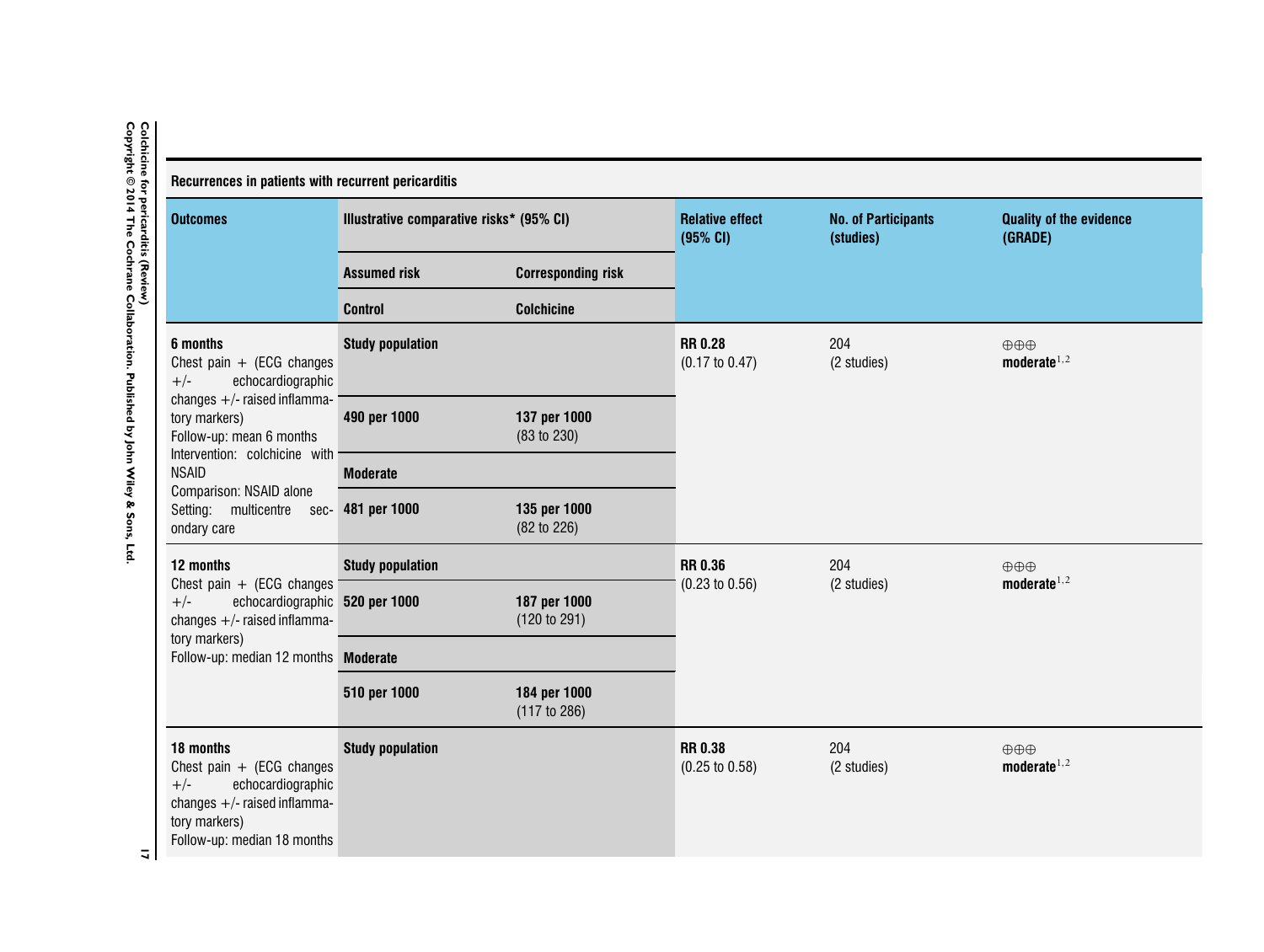|  | 539 per 1000    | 205 per 1000 |
|--|-----------------|--------------|
|  |                 | (135 to 313) |
|  | <b>Moderate</b> |              |
|  | 533 per 1000    | 203 per 1000 |
|  |                 | (133 to 309) |

 $^1$  High risk of bias in blinding domain.<br><sup>2</sup> Low precision (small sample size and small number of events).

Colchicine for pericarditis (Review)<br>Copyright © 2014 The Cochrane Collaboration. Published by John Wiley & Sons, Ltd. **Copyright © 2014 The Cochrane Collaboration. Published by J Colchicine for pericarditis (Review) ohn Wiley & Sons, Ltd.**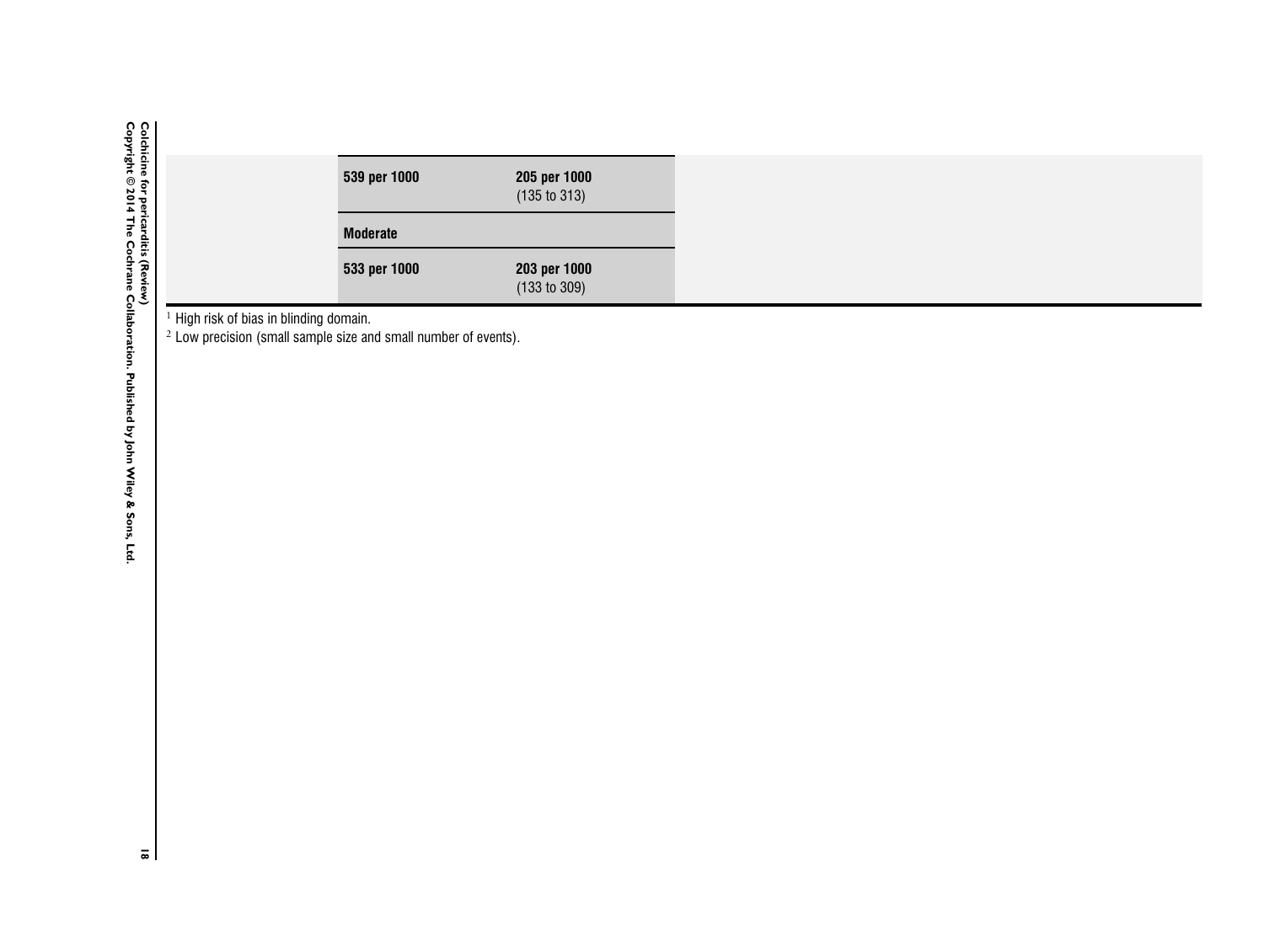<span id="page-21-0"></span>

| <b>Outcomes</b>                                                                                                                                                                                                                                                                           | Illustrative comparative risks* (95% CI) |                                        | <b>Relative effect</b><br>(95% CI)          | <b>No. of Participants</b><br>(studies) | <b>Quality of the evidence</b><br>(GRADE)     |  |
|-------------------------------------------------------------------------------------------------------------------------------------------------------------------------------------------------------------------------------------------------------------------------------------------|------------------------------------------|----------------------------------------|---------------------------------------------|-----------------------------------------|-----------------------------------------------|--|
|                                                                                                                                                                                                                                                                                           | <b>Assumed risk</b>                      | <b>Corresponding risk</b>              |                                             |                                         |                                               |  |
|                                                                                                                                                                                                                                                                                           | <b>Control</b>                           | <b>Colchcine</b>                       |                                             |                                         |                                               |  |
| 6 months<br>Chest pain $+$ (ECG changes<br>echocardiographic<br>$+/-$<br>changes $+/-$ raised inflamma-<br>tory markers)<br>Follow-up: mean 6 months<br>Intervention: colchicine with<br><b>NSAID</b><br>Comparison: NSAID alone<br>Setting: multicentre sec- 292 per 1000<br>ondary care | <b>Study population</b>                  |                                        | <b>RR 0.36</b><br>$(0.23 \text{ to } 0.58)$ | 360<br>(2 studies)                      | $\oplus \oplus \oplus$<br>$\text{moderate}^1$ |  |
|                                                                                                                                                                                                                                                                                           | 306 per 1000                             | 110 per 1000<br>(70 to 177)            |                                             |                                         |                                               |  |
|                                                                                                                                                                                                                                                                                           | <b>Moderate</b>                          |                                        |                                             |                                         |                                               |  |
|                                                                                                                                                                                                                                                                                           |                                          | 105 per 1000<br>$(67 \text{ to } 169)$ |                                             |                                         |                                               |  |
| 12 months                                                                                                                                                                                                                                                                                 | <b>Study population</b>                  |                                        | <b>RR0.4</b>                                | 360                                     | $\oplus \oplus \oplus$                        |  |
| Chest pain $+$ (ECG changes<br>echocardiographic 333 per 1000<br>$+/-$<br>changes $+/-$ raised inflamma-                                                                                                                                                                                  |                                          | 133 per 1000<br>(87 to 203)            | $(0.26 \text{ to } 0.61)$                   | (2 studies)                             | $\text{moderate}^1$                           |  |
| tory markers)<br>Follow-up: median 12 months Moderate                                                                                                                                                                                                                                     |                                          |                                        |                                             |                                         |                                               |  |
|                                                                                                                                                                                                                                                                                           | 321 per 1000                             | 128 per 1000<br>(83 to 196)            |                                             |                                         |                                               |  |
| 18 months<br>Chest pain $+$ (ECG changes<br>echocardiographic<br>$+/-$<br>changes $+/-$ raised inflamma-<br>tory markers)<br>Follow-up: median 18 months                                                                                                                                  | <b>Study population</b>                  |                                        | <b>RR 0.41</b><br>$(0.28 \text{ to } 0.61)$ | 360<br>(2 studies)                      | $\oplus \oplus \oplus$<br>$\text{moderate}^1$ |  |

# **Colchicine for pericarditis (Review)**

**19**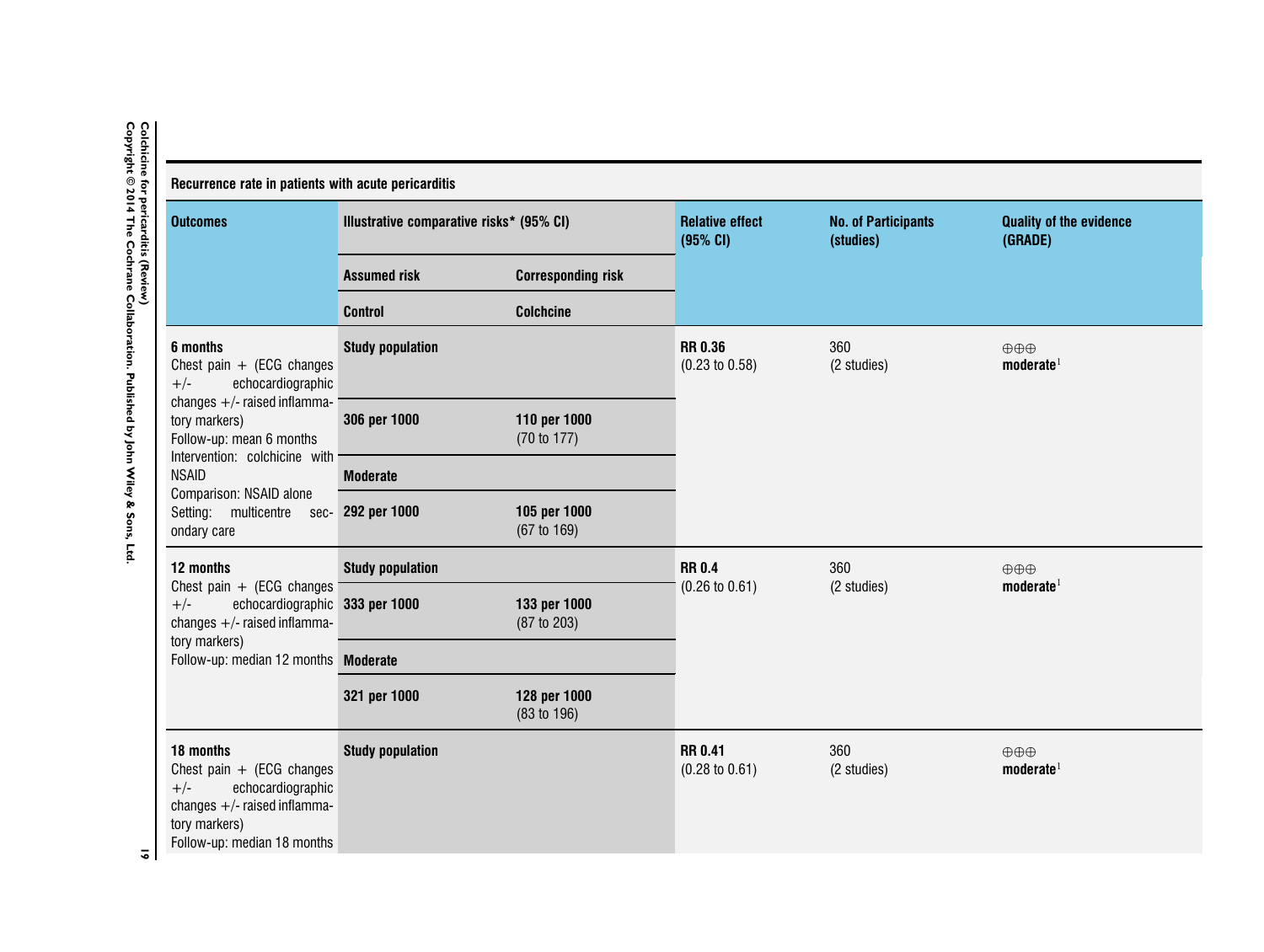$<sup>1</sup>$  High risk of bias in blinding domain.</sup>

Colchicine for pericarditis (Review)<br>Copyright © 2014 The Cochrane Collaboration. Published by John Wiley & Sons, Ltd. **Copyright © 2014 The Cochrane Collaboration. Published by J Colchicine for pericarditis (Review) ohn Wiley & Sons, Ltd.**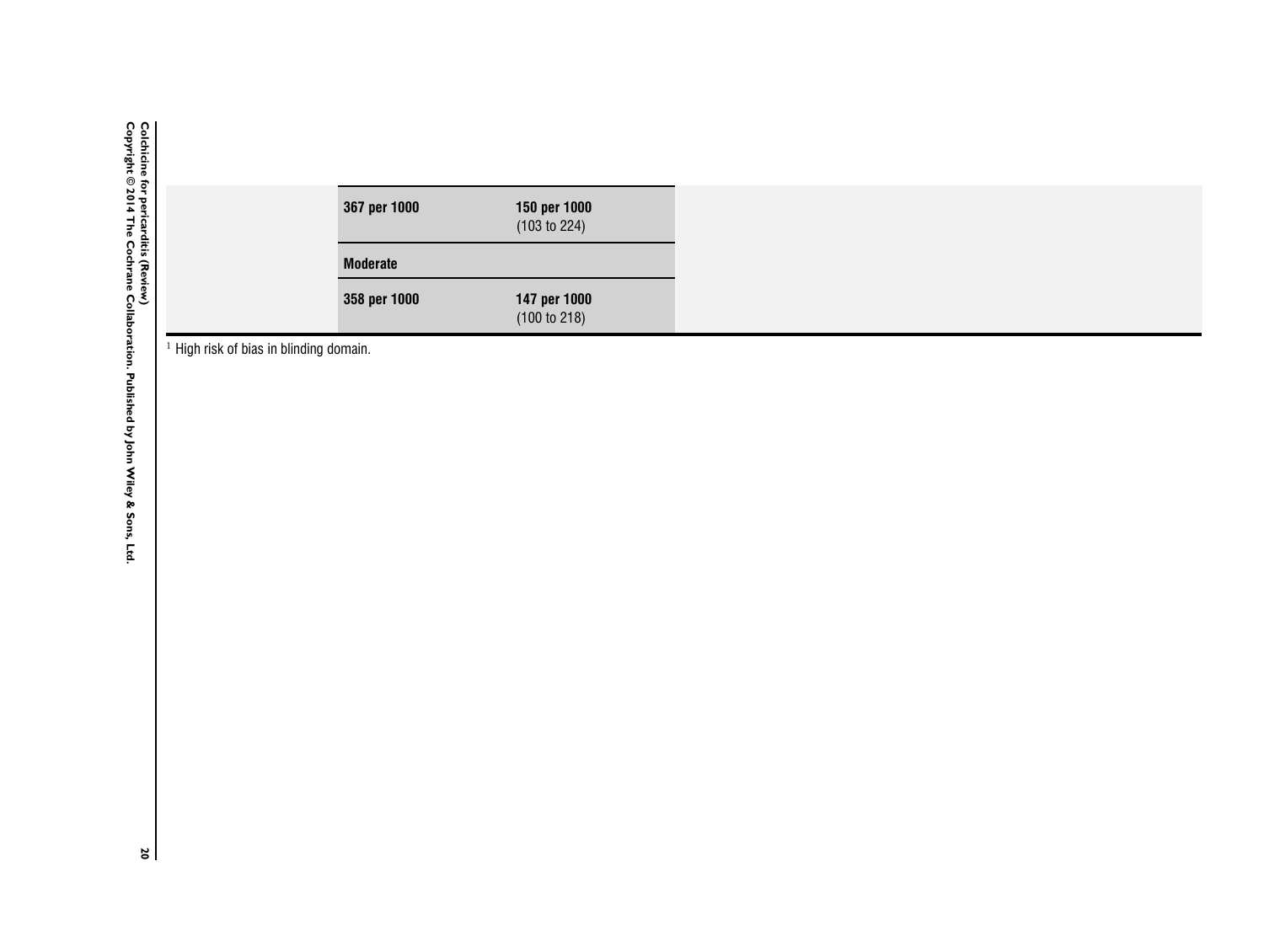<span id="page-23-0"></span>

| <b>Colchicine</b><br>ġ<br><b>Symptom relief for pericarditis</b><br>pericarditis |                                          |                                                             |                                    |                                         |                                           |  |  |  |  |
|----------------------------------------------------------------------------------|------------------------------------------|-------------------------------------------------------------|------------------------------------|-----------------------------------------|-------------------------------------------|--|--|--|--|
| <b>Outcomes</b>                                                                  | Illustrative comparative risks* (95% CI) |                                                             | <b>Relative effect</b><br>(95% CI) | <b>No. of Participants</b><br>(studies) | <b>Quality of the evidence</b><br>(GRADE) |  |  |  |  |
|                                                                                  | <b>Assumed risk</b>                      | <b>Corresponding risk</b>                                   |                                    |                                         |                                           |  |  |  |  |
|                                                                                  | <b>Control</b>                           | <b>Colchcine</b>                                            |                                    |                                         |                                           |  |  |  |  |
| Symptom relief at 72 hours                                                       | <b>Study population</b>                  |                                                             | <b>RR 1.40</b>                     | 564                                     | $\oplus$<br>low <sup>1,2</sup>            |  |  |  |  |
| Follow-up: median 7 days                                                         | 592 per 1000                             | 829 per 1000<br>(746 to 924)                                |                                    |                                         |                                           |  |  |  |  |
| Comparison: NSAID alone                                                          | <b>Moderate</b>                          |                                                             |                                    |                                         |                                           |  |  |  |  |
| ondary care                                                                      | 617 per 1000                             | 864 per 1000<br>(777 t0 963)                                |                                    |                                         |                                           |  |  |  |  |
|                                                                                  | Patient reported<br>NSAID                | Intervention: colchicine with<br>Setting: multi centre sec- |                                    | $(1.26 \text{ to } 1.56)$               | (4 studies)                               |  |  |  |  |

<sup>1</sup> Two open-label studies.<br><sup>2</sup> High risk of bias in selective reporting domain.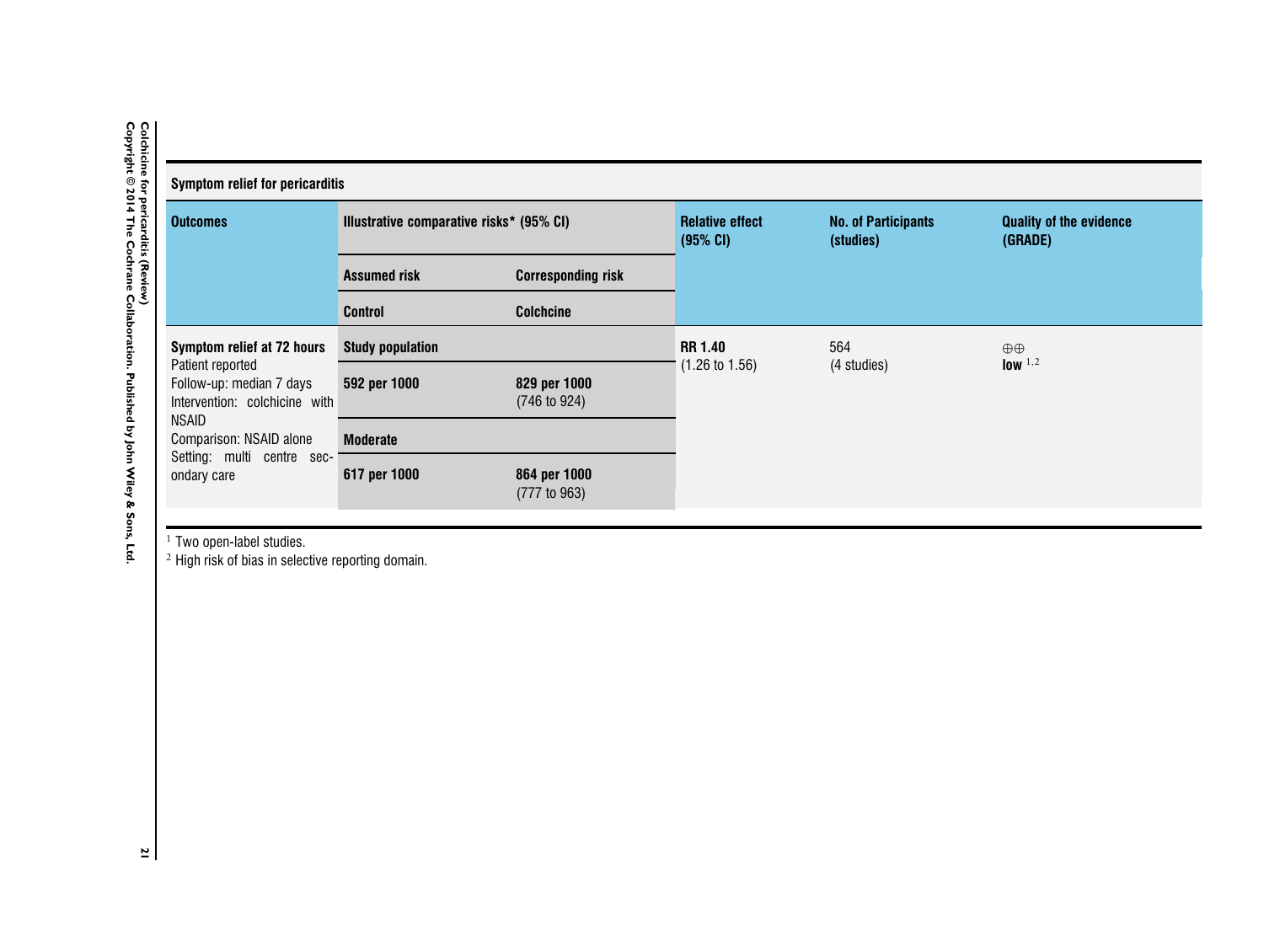#### <span id="page-24-0"></span>**D I S C U S S I O N**

#### **Summary of main results**

The main results of the review compare the recurrence of pericarditis in people taking colchicine in addition to a NSAID such as ibuprofen, aspirin or indomethacin to the recurrence of pericarditis in people taking a NSAID alone. We included four trials with a total of 564 adult participants in this review. Two studies [\(Imazio 2005a;](#page-26-0) [Imazio 2011](#page-26-0)) included 204 participants with recurrent pericarditis and showed that colchicine is effective in preventing further recurrences. The evidence shows that, the risk of pericarditis recurrence in people with recurrent pericarditis, who are taking colchicine, is 37% of the risk of recurrence in people not taking colchicine over a period of 18 months. Thus, the average

reduction in recurrence of pericarditis with colchicine compared to NSAIDs alone is 63% over a period of 18 months. The risk of having a recurrent episode of pericarditis at 6, 12 and 18 months is reduced by 72%, 64% and 63% respectively. It is expected that at 18 months, one pericarditis recurrence can be avoided for every four people receiving colchicine with NSAIDs rather than NSAIDs alone.

Two studies ([Imazio 2005](#page-26-0); [Imazio 2013](#page-26-0)) included 360 people with acute pericarditis and assessed the recurrence of pericarditis. The evidence shows that the average reduction in recurrence of pericarditis with colchicine compared to NSAIDs alone is 60% over a period of 18 months. The risk of having a recurrent episode of pericarditis at 6, 12 or 18 months is reduced by 64%, 60% and 59% respectively.

The primary outcomes are summarised in the following table.

|                    | Risk of<br>relapse<br>colchicine                     | without Risk of relapse with colchicine No. patients with<br>over 18 months  | adverse effects<br>for 100 treated |
|--------------------|------------------------------------------------------|------------------------------------------------------------------------------|------------------------------------|
| Acute pericarditis | 1998)                                                | 20% to 30% (Fowler 1990; Adler 8% to 15% (Analysis 1.2, Analysis 10<br>(4.3) |                                    |
|                    | Recurrent pericarditis 40% to 50% (Soler-Soler 2004) | 15% to 20% (Analysis 1.1,<br>Analysis 3.3)                                   | <sup>10</sup>                      |

Adverse events were reported in all studies. Combining the results of all 564 participants showed a similar adverse events rate in both the intervention and control group. All adverse events were related to the gastrointestinal system. The adverse effects in the colchicine group were almost twice more likely to be the cause of stopping treatment than in the control group.

The review showed that colchicine is effective in reducing the symptoms of pericarditis. The combined data of all studies shows that symptoms of the pericarditis episode are reduced by up to 60% in the colchicine group compared to the control group.

We used GradePro to create a summary of the findings and quality of the evidence ([Summary of findings for the main comparison;](#page-5-0) [Summary of findings 2](#page-18-0); [Summary of findings 3](#page-19-0); [Summary of](#page-21-0) [findings 4;](#page-21-0) [Summary of findings 5](#page-23-0)).

#### **Overall completeness and applicability of evidence**

The two combined studies for acute pericarditis ([Imazio 2005;](#page-26-0) [Imazio 2013\)](#page-26-0) and for recurrent pericarditis ([Imazio 2005a;](#page-26-0) [Imazio](#page-26-0) [2011](#page-26-0)) were homogenous in methodology, patients baseline characteristics, intervention duration and dose and outcomes. This makes the combined result a robust estimate of effect, however it might be limited as to how it can be generalised to different populations [\(Berman 2002](#page-26-0)).

All participants in the included trials were Italians with a mean age of 47 to 57 years. Consequently, the evidence has limited applicability to children, elderly adults or people from an ethnicity other than European.

Patients with several recurrences were not studied. Consequently, it is possible that the studies represent a population with a lower risk of recurrence and better response to therapy. The results of this review, therefore might not apply to patients with resistant multiple recurrences. Pregnant and lactating women or fertile women not protected by a contraceptive method are also not represented by the studies. In addition, people were excluded from the trials if they were receiving or had previously received colchicine for any indication. Therefore, results might not be applicable to patients taking colchicine for any other medical condition such as gout. People with abnormal liver function were also excluded, although this might have been because of acute infections or medications [\(Adler 2006](#page-26-0)).

The colchicine therapy duration of three months for acute peri-

**Colchicine for pericarditis (Review) 22**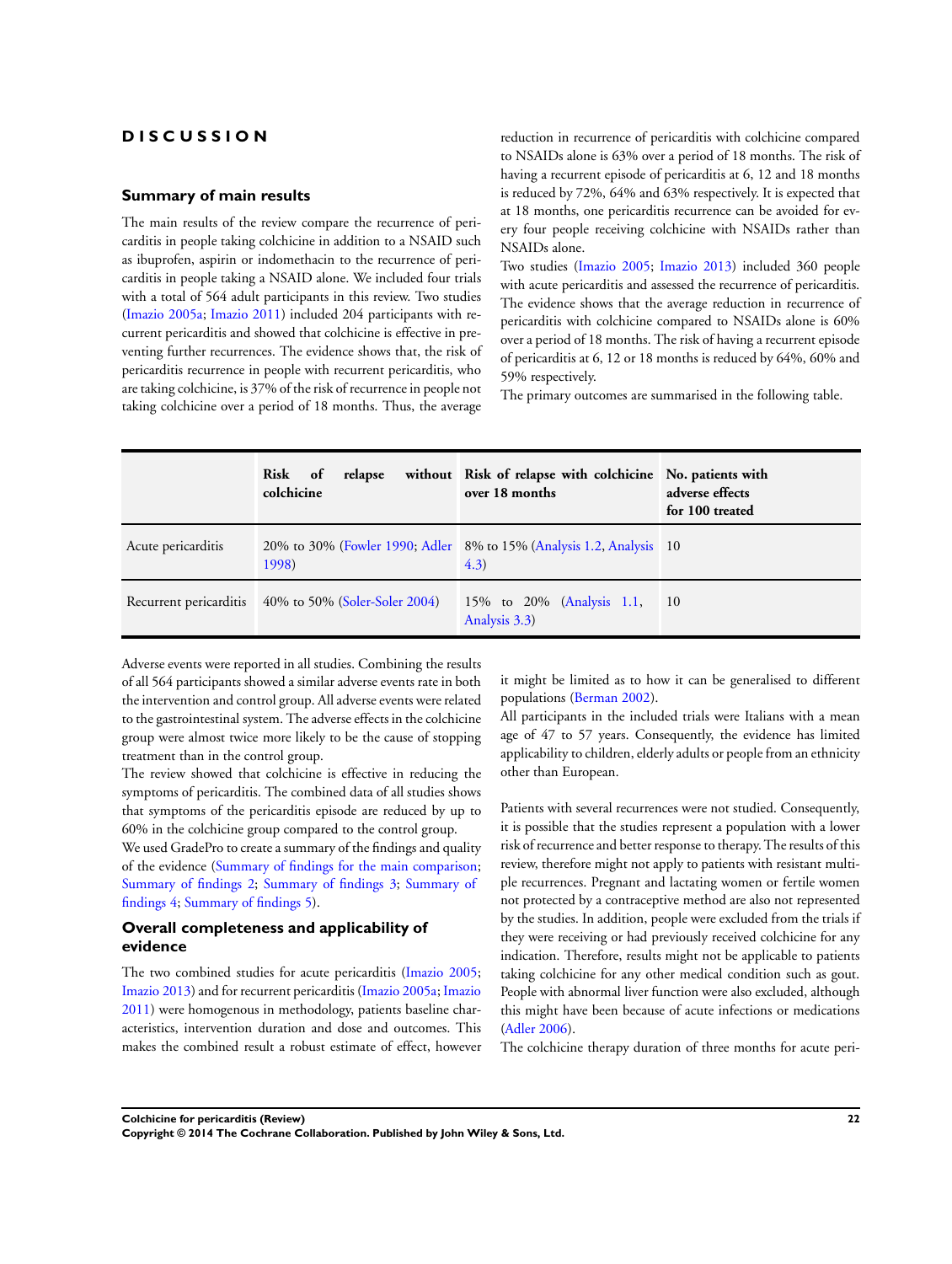carditis and six months for recurrent pericarditis is debatable. It was not possible to do a subgroup analysis for different doses or therapy durations. In order to identify different regimes of duration and dose of treatment, we systematically identified and reviewed non-RCT publications. This search retrieved 15 reports [\(Table 2\)](#page-48-0). The duration of therapy ranged from one or two months to 18 months. The suggested duration of therapy in this review might not apply to all patients in a clinical setting and different durations might be needed for different patients.

The review of all non-randomised trials [\(Table 2\)](#page-48-0) shows that a loading dose has not always been used and that there is no universal agreement on the dosage of the loading dose which ranged from 1 mg to 3 mg. This review could not assess the importance of the loading dose, as a subgroup analysis or comparison with a trial that has not used a loading dose was not possible.

#### **Quality of the evidence**

All included studies are RCTs. We judged the outcomes, studying time to recurrence and recurrence rates, to be of a moderate methodological quality using the GRADE approach [\(GRADEpro](#page-26-0) [2008](#page-26-0)).

All three included studies stated that they were randomised trials but only [Imazio 2011](#page-26-0) adequately reported the randomising method and the allocation sequence generation.

The [Imazio 2011](#page-26-0) trial had a double-blind design. Although duration of therapies in the intervention and control group varied largely, which might have undermined the blinding of participants, outcomes were determined by blinded assessors and objective outcome measures. Two studies, [Imazio 2005](#page-26-0) and [Imazio](#page-26-0) [2005a,](#page-26-0) were open-label design without blinding of the participants or researchers, however both had blinded outcome assessors and an external data analysis committee masked to intervention allocation.

The comparator in all trials was either aspirin (800 mg) or prednisolone in [Imazio 2005](#page-26-0) and [Imazio 2005a](#page-26-0) or as an additional alternative, ibuprofen in [Imazio 2011.](#page-26-0) However in clinical practice, stronger NSAIDs such as ibuprofen, indomethacin or higher aspirin doses (1000 to 2000 mg/d) tend to be used. This might have positively affected the apparent benefit of colchicine.

All included studies followed an intention-to-treat (ITT) approach and every randomised participant was followed up and analysed. The quality of evidence for symptom relief during the pericarditis episode is of low quality. The time point chosen to assess the symptoms was subjectively chosen and symptoms were not reported over a range of time, suggesting a high risk of selective reporting. Additionaly, it is not clear which symptoms were relieved or to what extend the symptoms were reduced. No description was made on how the symptoms were assessed or measured. Complete study protocols were not available to make judgements regarding the risk of selective reporting.

#### **Potential biases in the review process**

The review was conducted according to the previously published protocol. Attempts have been made to minimise review bias by having two authors independently perform the literature search, study selection, data extraction and risk of bias assessment. Unfortunately, we were unable to obtain study protocols of the included studies from the study authors. We were also unable to use funnel plots to determine if there was any publication bias as we only found four studies. It is unlikely that there are any published randomised trials that have been overlooked in this review.

#### **Agreements and disagreements with other studies or reviews**

The authors of the included trials [\(Imazio 2005;](#page-26-0) [Imazio 2005a;](#page-26-0) [Imazio 2011\)](#page-26-0) performed a systematic review of their studies, published in the *Heart* journal [\(Imazio 2012\)](#page-26-0). The main contrast with this review is that they analysed all pericardial disease (acute pericarditis, recurrent pericarditis and postpericardial syndrome) in one meta-analysis. Our approach was to exclude postpericardial syndrome due to the different aetiology and pathophysiology than that of acute or recurrent pericarditis. In addition, we decided not to pool the trials of acute and recurrent pericarditis together as there are significant differences in the baseline risk for further recurrence of pericarditis. In addition, our review included an independent risk of bias assessment involving authors not participating in the initial trial. This review includes the results of an additional study [\(Imazio 2013](#page-26-0)) not included in the *Heart* journal review [Imazio 2012.](#page-26-0)

#### **A U T H O R S ' C O N C L U S I O N S**

#### **Implications for practice**

Colchicine as adjunctive therapy to NSAIDs is effective in reducing the number of further recurrences in patients with recurrent pericarditis or acute pericarditis. However, data is limited and may not be sufficient to recommend routine use of colchicine for the general pericarditis population. It has also been found that patients with multiple resistant recurrences have not been represented in any trials, and it is these patients that are in most need of a treatment.

No severe adverse effects were reported and all adverse effects were related to gastrointestinal sensitivity such as abdominal pain, diarrhoea and nausea or vomiting. Although we do not have definitive evidence that colchicine increases the risk of adverse events overall, it was associated with higher therapy withdrawal rates than the control group.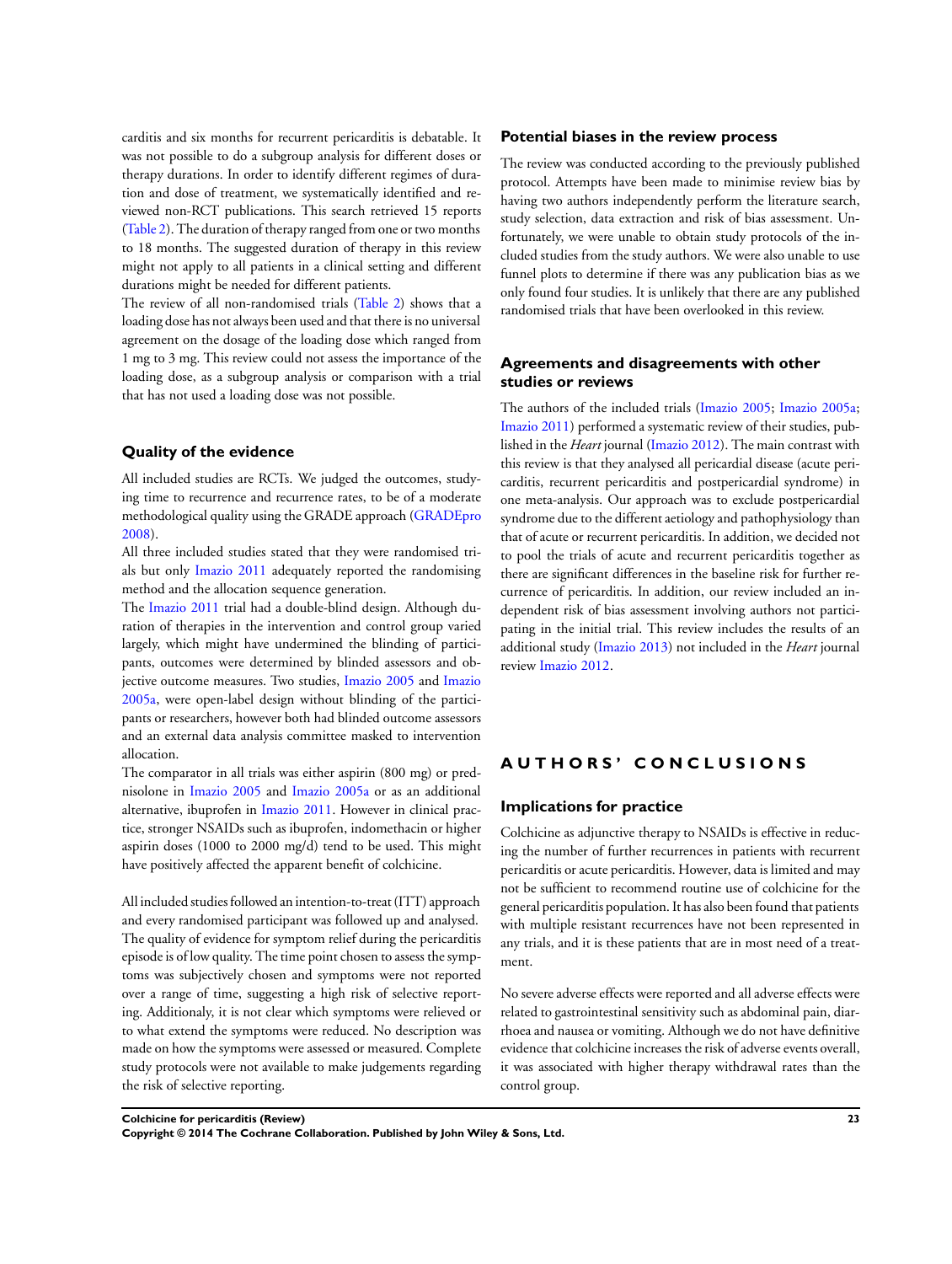#### <span id="page-26-0"></span>**Implications for research**

Pericarditis is a relatively common disease which can relapse and recur despite treatment. This can cause frustration for both patients and healthcare providers. Current research of the use of colchicine includes two RCTs in people with acute pericarditis and two in people with recurrent pericarditis. Another two on-going RCTs are awaited.

New research should study participants not covered in the current trials, such as people with multiple resistant pericarditis recurrences, elderly people and children. About 2 to 3 in 1000 hospitalised children experience episodes of pericarditis (Yazigi 1998). It is therefore important to assess the efficacy and safety of colchicine in paediatric populations. In addition, trials looking at different populations such as from a non-European background are necessary. Other questions that need to be addressed are the optimal

therapy durations, loading and maintenance doses.

All existing trials of colchicine in pericarditis have been conducted by similar research groups. Although this is not a risk of bias itself, it is beneficial to have trials undertaken by different researchers.

We know of one ongoing RCTs (EUCTR2009-011258-16-ES) registered on ClinicalTrials.gov and the EU Clinical Trials Register seeking to address the use of colchicine in pericarditis. We hope that with the results of the ongoing research, a more definite conclusion can be given.

#### **A C K N O W L E D G E M E N T S**

We are grateful to the Cochrane Heart Group Trials Search Coordinator for running the literature search for this review.

#### **R E F E R E N C E S**

#### **References to studies included in this review**

#### **Imazio 2005** *{published data only}*

∗ Imazio M, Bobbio M, Cecchi E, Demarie D, Demichelis B, Pomari F, et al.COPE: Colchicine in addition to conventional therapy for acute pericarditis: results of the COlchicine for acute PEricarditis (COPE) trial. *Circulation* 2005;**112**(13):2012–6.

Imazio M, Demichelis B, Cecchi E, Gaschino G, Demarie D, Ghisio A, et al.Is colchicine the initial mode of treatment for acute pericarditis?. *European Heart Journal* 2003;**24**: 250.

#### **Imazio 2005a** *{published data only}*

Imazio M, Bobbio M, Cecchi E, Demarie D, Pomari F, Moratti M, et al.CORE: Colchicine as first-choice therapy for recurrent pericarditis: results of the CORE (COlchicine for REcurrent pericarditis) trial. *Archives of Internal Medicine* 2005;**165**(17):1987–91.

#### **Imazio 2011** *{published data only}*

Imazio M, Cecchi E, Ierna S, Trinchero R, CORP Investigators. CORP (COlchicine for Recurrent Pericarditis) and CORP-2 trials-two randomized placebocontrolled trials evaluating the clinical benefits of colchicine as adjunct to conventional therapy in the treatment and prevention of recurrent pericarditis: study design and rationale. *Journal of Cardiovascular Medicine* 2007;**8**(10): 830–4.

#### **Imazio 2013** *{published data only}*

Imazio M, Brucato A, Cemin R, Ferrua S, Maggiolini S, Beqaraj F, et al.ICAP Investigators. A randomized trial of colchicine for acute pericarditis. *New England Journal of Medicine* 2013;**369**(16):1522–8.

#### **References to studies excluded from this review**

#### **Adler 1994** *{published data only}*

Adler Y, Zandman-Goddard G, Ravid M, Avidan B, Zemer D, Ehrenfeld M, et al.Usefulness of colchicine in preventing recurrences of pericarditis. *The American Journal of Cardiology* 1994;**73**(12):916–7. [PUBMED: 8184826]

#### **Adler 1998** *{published data only}*

Adler Y, Finkelstein Y, Guindo J, Rodriguez de la Serna A, Shoenfeld Y, Bayes-Genis A, et al.Colchicine treatment for recurrent pericarditis. A decade of experience. *Circulation* 1998;**97**(21):2183–5. [PUBMED: 9626180]

#### **Adler 1998a** *{published data only}*

Adler Y, Guindo J, Finkelstein Y, Khouri A, Assali A, Bayes-Genis A, et al.Colchicine for large pericardial effusion. *Clinical Cardiology* 1998;**21**(2):143–4. [PUBMED: 9491960]

#### **Artom 2005** *{published data only}*

Artom G, Koren-Morag N, Spodick DH, Brucato A, Guindo J, Bayes-de-Luna A, et al.Pretreatment with corticosteroids attenuates the efficacy of colchicine in preventing recurrent pericarditis: a multi-centre all-case analysis. *European Heart Journal* 2005;**26**(7):723–7. [PUBMED: 15755753]

#### **Brucato 2006** *{published data only}*

Brucato A, Brambilla G, Adler Y, Spodick DH, Canesi B. Therapy for recurrent acute pericarditis: a rheumatological solution?. *Clinical and Experimental Rheumatology* 2006;**24** (1):45–50. [PUBMED: 16539818]

#### **Cacoub 2000** *{published data only}*

Cacoub P, Sbai A, Wechsler B, Amoura Z, Godeau P, Piette JC. [Efficacy of colchicine in recurrent acute idiopathic pericarditis] [Efficacite de la colchicine dans les pericardites aigues recidivantes idiopathiques]. *Archives des Maladies du*

**Colchicine for pericarditis (Review) 24**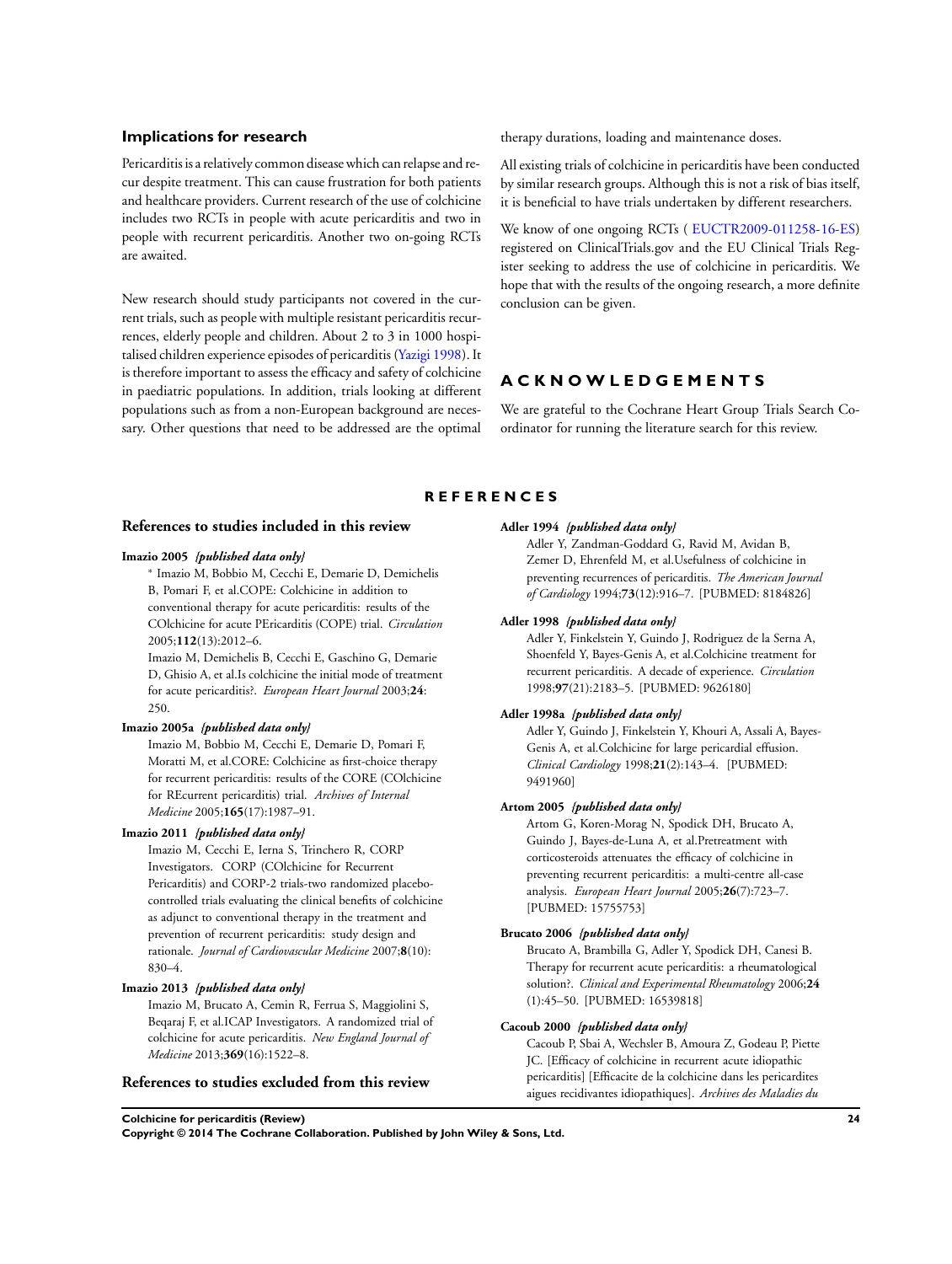*Coeur et des Vaisseaux* 2000;**93**(12):1511–4. [PUBMED: 11211445]

#### **Finkelstein 2002** *{published data only}*

Finkelstein Y, Shemesh J, Mahlab K, Abramov D, Bar-El Y, Sagie A, et al.Colchicine for the prevention of postpericardiotomy syndrome. *Herz* 2002;**27**(8):791–4. [PUBMED: 12574898]

#### **Grande 1995** *{published data only}*

Grande Ingelmo JM, Hernandez Osegueda M, Kallmeyer Martin C, Barroso Lopez JL, Lopez Bescos L. [Recurrent pericarditis: our experience with colchicine] [Pericarditis recurrente: nuestra experiencia con colchicina]. *Revista Espanola de Cardiologia* 1995;**48**(11):765–7. [PUBMED: 8532947]

#### **Guindo 1990** *{published data only}*

Guindo J, Rodriguez de la Serna A, Ramio J, de Miguel Diaz MA, Subirana MT, Perez Ayuso MJ, et al.Recurrent pericarditis. Relief with colchicine. *Circulation* 1990;**82**(4): 1117–20. [PUBMED: 2205414]

#### **Imazio 2005b** *{published data only}*

Imazio M, Demichelis B, Parrini I, Cecchi E, Demarie D, Ghisio A, et al.Management, risk factors, and outcomes in recurrent pericarditis. *The American Journal of Cardiology* 2005;**96**(5):736–9. [PUBMED: 16125506]

#### **Imazio 2007b** *{published data only}*

Imazio M, Cecchi E, Trinchero R. Colchicine for the prevention of the postpericardiotomy syndrome: the COPPS trial. International Journal of Cardiology 2007; Vol. 121, issue 2:198–9. [PUBMED: 17134774]

#### **la Serna 1987** *{published data only}*

Rodriguez de la Serna A, Guindo Soldevila J, Marti Claramunt V, Bayes de Luna A. Colchicine for recurrent pericarditis. Lancet 1987; Vol. 2, issue 8574:1517. [PUBMED: 2892065]

#### **Millaire 1994** *{published data only}*

Millaire A, de Groote P, Decoulx E, Goullard L, Ducloux G. Treatment of recurrent pericarditis with colchicine. *European Heart Journal* 1994;**15**(1):120–4. [PUBMED: 8174571]

#### **Raatikka 2003** *{published data only}*

Raatikka M, Pelkonen PM, Karjalainen J, Jokinen EV. Recurrent pericarditis in children and adolescents: report of 15 cases. *Journal of the American College of Cardiology* 2003; **42**(4):759–64. [PUBMED: 12932616]

#### **Yazigi 1998** *{published data only}*

Yazigi A, Abou-Charaf LC. Colchicine for recurrent pericarditis in children. *Acta Paediatrica* 1998;**87**(5):603–4. [PUBMED: 9641750]

#### **References to studies awaiting assessment**

#### **Imazio 2014** *{published data only}*

Imazio, Massimo, Belli, Riccardo, Brucato, Antonio, et al.Efficacy and safety of colchicine for treatment of multiple recurrences of pericarditis (CORP-2): a multicentre,

double-blind, placebo-controlled, randomised trial. *The Lancet* 28 June 2014;**383**(9936):2232–2237.

#### **References to ongoing studies**

#### **EUCTR2009-011258-16-ES** *{published data only}*

EUCTR2009-011258-16-ES. The efficacy of colchicine administration in the first sign of pericarditis to avoid recurrences [Eficacia de la colchicina administrada en el primer brote de pericarditis para evitar la aparición de recidivas]. http://apps.who.int/trialsearch/trial.aspx?trialid= EUCTR2009-011258-16-ES (accessed 20 March 2014).

#### **Additional references**

#### **Adler 2006**

Adler Y, Spodick DH, Shabetai R, Brucato A. Can colchicine prevent recurrence of new-onset acute pericarditis?. *Nature Clinical Practice. Cardiovascular Medicine* 2006;**3**(2):78–9.

#### **Adler 2011**

Adler Y, Imazio M. Recurrent pericarditis. www.uptodate.com/home (accessed 2 July 2013).

#### **Adolph 1990**

Adolph RJ. Old drugs with new uses. Colchicine for treatment of recurrent pericarditis. *Circulation* 1990;**82**(4): 1505–6.

#### **Altman 1991**

Altman, DG. *Practical Statistics for Medical Research*. London: Chapman and Hall, 1991.

#### **Artom 2005**

Artom G, Koren-Morag N, Spodick DH, Brucato A, Guindo J, Bayes-de-Luna A, et al.Pretreatment with corticosteroids attenuates the efficacy of colchicine in preventing recurrent pericarditis: a multi-centre all-case analysis. *European Heart Journal* 2005;**26**(7):723–7.

#### **Berman 2002**

Berman N, Parker R. Meta-analysis: neither quick nor easy. *BMC Medical Research Methodology* 2002;**2**(1):10.

#### **Brucato 2006a**

Brucato A, Brambilla G, Moreo A, Alberti A, Munforti C, Ghirardello A, et al.Long-term outcomes in difficult-totreat patients with recurrent pericarditis. *American Journal of Cardiology* 2006;**98**(2):267–71.

#### **Caforio 2010**

Caforio ALP, Brucato A, Doria A, Brambilla G, Angelini A, Ghirardello A, et al.Anti-heart and anti-intercalated disk autoantibodies: evidence for autoimmunity in idiopathic recurrent acute pericarditis. *Heart* 2010;**96**(10):779–84.

#### **Cantarini 2013**

Cantarini L, Imazio M, Brizi MG, Lucherini OM, Brucato A, Cimaz R, et al.Role of autoimmunity and autoinflammation in the pathogenesis of idiopathic recurrent pericarditis. *Clinical Reviews in Allergy and Immunology* 2013;**44**(1):6–13.

#### **Cocco 2010**

Cocco G, Chu DC, Pandolfi S. Colchicine in clinical medicine. A guide for internists. *European Journal*

#### **Colchicine for pericarditis (Review) 25**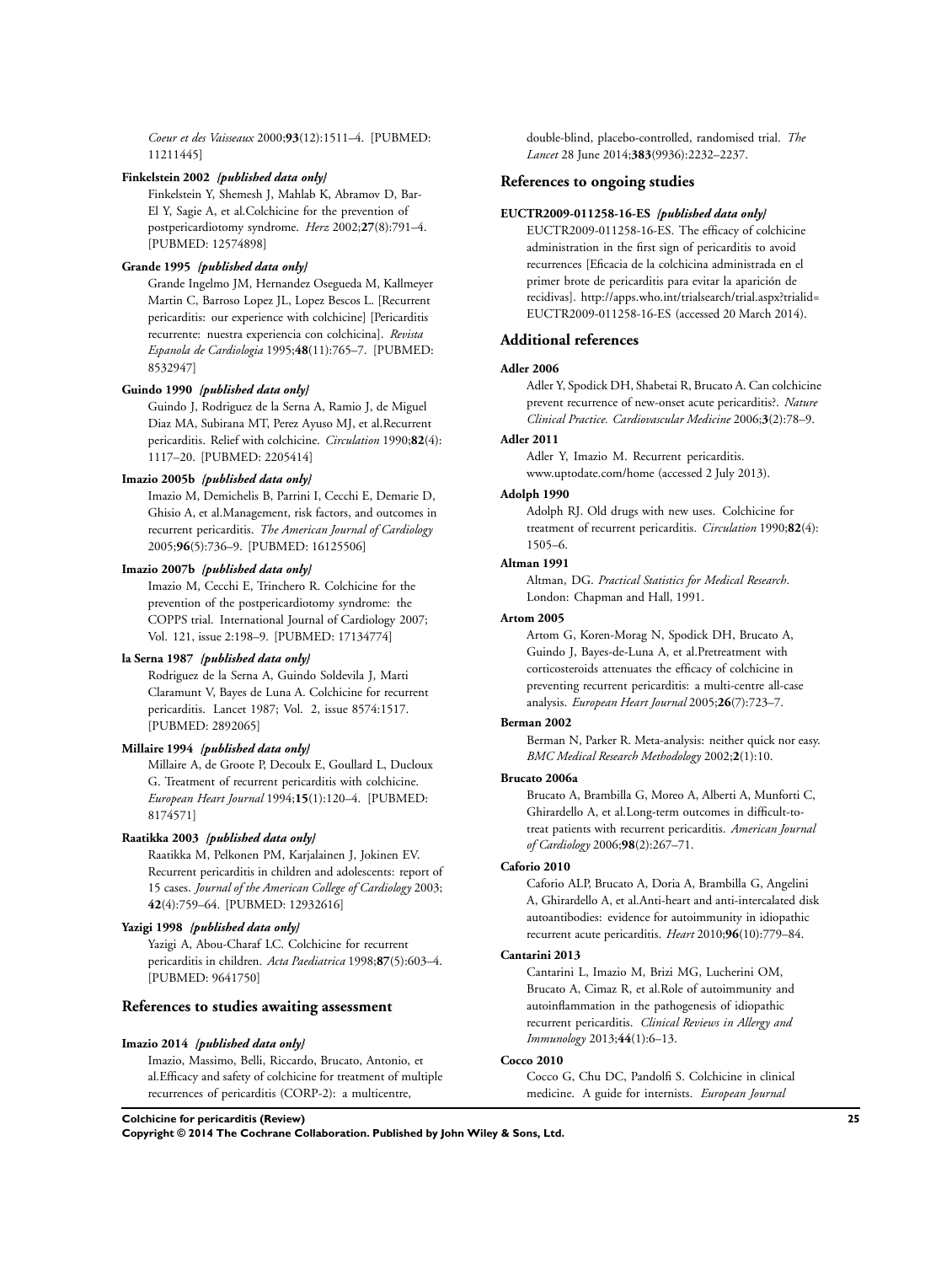*of Internal Medicine* 2010;**21**(6):503–8. [PUBMED: 21111934]

#### **DigitizeIt 2012**

DigitizeIt . DigitizeIt. 1.5. Köln : DigitizeIt , 2012.

#### **Dudzinski 2012**

Dudzinski DM, Mak GS, Hung JW. Pericardial diseases. *Current Problems in Cardiology* 2012;**37**(3):75–118.

#### **Famaey 1988**

Famaey JP. Colchicine in therapy. State of the art and new perspectives for an old drug. *Clinical and Experimental Rheumatology* 1988;**6**(3):305–17. [PUBMED: 3052972]

#### **Finkelstein 2010**

Finkelstein Y, Aks SE, Hutson JR, Juurlink DN, Nguyen P, Dubnov-Raz G, et al.Colchicine poisoning: the dark side of an ancient drug. *Clinical Toxicology* 2010;**48**(5):407–14.

#### **Fowler 1990**

Fowler NO. Recurrent pericarditis. *Cardiology Clinics* 1990; **8**(4):621–6.

#### **GRADEpro 2008**

Brozek J, Oxman A, Schünemann H. GRADEpro. 3.2. The GRADE Working Group, 2008.

#### **Guindo 2002**

Guindo, J, Adler, Y, Rodriguez De La Serna, A, Genis, A. Bayes, Riesco, C. Martin, Finkelstein, Y, De Luna, A. Bayes. Colchicine for recurrent pericarditis: influence of previous treatment with corticosteroids. *European Heart Journal* 2002;**23**(Suppl):628. [: http://eurekamag.com/research/ 034/601/034601978.php]

#### **Higgins 2011a**

Higgins JPT, Deeks JJ (editors). Chapter 7: Selecting studies and collecting data. In: Higgins JPT, Green S (editors). Cochrane Handbook for Systematic Reviews of Interventions Version 5.1.0 [updated March 2011]. The Cochrane Collaboration, 2011. Available from www.cochrane-handbook.org.

#### **Higgins 2011b**

Higgins JPT, Altman DG, Sterne JAC (editors). Chapter 8: Assessing risk of bias in included studies. In: Higgins JPT, Green S (editors). Cochrane Handbook for Systematic Reviews of Interventions Version 5.1.0 [updated March 2011]. The Cochrane Collaboration, 2011. Available from www.cochrane-handbook.org.

#### **Higgins 2011c**

Deeks JJ, Higgins JPT, Altman DG (editors). Chapter 9: Analysing data and undertaking meta-analyses. In: Higgins JPT, Green S (editors). Cochrane Handbook for Systematic Reviews of Interventions Version 5.1.0 [updated March 2011]. The Cochrane Collaboration, 2011. Available from www.cochrane-handbook.org.

#### **Imazio 2002**

Imazio M, Demichelis B, Cecchi E, Giuggia M, Forno D, Trinchero R. Recurrent pericarditis: follow-up of 55 cases. Circulation. 2002; Vol. 106 (Suppl II):323.

#### **Imazio 2007**

Imazio M, Brucato A, Adler Y, Brambilla G, Artom G, Cecchi E, et al.Prognosis of idiopathic recurrent pericarditis as determined from previously published reports. *American Journal of Cardiology* 2007;**100**(6):1026–8.

#### **Imazio 2008**

Imazio M, Brucato A, Trinchero R, Shabetai R, Spodick D, Adler Y. Corticosteroid therapy for pericarditis: a doubleedged sword. *Nature Clinical Practice. Cardiovascular Medicine* 2008;**5**(3):118–9.

#### **Imazio 2008a**

Imazio M, Cecchi E, Demichelis B, Chinaglia A, Ierna S, Demarie D, et al.Myopericarditis versus viral or idiopathic acute pericarditis. *Heart* 2008;**94**(4):498–501.

#### **Imazio 2009**

Imazio M, Brucato A, Trinchero R, Spodick D, Adler Y. Colchicine for pericarditis: hype or hope?. *European Heart Journal* 2009;**30**(5):532–9. [PUBMED: 19190012]

#### **Imazio 2012**

Imazio M, Brucato A, Forno D, Ferro S, Belli R, Trinchero R, et al.Efficacy and safety of colchicine for pericarditis prevention. Systematic review and meta-analysis. *Heart* 2012;**98**(14):1078–82.

#### **Jurko 2002**

Jurko A, Pokorny D, Farska Z, Sparcova A. Colchicine in atypical forms of pericarditis in children. Advances in Heart failure; Proceedings of the 8th World Congress on Heart Failure - Mechanisms and Management; 2002 July 13-16; Washington, DC. Bologna: Medimond Medical, 2002: 327–34.

#### **Khandaker 2010**

Khandaker MH, Espinosa RE, Nishimura RA, Sinak LJ, Hayes SN, Melduni RM, et al.Pericardial disease: diagnosis and management. *Mayo Clinic Proceedings* 2010;**85**(6): 572–93.

#### **Launbjerg 1996**

Launbjerg J, Fruergaard P, Hesse B, Jørgensen F, Elsborg L, Petri A. Long-term risk of death, cardiac events and recurrent chest pain in patients with acute chest pain of different origin. *Cardiology* 1996;**87**(1):60–6.

#### **Lefebvre 2011**

Lefebvre C, Manheimer E, Glanville J. Chapter 6: Searching for studies. In: Higgins, JPT, Green S (editors). Cochrane Handbook for Systematic Reviews of Interventions Version 5.1.0 [updated March 2011]. The Cochrane Collaboration, 2011. Available from www.cochrane-handbook.org.

#### **Maisch 2004**

Maisch B, Seferovic PM, Ristic AD, Erbel R, Rienmüller R, Adler Y, et al.Guidelines on the diagnosis and management of pericardial diseases: executive summary. *European Heart Journal* 2004;**25**(7):587–610.

#### **Marcolongo 1995**

Marcolongo R, Russo R, Laveder F, Noventa F, Agostini C. Immunosuppressive therapy prevents recurrent pericarditis.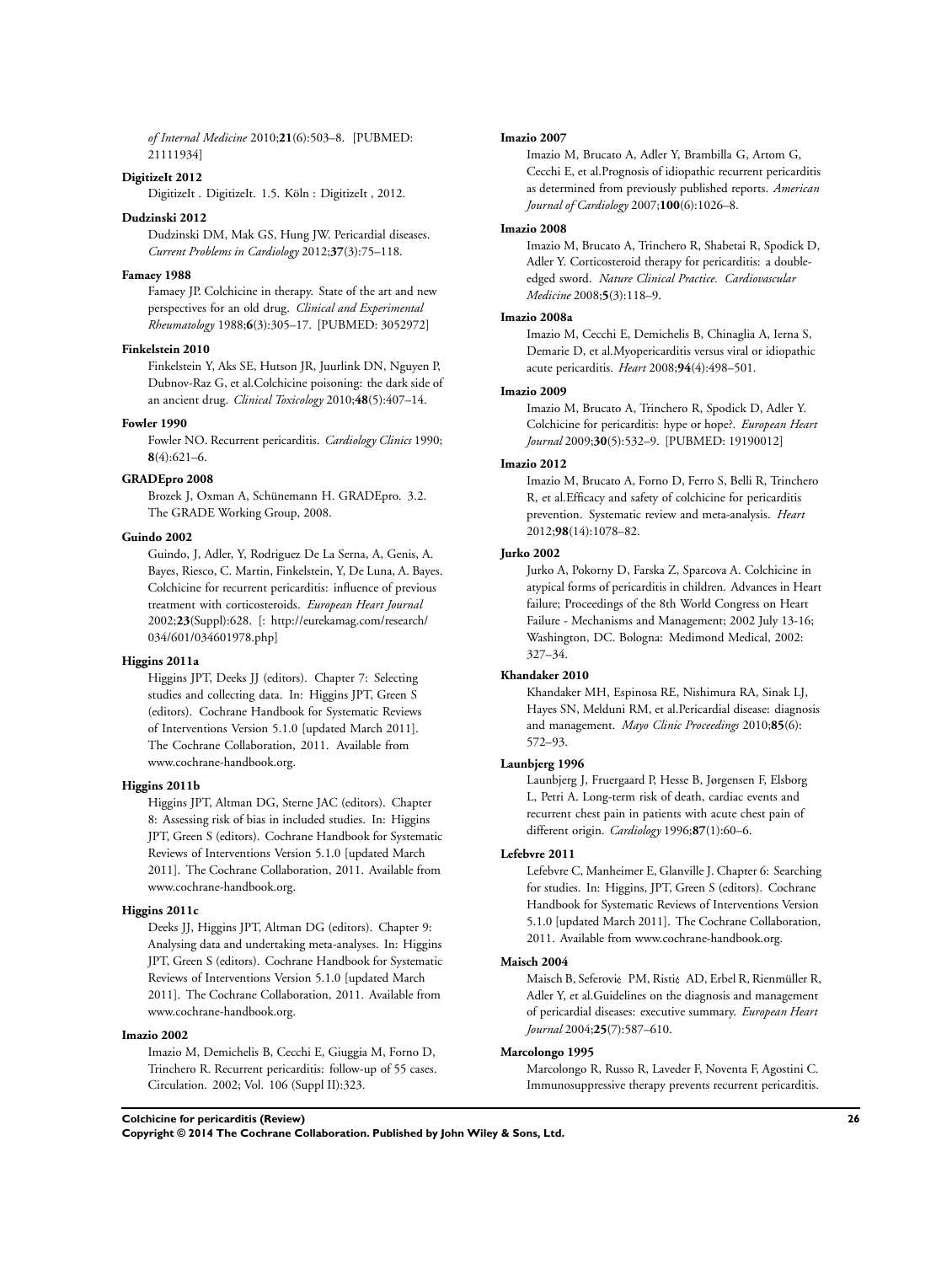*Journal of the American College of Cardiology* 1995;**26**(5): 1276–9.

#### **Niel 2006**

Niel E, Scherrmann JM. Colchicine today. *Joint Bone Spine* 2006;**73**(6):672–8.

#### **Nuki 2008**

Nuki G. Colchicine: its mechanism of action and efficacy in crystal-induced inflammation. *Current Rheumatology Reports* 2008;**10**(3):218–27.

#### **Pölzl 2011**

Pölzl G, Lorsbach-Köhler A, Mussner-Seeber C, Gunschl M, Frick M. Medical treatment for pericarditis - the role of colchicine [Medikamentöse therapie der perikarditis – bedeutung von colchicin]. *Austrian Journal of Cardiology* 2011;**18**(1-2):30–40.

#### **RevMan 2012**

The Nordic Cochrane Centre, The Cochrane Collaboration. Review Manager (RevMan). 5.2. Copenhagen: The Nordic Cochrane Centre, The Cochrane Collaboration, 2012.

#### **Robert 2009**

Robert AT. Colchicine update: 2008. *Seminars in Arthritis and Rheumatism* 2009;**38**(6):411–9.

#### **Rodríguez de la Serna 1987**

Rodríguez de la Serna A, Guindo Soldevila J, Martí Claramunt V, Bayés de Luna A. Colchicine for recurrent pericarditis. *Lancet* 1987;**2**(8574):1517.

#### **Rudi 1994**

Rudi J, Raedsch R, Gerteis C, Schlenker T, Plachky J, Walter-Sack I, et al.Plasma kinetics and biliary excretion of colchicine in patients with chronic liver disease after oral administration of a single dose and after long-term treatment. *Scandinavian Journal of Gastroenterology* 1994; **29**(4):346–51. [PUBMED: 8047810]

#### **Schünemann 2011**

Schünemann HJ, Oxman AD, Higgins JPT, Vist GE, Glasziou P, Guyatt GH. Chapter 11: Presenting results and 'Summary of findings' tables. In: Higgins JPT, Green S (editors). Cochrane Handbook for Systematic Reviews of Interventions Version 5.1.0 [updated March 2011]. The Cochrane Collaboration, 2011. Available from www.cochrane-handbook.org.

#### **Seferovic 2002**

Seferovic PM, Ristic AD, Maksimovic R, Simeunovic D, Trifunovic D, Ostojic M. Chronic versus recurrent pericarditis: should we give colchicine to everybody?. *European Heart Journal* 2002;**23**:354.

#### **Shabetai 2005**

Shabetai R. Recurrent pericarditis. *Circulation* 2005;**112** (13):1921–3.

#### **Soler-Soler 2004**

Soler-Soler J, Sagrista-Sauleda J, Permanyer-Miralda G. Relapsing pericarditis. *Heart* 2004;**90**(11):1364–8.

#### **Spodick 2003**

Spodick DH. Acute pericarditis. *JAMA* 2003;**289**(9): 1150–3.

#### **Sterne 2011**

Sterne JAC, Egger M, Moher D (editors). Chapter 10: Addressing reporting biases. In: Higgins JPT, Green S (editors). Cochrane Handbook for Systematic Reviews of Interventions Version 5.1.0 [updated March 2011]. The Cochrane Collaboration, 2011. Available from www.cochrane-handbook.org.

#### **Tierney 2007**

Tierney JF, Stewart LA, Ghersi D, Burdett S, Sydes MR. Practical methods for incorporating summary time-to-event data into meta-analysis. *Trials* 2007;**8**:16.

#### **Trivella 2012 [pers comm]**

Trivella M. Marialena Trivella. Personal Correspondence (email and conversation). [: OTHER]

#### **Troughton 2004**

Troughton RW, Asher CR, Klein AL. Pericarditis. *Lancet* 2004;**363**(9410):717–27.

#### **Zayas 1995**

Zayas R, Anguita M, Torres F, Giménez D, Bergillos F, Ruiz M, et al.Incidence of specific etiology and role of methods for specific etiologic diagnosis of primary acute pericarditis. *American Journal of Cardiology* 1995;**75**(5-6):378–82.

∗ *Indicates the major publication for the study*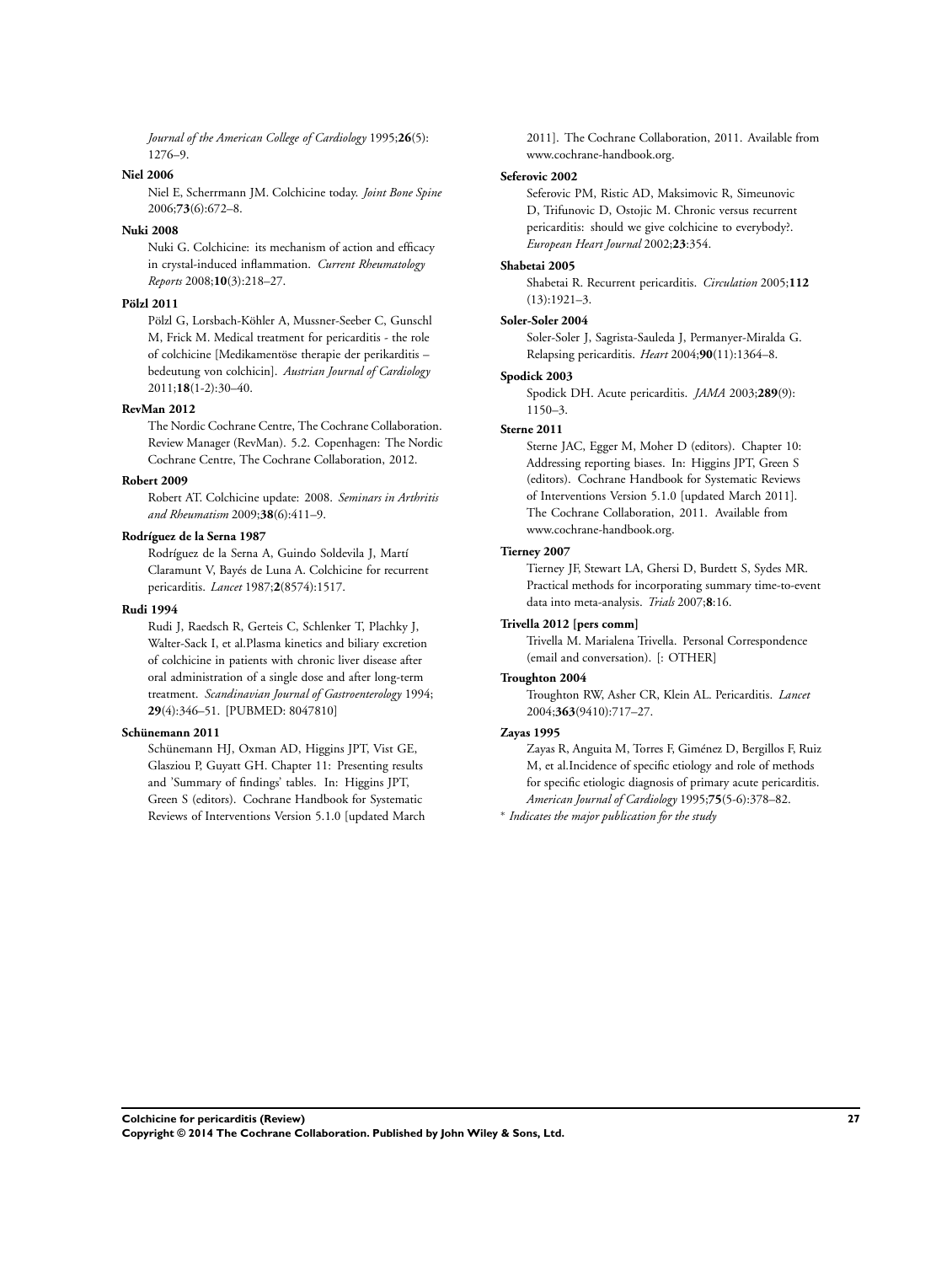#### <span id="page-30-0"></span>**CHARACTERISTICS OF STUDIES**

#### **Characteristics of included studies** *[ordered by study ID]*

#### **Imazio 2005**

| Methods       | Randomised controlled trial with an open-label design                                                                                                                                                 |
|---------------|-------------------------------------------------------------------------------------------------------------------------------------------------------------------------------------------------------|
| Participants  | A sample of 120 people with a first episode of acute pericarditis                                                                                                                                     |
| Interventions | Colchicine (1 to 2 mg on the first day then 0.5 to 1.0 mg daily for 3 months) + Aspirin<br>800 mg or prednisolone 1.0 to 1.5 mg/kg/d<br>Comparator: Aspirin 800 mg or prednisolone 1.0 to 1.5 mg/kg/d |
| Outcomes      | Recurrence rate<br>Secondary end point was the rate of symptom persistence at 72 hours from treatment<br>onset                                                                                        |
| <b>Notes</b>  | Clinical setting: 2 Italian centres<br>Follow-up: mean of 24 months (range 8 to 39 months)                                                                                                            |

*Risk of bias*

| <b>Bias</b>                                                                                          | Authors' judgement | Support for judgement                                                                                                                                                                                                                                                                                                                                                                                        |
|------------------------------------------------------------------------------------------------------|--------------------|--------------------------------------------------------------------------------------------------------------------------------------------------------------------------------------------------------------------------------------------------------------------------------------------------------------------------------------------------------------------------------------------------------------|
| Random sequence generation (selection Unclear risk<br>bias)                                          |                    | Method of randomisation not mentioned<br>in detail. Randomisation was based on per-<br>muted blocks, with a block size of 4                                                                                                                                                                                                                                                                                  |
| Allocation concealment (selection bias)                                                              | Unclear risk       | Not mentioned. However, permuted-block<br>randomisation might lead to selection bias                                                                                                                                                                                                                                                                                                                         |
| Blinding of participants and personnel High risk<br>(performance bias)<br>Recurrence of Pericarditis |                    | Open-label design and the duration of<br>treatment in the colchicine group was<br>longer than the duration of treatment in<br>the non-steroidal anti-inflammatory drug<br>group. However, the outcome assessors<br>were blinded to treatment assignment and<br>the objective outcome measures limit the<br>effect of the participants knowing their in-<br>tervention regime and reduces the risk of<br>bias |
| Blinding of participants and personnel High risk<br>(performance bias)<br>Adverse Effects            |                    | Open-label design. There is a high risk of<br>bias as part of participants and personnel<br>were not blinded to the treatment and ad-<br>verse effects were reported subjectively by<br>the participants                                                                                                                                                                                                     |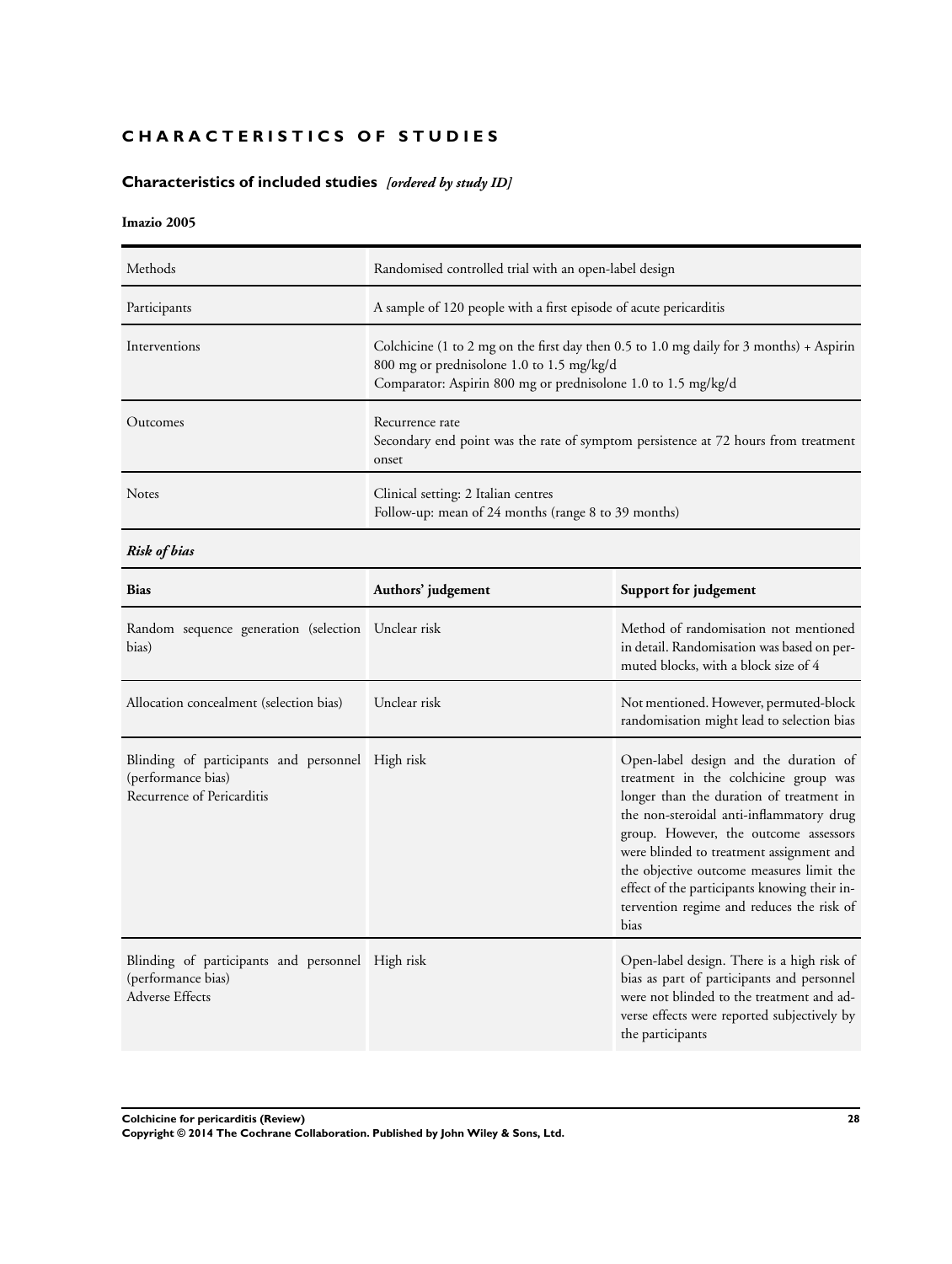| Blinding of participants and personnel High risk<br>(performance bias)<br>Symptom Relief   |          | Open-label design. There is a high risk<br>of bias as part of participants and person-<br>nel were not blinded to the treatment and<br>symptom relief was reported subjectively by<br>the participants                       |
|--------------------------------------------------------------------------------------------|----------|------------------------------------------------------------------------------------------------------------------------------------------------------------------------------------------------------------------------------|
| Blinding of outcome assessment (detection Low risk<br>bias)<br>Recurrences of pericarditis |          | The outcome assessors for pericarditis re-<br>currences were blinded to treatment assign-<br>ment                                                                                                                            |
| Blinding of outcome assessment (detection High risk<br>bias)<br><b>Adverse Effects</b>     |          | Open-label design. Adverse effects were<br>reported subjectively by participants not<br>blinded to the intervention                                                                                                          |
| Blinding of outcome assessment (detection High risk<br>bias)<br>Symptom Relief             |          | Open-label design. Symptom relief was re-<br>ported subjectively by the participants not<br>blinded to the intervention                                                                                                      |
| Incomplete outcome data (attrition bias)<br>All outcomes                                   | Low risk | Analyses were performed by intention-to-<br>treat<br>No patient was lost to follow-up, and all<br>participants were analysed for outcomes ac-<br>cording to their original assigned groups                                   |
| Selective reporting (reporting bias)                                                       | Low risk | All primary and secondary outcome have<br>been reported<br>The secondary end point "symptom persis-<br>tence at 72 hours" is chosen subjectively<br>A protocol with a prespecified statistical<br>analysis was not available |
| Similarity of baseline characteristics                                                     | Low risk | Participants in both the intervention and<br>control group were similar in demographic<br>and clinical characteristics                                                                                                       |
| Co-interventions avoided or similar                                                        | Low risk | The cointervention used in the treatment<br>group was aspirin 800 mg or prednisolone<br>1.0 to 1.5 mg/kg/d. This intervention was<br>similar in the control group                                                            |
| Other bias                                                                                 | Low risk | Not found                                                                                                                                                                                                                    |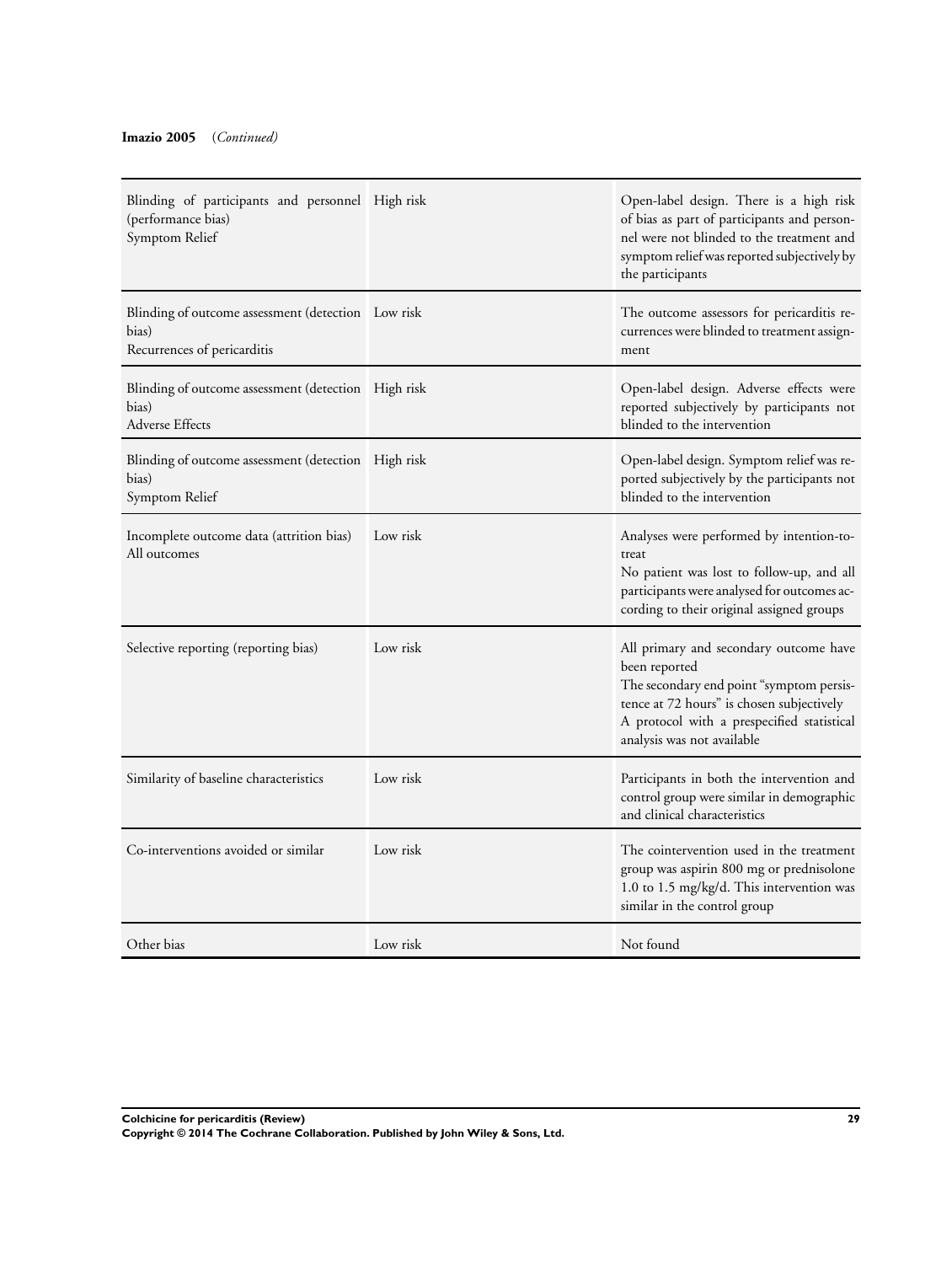**Imazio 2005a**

| Methods         | Randomised Controlled Trial with an open-label design                                                                                                                                                 |
|-----------------|-------------------------------------------------------------------------------------------------------------------------------------------------------------------------------------------------------|
| Participants    | A sample of 84 people with a first episode of recurrent pericarditis                                                                                                                                  |
| Interventions   | Colchicine (1 to 2 mg on the first day then 0.5 to 1.0 mg daily for 6 months) + Aspirin<br>800 mg or prednisolone 1.0 to 1.5 mg/kg/d<br>Comparator: Aspirin 800 mg or prednisolone 1.0 to 1.5 mg/kg/d |
| <b>Outcomes</b> | Recurrence rate of pericarditis<br>Secondary end point was the rate of symptom persistence at 72 hours from treatment<br>onset                                                                        |
| <b>Notes</b>    | Clinical setting: Cardiology Department, Maria Vittoria Hospital, Torino<br>Follow-up: mean of 20 months                                                                                              |

*Risk of bias*

| <b>Bias</b>                                                                                          | Authors' judgement | Support for judgement                                                                                                                                                                                                                                                                                                                                                         |
|------------------------------------------------------------------------------------------------------|--------------------|-------------------------------------------------------------------------------------------------------------------------------------------------------------------------------------------------------------------------------------------------------------------------------------------------------------------------------------------------------------------------------|
| Random sequence generation (selection Unclear risk<br>bias)                                          |                    | Method of randomisation not mentioned<br>in detail. Randomisation was based on per-<br>muted blocks, with a block size of 4                                                                                                                                                                                                                                                   |
| Allocation concealment (selection bias)                                                              | Unclear risk       | Not mentioned. However, permuted-block<br>randomisation might lead to selection bias                                                                                                                                                                                                                                                                                          |
| Blinding of participants and personnel High risk<br>(performance bias)<br>Recurrence of Pericarditis |                    | Open-label design and the duration of<br>treatment in the colchicine group was<br>longer than the duration of treatment in<br>the non-steroidal anti-inflammatory drug<br>group. However, the outcome assessors<br>were blinded to treatment assignment<br>which limits the effect of the participants<br>knowing their intervention regime and re-<br>duces the risk of bias |
| Blinding of participants and personnel High risk<br>(performance bias)<br>Adverse Effects            |                    | Open-label design. Open-label design.<br>There is a high risk of bias as part of partic-<br>ipants and personnel were not blinded to<br>the treatment and adverse effects were re-<br>ported subjectively by the participants                                                                                                                                                 |
| Blinding of participants and personnel High risk<br>(performance bias)<br>Symptom Relief             |                    | Open-label design. There is a high risk<br>of bias as part of participants and person-<br>nel were not blinded to the treatment and<br>symptom relief was reported subjectively by<br>the participants                                                                                                                                                                        |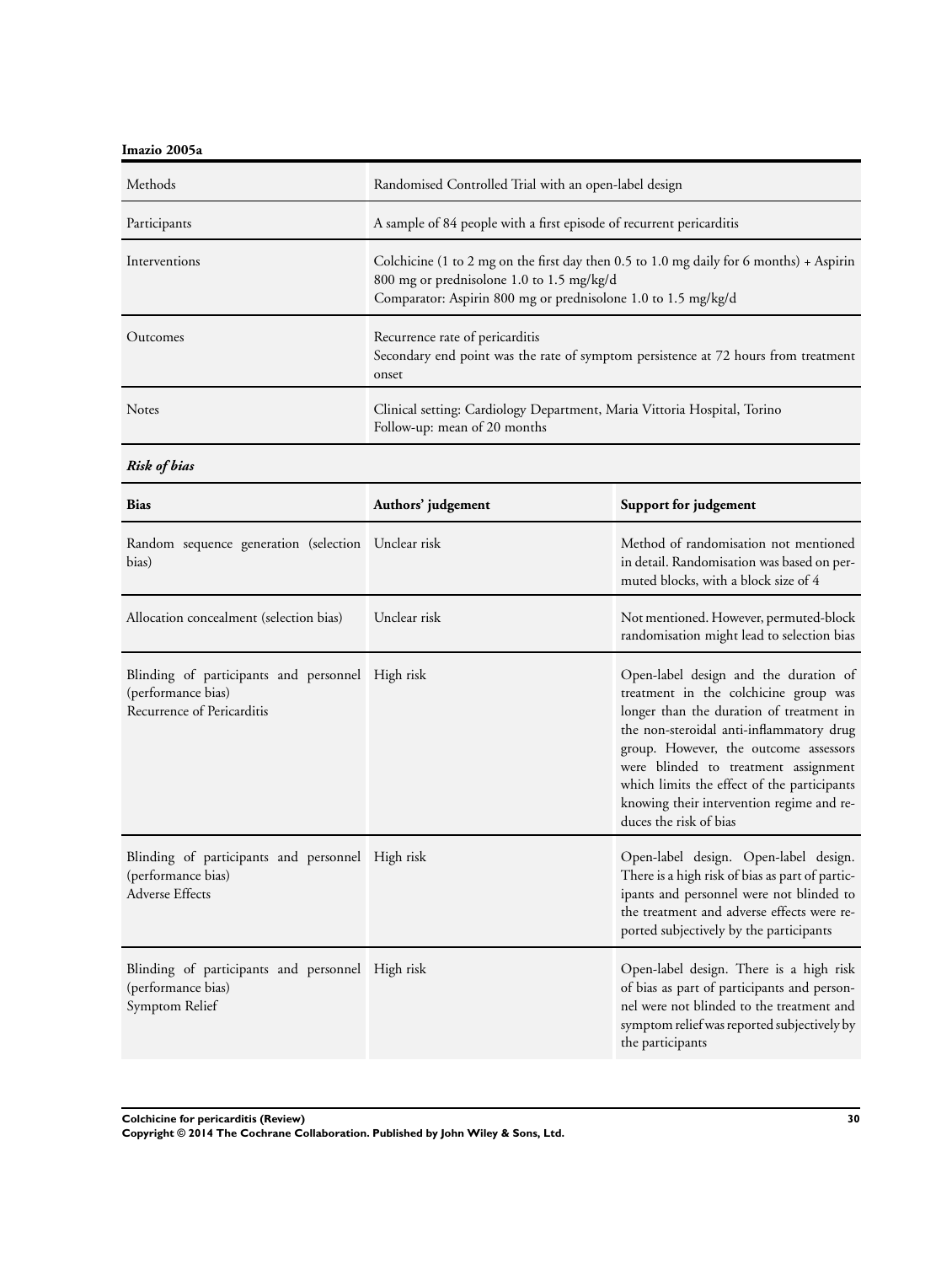#### **Imazio 2005a** (*Continued)*

| Blinding of outcome assessment (detection Low risk<br>bias)<br>Recurrences of pericarditis |          | The outcome assessors for pericarditis re-<br>currences were blinded to treatment assign-<br>ment                                                                                                                           |
|--------------------------------------------------------------------------------------------|----------|-----------------------------------------------------------------------------------------------------------------------------------------------------------------------------------------------------------------------------|
| Blinding of outcome assessment (detection High risk<br>bias)<br>Adverse Effects            |          | Open-label design. Adverse effects were<br>reported subjectively by participants not<br>blinded to the intervention                                                                                                         |
| Blinding of outcome assessment (detection High risk<br>bias)<br>Symptom Relief             |          | Open-label design. Symptom relief was re-<br>ported subjectively by the participants not<br>blinded to the intervention                                                                                                     |
| Incomplete outcome data (attrition bias)<br>All outcomes                                   | Low risk | Intention-to-treat analysis. All participants<br>analysed in the group they were ran-<br>domised to. No missing data                                                                                                        |
| Selective reporting (reporting bias)                                                       | Low risk | The primary and secondary outcome has<br>been reported<br>The secondary end point "symptom persis-<br>tence at 72 hours" is chosen subjectively<br>A protocol with a prespecified statistical<br>analysis was not available |
| Similarity of baseline characteristics                                                     | Low risk | Participants in both the intervention and<br>control group were similar in demographic<br>and clinical characteristics                                                                                                      |
| Co-interventions avoided or similar                                                        | Low risk | The cointervention used in the treatment<br>group was aspirin 800 mg or prednisolone<br>1.0 to 1.5 mg/kg/d. This intervention was<br>similar in the control group                                                           |
| Other bias                                                                                 | Low risk | $\rm No$                                                                                                                                                                                                                    |

#### **Imazio 2011**

| Methods       | Multicentre double-blind randomised controlled trial                                                                                                                                                                                                                                 |
|---------------|--------------------------------------------------------------------------------------------------------------------------------------------------------------------------------------------------------------------------------------------------------------------------------------|
| Participants  | A sample of 120 people with a first recurrence of pericarditis                                                                                                                                                                                                                       |
| Interventions | Colchicine (1 to 2 mg on the first day then $0.5$ to 1.0 mg/d for 6 months)<br>+ Aspirin 800 mg to 1000 mg or ibuprofen 600 mg or prednisolone 0.2 to 0.5 mg/kg/d<br>Comparator: Aspirin 800 mg or ibuprofen 600 mg or prednisolone 0.2 to 0.5 mg/kg/d                               |
| Outcomes      | Recurrence rate at 18 months follow-up<br>The secondary end points were symptom persistence at 72 hours, remission rate at 1<br>week, number of recurrences, time to first recurrence, disease-related hospitalisation,<br>cardiac tamponade, and rates of constrictive pericarditis |

**Colchicine for pericarditis (Review) 31**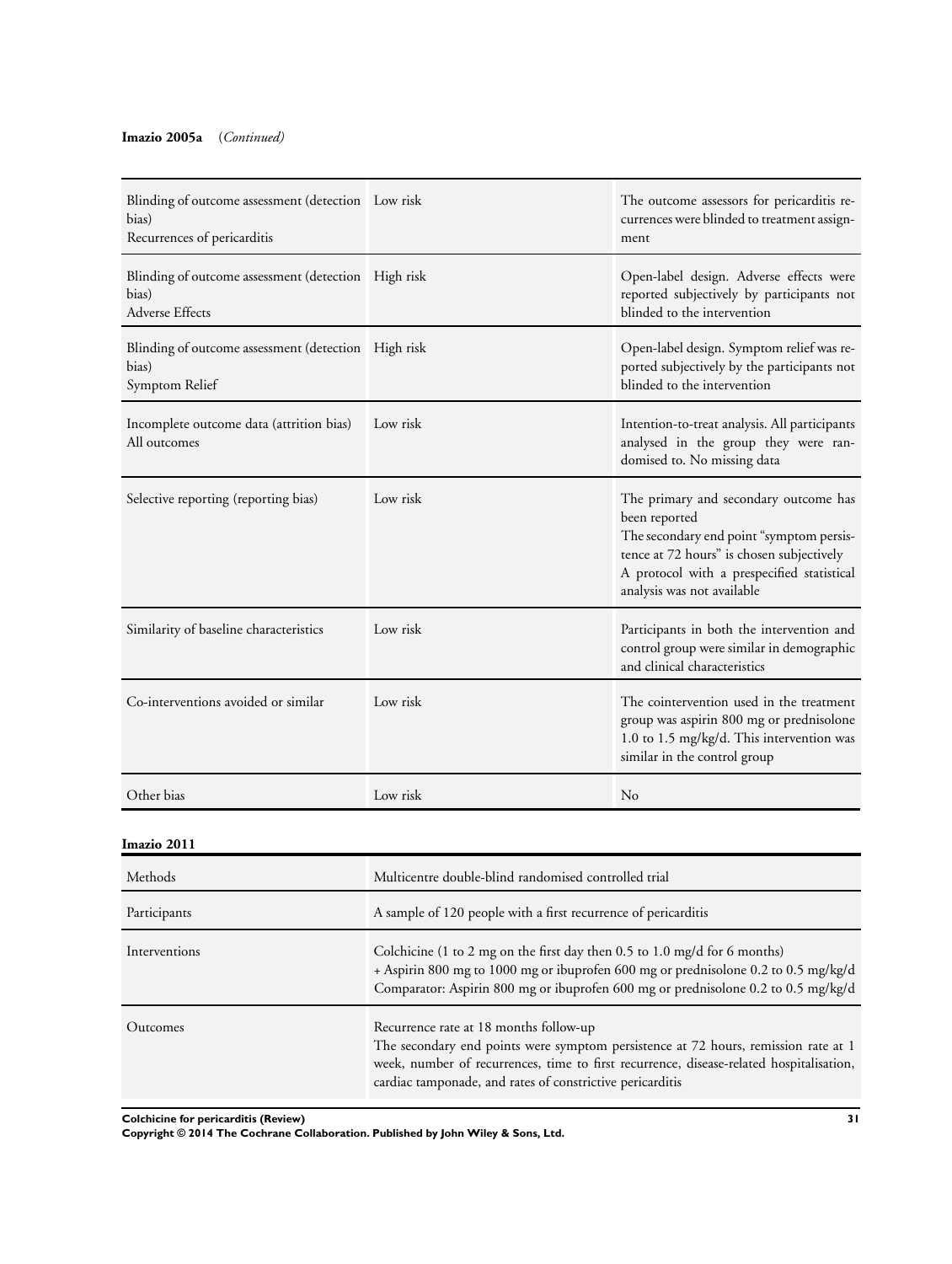#### **Imazio 2011** (*Continued)*

| <b>Notes</b> | Clinical setting: 4 general hospitals in Italy (Maria Vittoria Hospital, Torino; Ospedali |
|--------------|-------------------------------------------------------------------------------------------|
|              | Riuniti, Bergamo; San Maurizio Regional Hospital, Bolzano; and Ospedale SS Annun-         |
|              | ziata, Savigliano)                                                                        |
|              | Follow-up: mean of 20 months                                                              |
|              |                                                                                           |

#### *Risk of bias*

| <b>Bias</b>                                                                                         | Authors' judgement | Support for judgement                                                                                                                                                                                                                                                                                                                                             |
|-----------------------------------------------------------------------------------------------------|--------------------|-------------------------------------------------------------------------------------------------------------------------------------------------------------------------------------------------------------------------------------------------------------------------------------------------------------------------------------------------------------------|
| Random sequence generation (selection Low risk<br>bias)                                             |                    | Patients randomly assigned to treatment<br>groups by a central computer-based auto-<br>mated sequence. Randomisation was based<br>on permuted blocks, with a block size of 4                                                                                                                                                                                      |
| Allocation concealment (selection bias)                                                             | Low risk           | The random allocation sequence was im-<br>plemented by using sequentially numbered<br>containers                                                                                                                                                                                                                                                                  |
| Blinding of participants and personnel Low risk<br>(performance bias)<br>Recurrence of Pericarditis |                    | All participants and trial investigators were<br>blinded to randomised treatment<br>Placebo tablets were identical to colchicine<br>in colour, shape, and taste; premarked to<br>allow splitting into 2 equal parts; and pro-<br>vided in blister packs. However, interven-<br>tion was given for 6 months whereas the<br>control was given for 4 to 5 weeks only |
| Blinding of participants and personnel Low risk<br>(performance bias)<br><b>Adverse Effects</b>     |                    | All adverse effects happened in the first<br>week of the trial. At that time the interven-<br>tion and control were given under double-<br>blind conditions                                                                                                                                                                                                       |
| Blinding of participants and personnel Low risk<br>(performance bias)<br>Symptom Relief             |                    | Symptom relief was assessed after 72 hours<br>of the trial under double-blind conditions                                                                                                                                                                                                                                                                          |
| Blinding of outcome assessment (detection Low risk<br>bias)<br>Recurrences of pericarditis          |                    | All trial investigators were blinded to ran-<br>domised treatment. Data were collected by<br>using case report and clinical events adju-<br>dication forms                                                                                                                                                                                                        |
| Blinding of outcome assessment (detection Low risk<br>bias)<br>Adverse Effects                      |                    | Adverse effects were reported by patients<br>blinded to intervention and blinded trial<br>investigators assessed data by using case re-<br>port and clinical events adjudication forms                                                                                                                                                                            |
| Blinding of outcome assessment (detection Low risk<br>bias)<br>Symptom Relief                       |                    | Symptom relief was reported by patients<br>blinded to intervention and blinded trial                                                                                                                                                                                                                                                                              |

**Colchicine for pericarditis (Review) 32**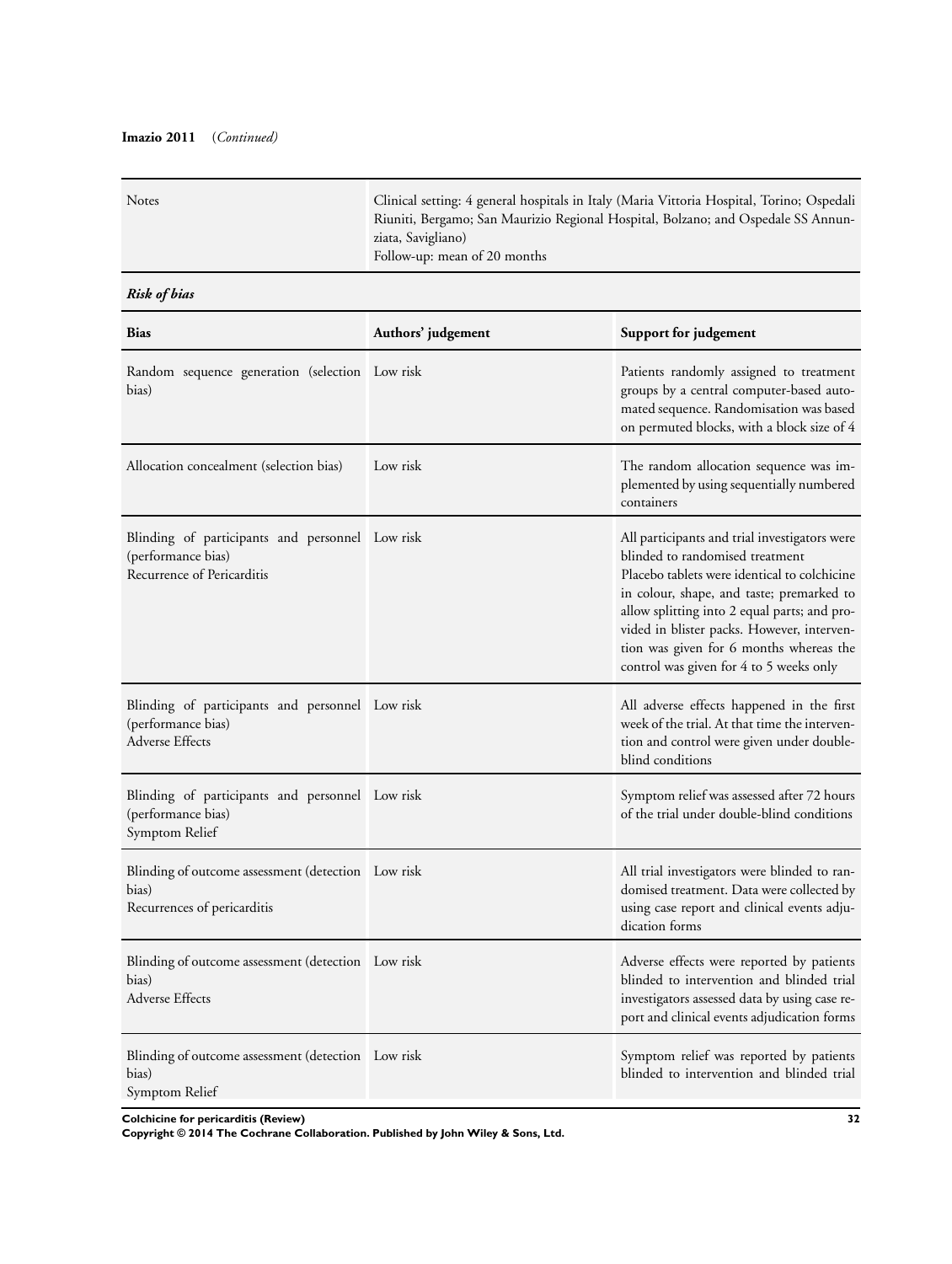#### **Imazio 2011** (*Continued)*

|                                                          |                                                                                                                                                                                                                                                                                                                                                                                                    | investigators assessed data by using case re-<br>port and clinical events adjudication forms                                                                                                                                                                                                                                                                                                            |
|----------------------------------------------------------|----------------------------------------------------------------------------------------------------------------------------------------------------------------------------------------------------------------------------------------------------------------------------------------------------------------------------------------------------------------------------------------------------|---------------------------------------------------------------------------------------------------------------------------------------------------------------------------------------------------------------------------------------------------------------------------------------------------------------------------------------------------------------------------------------------------------|
| Incomplete outcome data (attrition bias)<br>All outcomes | Low risk                                                                                                                                                                                                                                                                                                                                                                                           | Analyses were performed by intention-to-<br>treat<br>No patient was lost to follow-up, and all<br>participants were analysed for outcomes ac-<br>cording to their original assigned groups                                                                                                                                                                                                              |
| Selective reporting (reporting bias)                     | Low risk                                                                                                                                                                                                                                                                                                                                                                                           | All primary and secondary outcome have<br>been reported<br>Some secondary end points are chosen sub-<br>jectively such as symptom persistence at 72<br>hours and remission rate at 1 week. There<br>was no rationale explained for choosing<br>those end points nor were outcomes around<br>the chosen end points reported. A protocol<br>with a prespecified statistical analysis was<br>not available |
| Similarity of baseline characteristics                   | Low risk                                                                                                                                                                                                                                                                                                                                                                                           | Participants in both the intervention and<br>control group were similar in demographic<br>and clinical characteristics                                                                                                                                                                                                                                                                                  |
| Co-interventions avoided or similar                      | Low risk                                                                                                                                                                                                                                                                                                                                                                                           | The cointervention used in the treatment<br>group was aspirin 800 mg or ibuprofen 600<br>mg or prednisolone 0.2 to 0.5 mg/kg/d.<br>This has been similarly used in the control<br>group                                                                                                                                                                                                                 |
| Other bias                                               | Low risk                                                                                                                                                                                                                                                                                                                                                                                           | Not found                                                                                                                                                                                                                                                                                                                                                                                               |
| Imazio 2013                                              |                                                                                                                                                                                                                                                                                                                                                                                                    |                                                                                                                                                                                                                                                                                                                                                                                                         |
| Methods                                                  | Multicentre double-blind randomised controlled trial                                                                                                                                                                                                                                                                                                                                               |                                                                                                                                                                                                                                                                                                                                                                                                         |
| Participants                                             | A sample of 120 people with a first recurrence of pericarditis                                                                                                                                                                                                                                                                                                                                     |                                                                                                                                                                                                                                                                                                                                                                                                         |
| Interventions                                            | Colchicine was administered at a dose of 0.5 to 1.0 mg daily for 3 months + (800 mg of<br>aspirin or 600 mg of ibuprofen or prednisolone 0.2 to 0.5 mg/kg/d)<br>Comparator: 800 mg of aspirin or 600 mg of ibuprofen given orally every 8 hours for 7<br>to 10 days, followed by tapering during a period of 3 to 4 weeks or prednisolone 0.2 to<br>0.5 mg/kg/d for 2 weeks with gradual tapering) |                                                                                                                                                                                                                                                                                                                                                                                                         |
| Outcomes                                                 | Recurrence rate at 18 months follow-up                                                                                                                                                                                                                                                                                                                                                             |                                                                                                                                                                                                                                                                                                                                                                                                         |

| Secondary end points were symptom persistence at 72 hours, remission within 1 week,       |
|-------------------------------------------------------------------------------------------|
| number of recurrences, the time to the first recurrence, disease-related hospitalisation, |
| cardiac tamponade, and constrictive pericarditis                                          |

**Colchicine for pericarditis (Review) 33**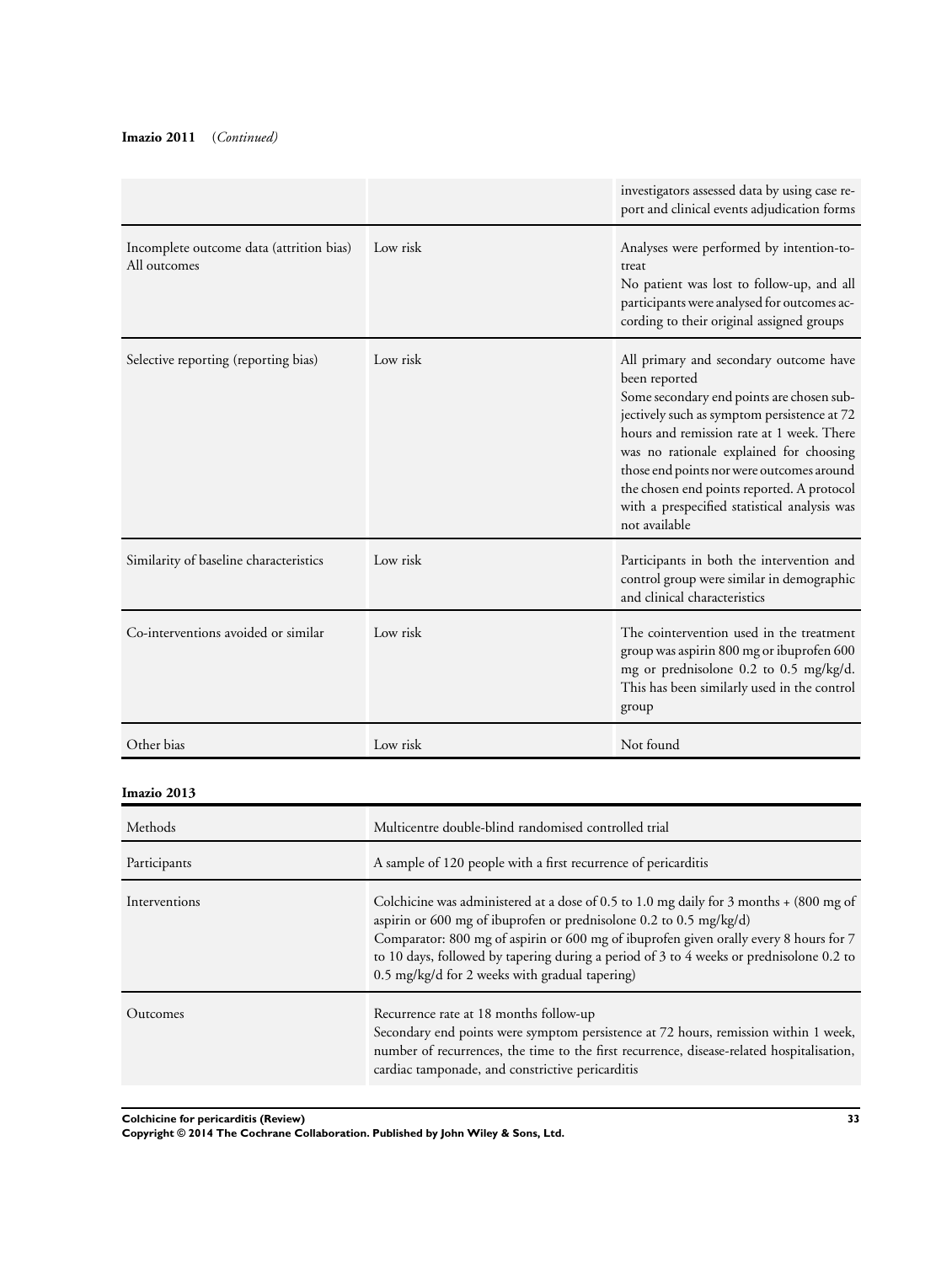Notes Settings: Five general hospitals in Northern Italy

*Risk of bias*

| <b>Bias</b>                                                                                         | Authors' judgement | Support for judgement                                                                                                                                                                                                                                                                                                                                             |
|-----------------------------------------------------------------------------------------------------|--------------------|-------------------------------------------------------------------------------------------------------------------------------------------------------------------------------------------------------------------------------------------------------------------------------------------------------------------------------------------------------------------|
| Random sequence generation (selection Low risk<br>bias)                                             |                    | Patients randomly assigned to treatment<br>groups by a central computer-based auto-<br>mated sequence                                                                                                                                                                                                                                                             |
| Allocation concealment (selection bias)                                                             | Low risk           | The random-assignment sequence was im-<br>plemented with the use of sequentially<br>numbered study-drug containers. All pa-<br>tients and investigators were unaware of<br>study-group assignments                                                                                                                                                                |
| Blinding of participants and personnel Low risk<br>(performance bias)<br>Recurrence of Pericarditis |                    | All participants and trial investigators were<br>blinded to randomised treatment<br>Placebo tablets were identical to colchicine<br>in colour, shape, and taste; premarked to<br>allow splitting into 2 equal parts; and pro-<br>vided in blister packs. However, interven-<br>tion was given for 3 months whereas the<br>control was given for 4 to 5 weeks only |
| Blinding of participants and personnel Low risk<br>(performance bias)<br><b>Adverse Effects</b>     |                    | All participants and trial investigators were<br>blinded to randomised treatment                                                                                                                                                                                                                                                                                  |
| Blinding of participants and personnel Low risk<br>(performance bias)<br>Symptom Relief             |                    | Symptom relief was assessed after 72 hours<br>of the trial under double-blind conditions                                                                                                                                                                                                                                                                          |
| Blinding of outcome assessment (detection Low risk<br>bias)<br>Recurrences of pericarditis          |                    | All trial investigators were blinded to ran-<br>domised treatment. Data were collected by<br>using case report and clinical events adju-<br>dication forms                                                                                                                                                                                                        |
| Blinding of outcome assessment (detection Low risk<br>bias)<br><b>Adverse Effects</b>               |                    | All trial investigators were blinded to ran-<br>domised treatment. Data were collected by<br>using case report and clinical events adju-<br>dication forms                                                                                                                                                                                                        |
| Blinding of outcome assessment (detection Low risk<br>bias)<br>Symptom Relief                       |                    | Symptom relief was reported by patients<br>blinded to intervention and blinded trial<br>investigators assessed data by using case re-<br>port and clinical events adjudication forms                                                                                                                                                                              |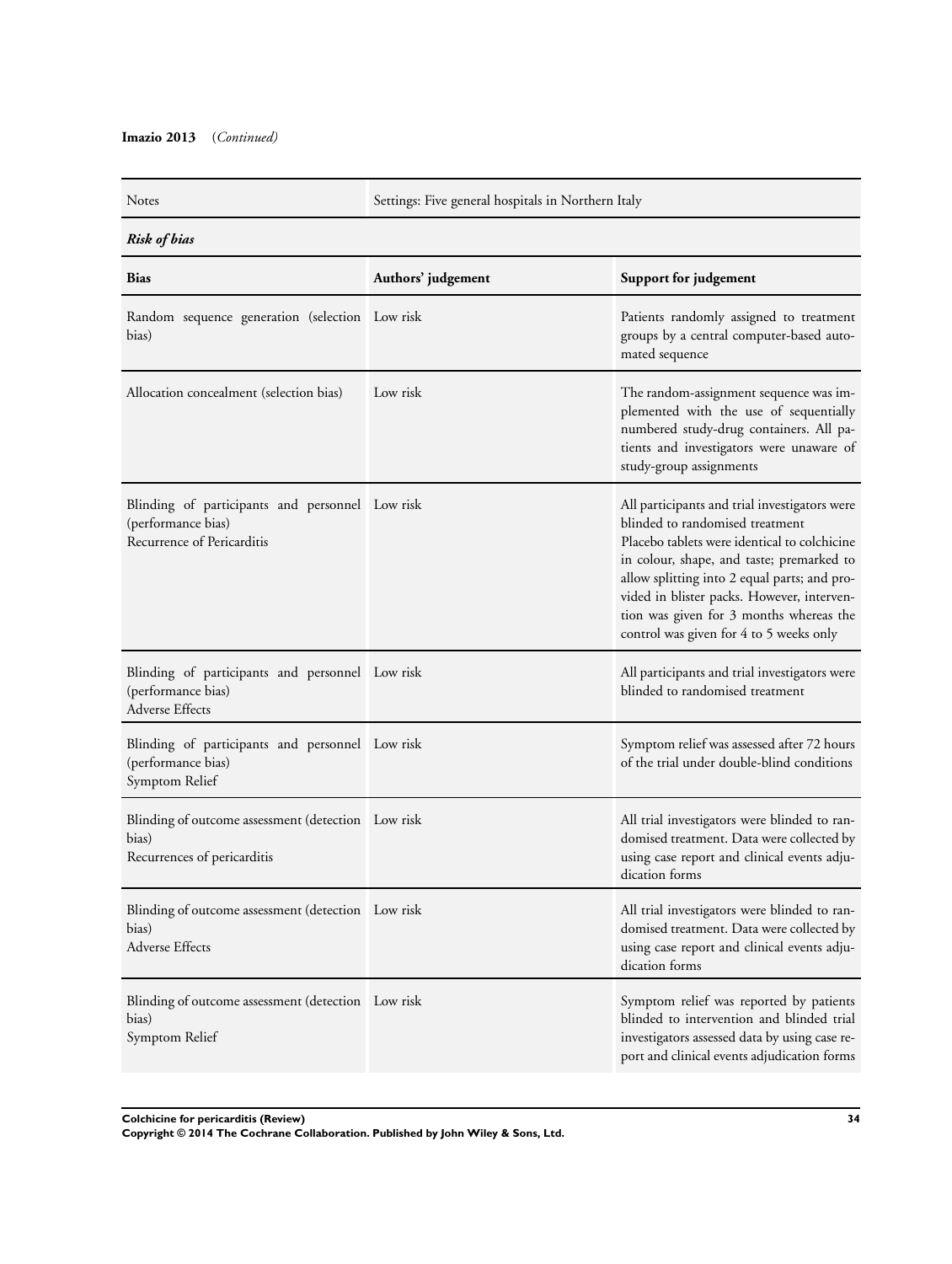#### <span id="page-37-0"></span>**Imazio 2013** (*Continued)*

| Incomplete outcome data (attrition bias)<br>All outcomes | Low risk | Analyses were performed by intention-to-<br>treat<br>No patient was lost to follow-up, and all<br>participants were analysed for outcomes ac-<br>cording to their original assigned groups                                                                                                                                                                                                              |
|----------------------------------------------------------|----------|---------------------------------------------------------------------------------------------------------------------------------------------------------------------------------------------------------------------------------------------------------------------------------------------------------------------------------------------------------------------------------------------------------|
| Selective reporting (reporting bias)                     | Low risk | All primary and secondary outcome have<br>been reported<br>Some secondary end points are chosen sub-<br>jectively such as symptom persistence at 72<br>hours and remission rate at 1 week. There<br>was no rationale explained for choosing<br>those end points nor were outcomes around<br>the chosen end points reported. A protocol<br>with a prespecified statistical analysis was<br>not available |
| Similarity of baseline characteristics                   | Low risk | Participants in both the intervention and<br>control group were similar in demographic<br>and clinical characteristics                                                                                                                                                                                                                                                                                  |
| Co-interventions avoided or similar                      | Low risk | The cointervention used in the treatment<br>group was aspirin 800 mg or ibuprofen 600<br>mg or prednisolone 0.2 to 0.5 mg/kg/d.<br>This has been similarly used in the control<br>group                                                                                                                                                                                                                 |
| Other bias                                               | Low risk | Not found                                                                                                                                                                                                                                                                                                                                                                                               |

#### **Characteristics of excluded studies** *[ordered by study ID]*

| Study            | Reason for exclusion                                                          |
|------------------|-------------------------------------------------------------------------------|
| Adler 1994       | Not RCT                                                                       |
| Adler 1998       | Not RCT (case series)                                                         |
| Adler 1998a      | Not RCT (case series)                                                         |
| Artom 2005       | Not RCT (case series)                                                         |
| Brucato 2006     | Not RCT (case series)                                                         |
| Cacoub 2000      | Not RCT (case series)                                                         |
| Finkelstein 2002 | Outcome studied is prevention of postpericardiotomy syndrome not pericarditis |

**Colchicine for pericarditis (Review) 35**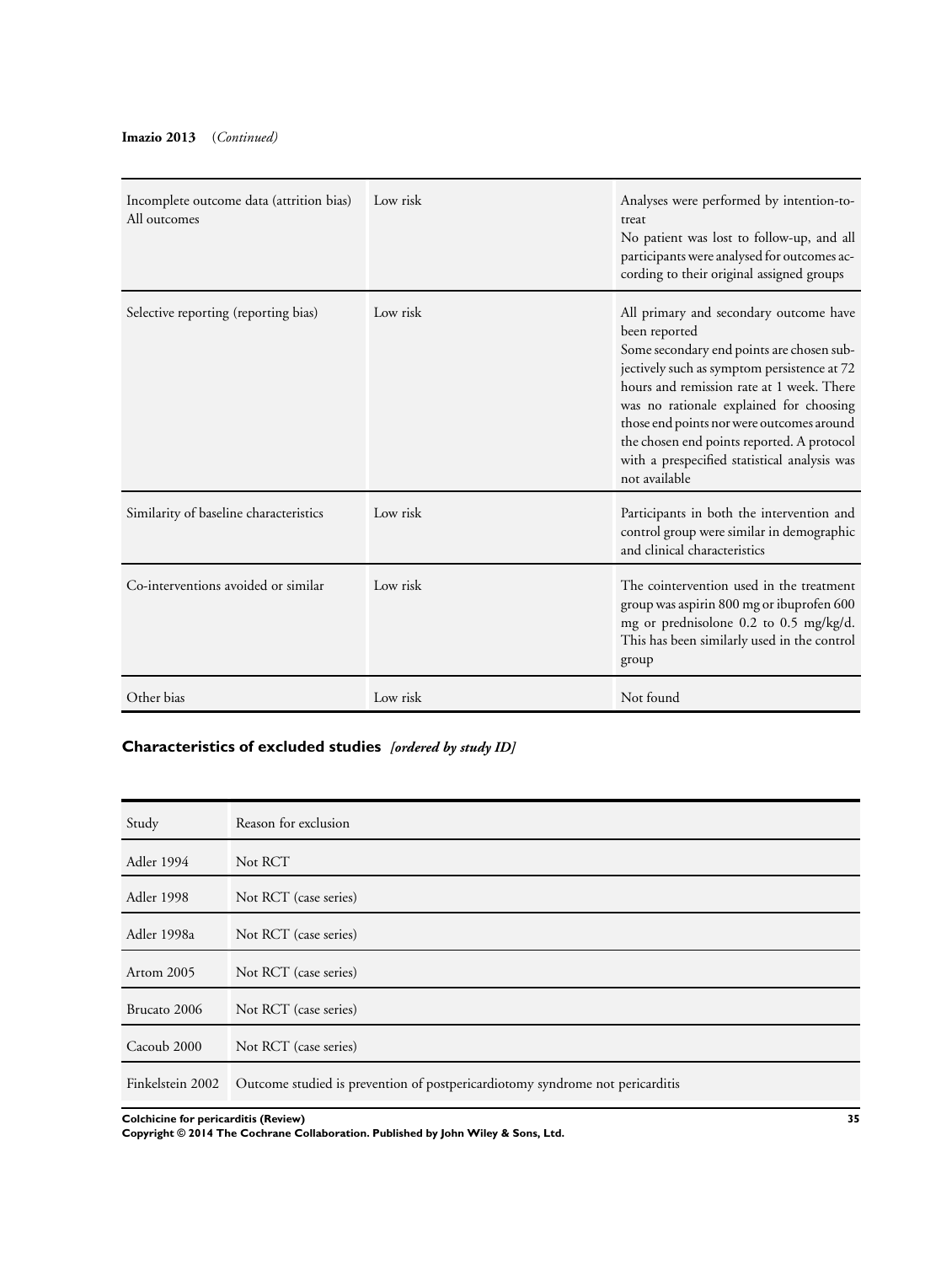(*Continued)*

| Grande 1995   | Not RCT (case series)                                                         |
|---------------|-------------------------------------------------------------------------------|
| Guindo 1990   | Not RCT (case series)                                                         |
| Imazio 2005b  | Not RCT                                                                       |
| Imazio 2007b  | Outcome studied is prevention of postpericardiotomy syndrome not pericarditis |
| la Serna 1987 | Not RCT (case series)                                                         |
| Millaire 1994 | Not RCT (case series)                                                         |
| Raatikka 2003 | Not RCT (case series)                                                         |
| Yazigi 1998   | Not RCT (case series)                                                         |

RCT - randomised controlled trial

#### **Characteristics of studies awaiting assessment** *[ordered by study ID]*

#### **Imazio 2014**

| Methods      | Multicentre, double-blind, placebo-controlled, randomised trial |
|--------------|-----------------------------------------------------------------|
| Participants | Recurrent pericarditis                                          |
|              | Interventions Colchicine with NSAIDs compared to NSAIDs alone   |
| Outcomes     | Recurrence rate and symptom relief                              |
| <b>Notes</b> |                                                                 |

#### **Characteristics of ongoing studies** *[ordered by study ID]*

#### **EUCTR2009-011258-16-ES**

| Trial name or title | EUCTR2009-011258-16-ES                            |
|---------------------|---------------------------------------------------|
| Methods             | Open-label randomised controlled trial            |
| Participants        | Patients with first episode of acute pericarditis |
| Interventions       | Colchicine                                        |
|                     |                                                   |

**Colchicine for pericarditis (Review) 36**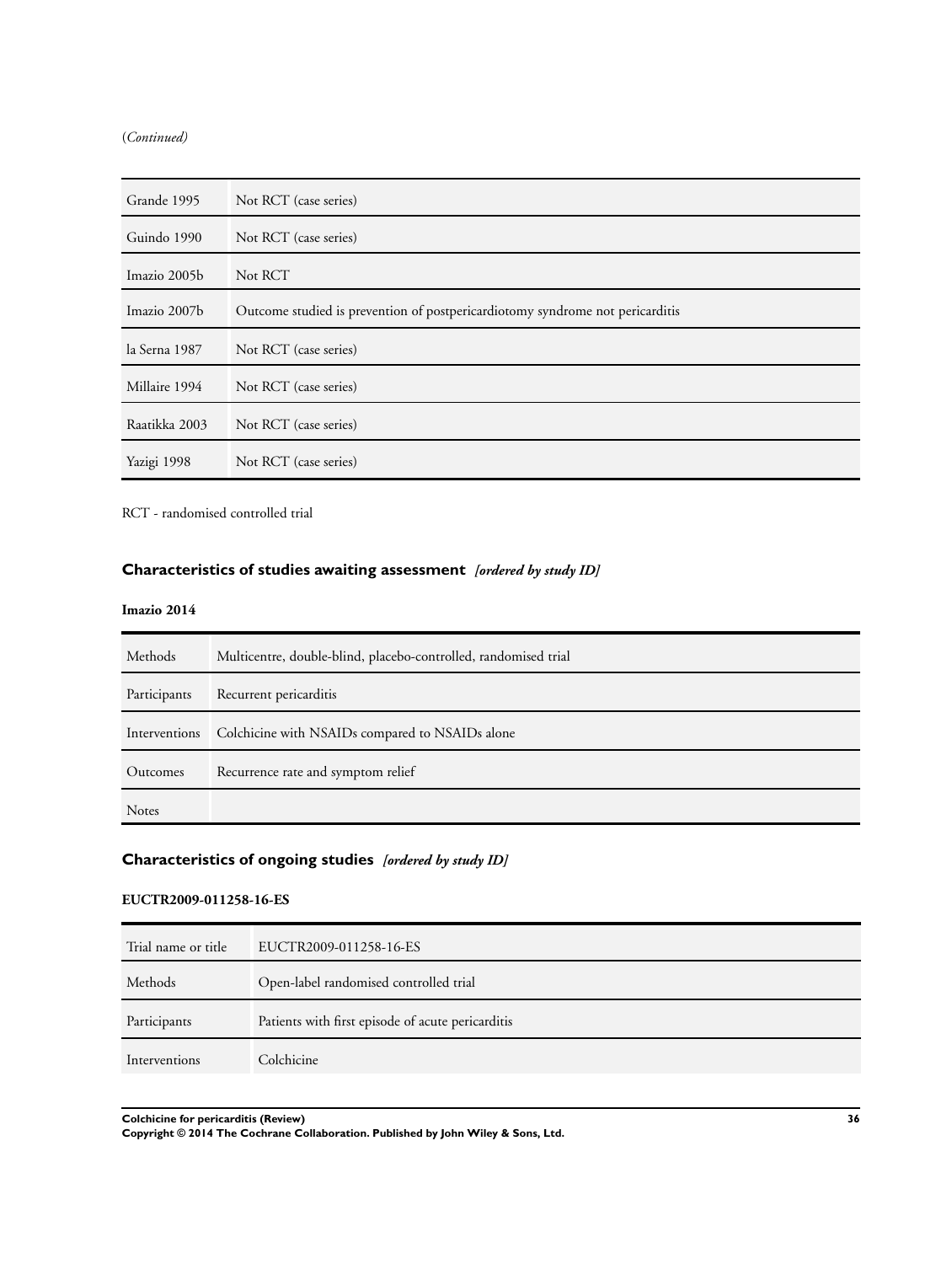#### **EUCTR2009-011258-16-ES** (*Continued)*

| Outcomes      | Incidence of recurrences                                                                                                                                                 |
|---------------|--------------------------------------------------------------------------------------------------------------------------------------------------------------------------|
| Starting date | 18/05/2010                                                                                                                                                               |
|               | Contact information Dr. Jaime Sagrista Sauleda jsagrist@gmail.com                                                                                                        |
| <b>Notes</b>  | http://apps.who.int/trialsearch/Trial.aspx?TrialID=EUCTR2009-011258-16-ES<br>https://www.clinicaltrialsregister.eu/ctr-search/search?query=eudract`number:2009-011258-16 |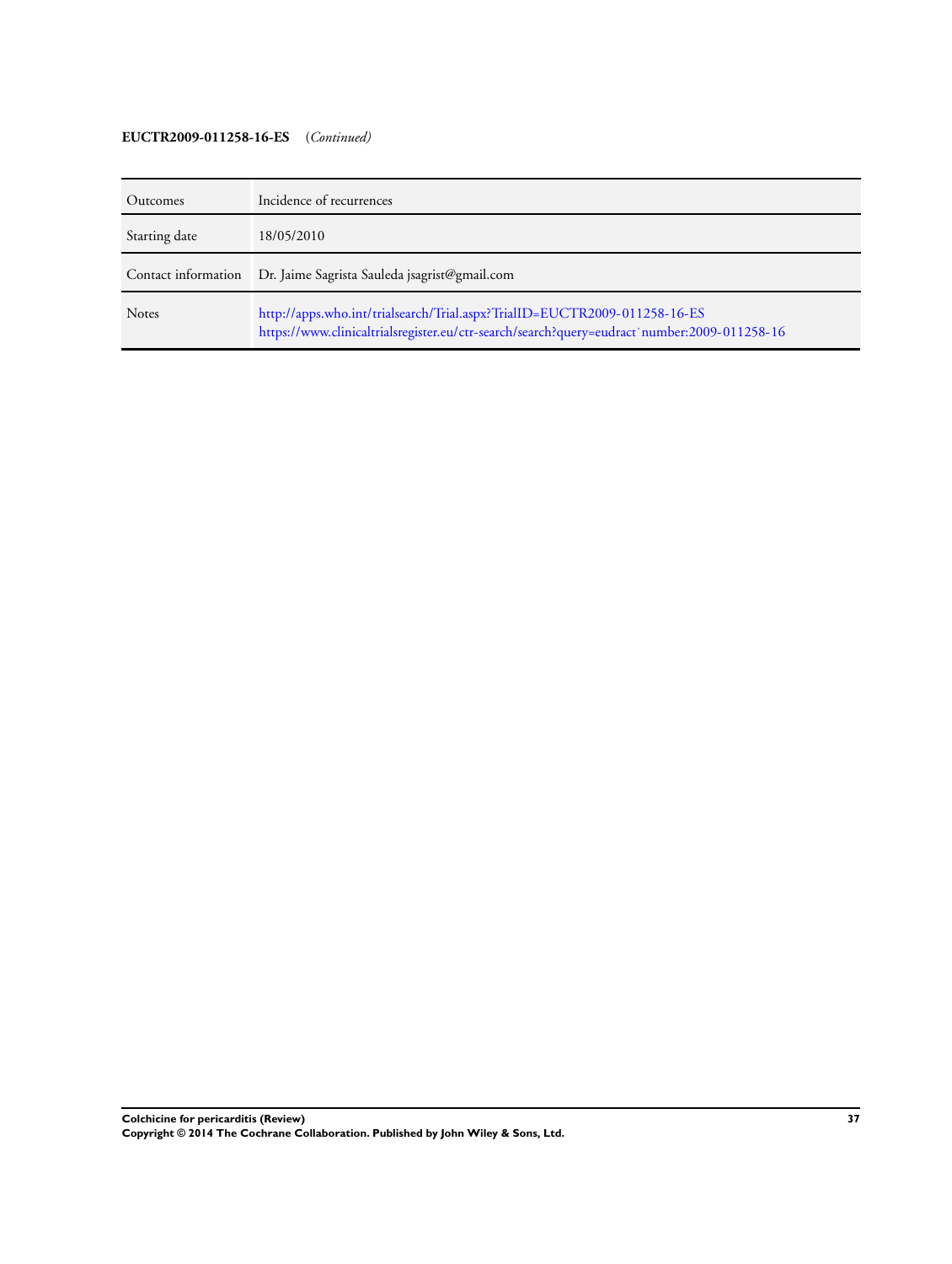#### **D A T A A N D A N A L Y S E S**

#### **Comparison 1. Time to recurrence**

| Outcome or subgroup title                                     | No. of<br>studies | No. of<br>participants | Statistical method           | <b>Effect size</b>  |
|---------------------------------------------------------------|-------------------|------------------------|------------------------------|---------------------|
| 1 Time to recurrence in people<br>with recurrent pericarditis |                   | 204                    | Hazard Ratio (Fixed, 95% CI) | $0.37$ [0.24, 0.58] |
| 2 Time to recurrence in people<br>with acute pericarditis     | 2                 | 360                    | Hazard Ratio (Fixed, 95% CI) | $0.40$ [0.27, 0.61] |

#### **Comparison 2. Adverse effects of colchicine**

| Outcome or subgroup title                          | No. of<br>studies | No. of<br>participants | <b>Statistical method</b>       | <b>Effect</b> size  |  |
|----------------------------------------------------|-------------------|------------------------|---------------------------------|---------------------|--|
| 1 Total adverse effects                            |                   | 564                    | Risk Ratio (M-H, Fixed, 95% CI) | $1.26$ [0.75, 2.12] |  |
| 2 Adverse effects necessitating stop<br>of therapy | 4                 | 564                    | Risk Ratio (M-H, Fixed, 95% CI) | $1.87$ [1.02, 3.41] |  |

#### **Comparison 3. Recurrence rate in people with recurrent pericarditis**

| Outcome or subgroup title | No. of<br>studies | No. of<br>participants | <b>Statistical method</b>       | <b>Effect</b> size  |
|---------------------------|-------------------|------------------------|---------------------------------|---------------------|
| 16 months                 |                   | 204                    | Risk Ratio (M-H, Fixed, 95% CI) | $0.28$ [0.17, 0.47] |
| 2.12 months               |                   | 204                    | Risk Ratio (M-H, Fixed, 95% CI) | $0.36$ [0.23, 0.56] |
| 3 18 months               |                   | 204                    | Risk Ratio (M-H, Fixed, 95% CI) | $0.38$ [0.25, 0.58] |

#### **Comparison 4. Recurrence rate in people with acute pericarditis**

| Outcome or subgroup title | No. of<br>studies | No. of<br>participants | <b>Statistical method</b>       | <b>Effect</b> size  |
|---------------------------|-------------------|------------------------|---------------------------------|---------------------|
| 16 months                 |                   | 360                    | Risk Ratio (M-H, Fixed, 95% CI) | $0.36$ [0.23, 0.58] |
| 2.12 months               |                   | 360                    | Risk Ratio (M-H, Fixed, 95% CI) | $0.4$ [0.26, 0.61]  |
| 3.18 months               |                   | 360                    | Risk Ratio (M-H, Fixed, 95% CI) | $0.41$ [0.28, 0.61] |

**Colchicine for pericarditis (Review) 38**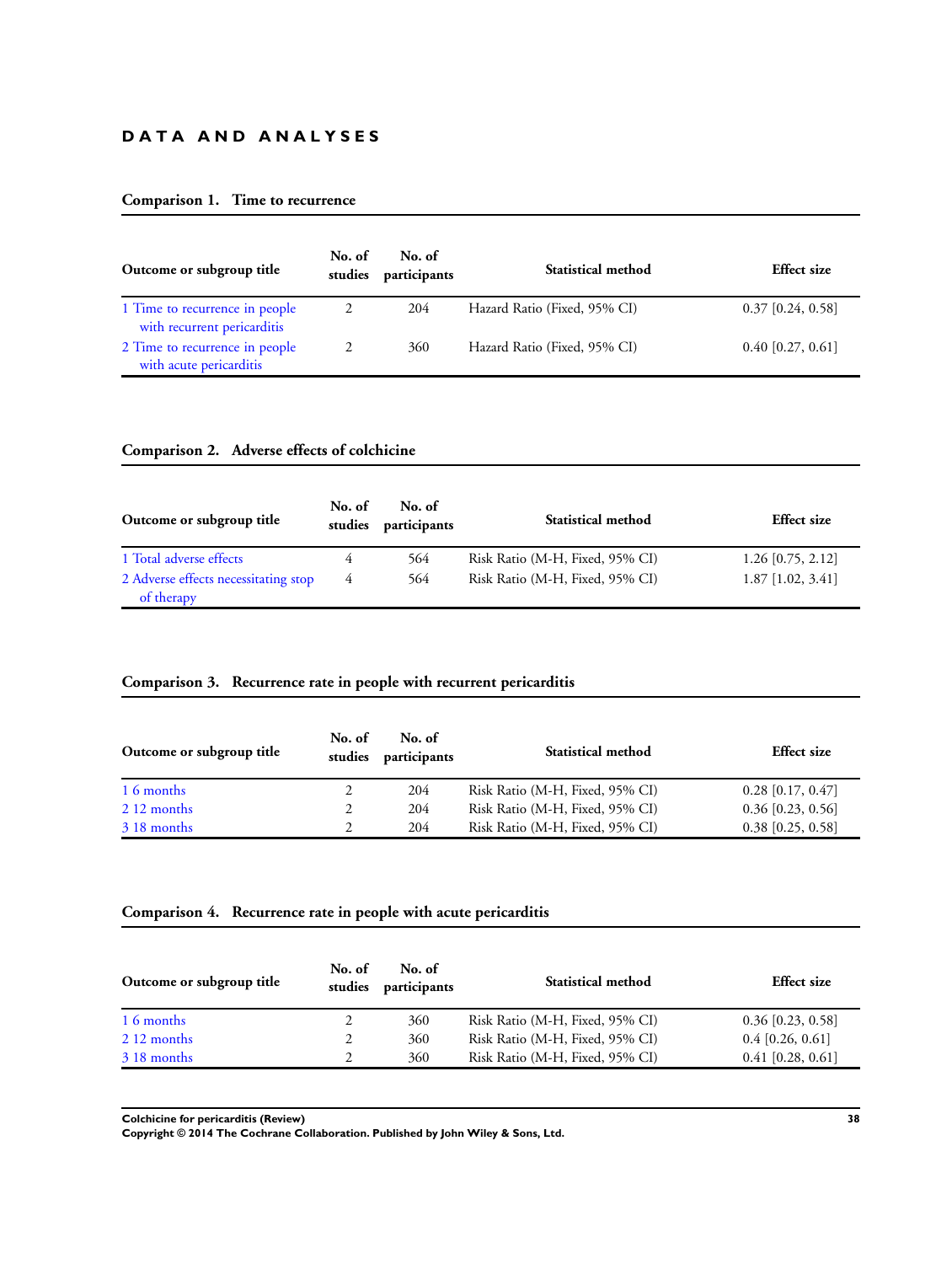#### <span id="page-41-0"></span>**Comparison 5. Symptom relief**

| Outcome or subgroup title    | No. of | No. of<br>studies participants | <b>Statistical method</b>       | <b>Effect</b> size  |
|------------------------------|--------|--------------------------------|---------------------------------|---------------------|
| 1 Symptom relief at 72 hours |        | 564                            | Risk Ratio (M-H, Fixed, 95% CI) | $1.40$ [1.26, 1.56] |

#### **Analysis 1.1. Comparison 1 Time to recurrence, Outcome 1 Time to recurrence in people with recurrent pericarditis.**

Review: Colchicine for pericarditis

Comparison: 1 Time to recurrence

Outcome: 1 Time to recurrence in people with recurrent pericarditis

| Study or subgroup                                                      | Colchicine  | Control                  | log [Hazard Ratio] |                      | Hazard Ratio      | Weight                  | Hazard Ratio          |
|------------------------------------------------------------------------|-------------|--------------------------|--------------------|----------------------|-------------------|-------------------------|-----------------------|
|                                                                        | $\mathbb N$ | N                        | (SE)               |                      | IV, Fixed, 95% CI |                         | IV, Fixed, 95% CI     |
| Imazio 2005a                                                           | 42          | $-1.0083163(0.3592106)$  | 42                 | $+$                  |                   | 40.8 %                  | $0.36$ $[0.18, 0.74]$ |
| Imazio 2011                                                            | 60          | $-0.98104553(0.2981424)$ | 60                 | $\blacksquare$       |                   | 59.2 %                  | $0.37$ $[0.21, 0.67]$ |
| <b>Total (95% CI)</b>                                                  | 102         | 102                      |                    |                      |                   | 100.0 %                 | $0.37$ [ 0.24, 0.58 ] |
| Heterogeneity: Chi <sup>2</sup> = 0.00, df = 1 (P = 0.95); $1^2$ =0.0% |             |                          |                    |                      |                   |                         |                       |
| Test for overall effect: $Z = 4.32$ (P = 0.000015)                     |             |                          |                    |                      |                   |                         |                       |
| Test for subgroup differences: Not applicable                          |             |                          |                    |                      |                   |                         |                       |
|                                                                        |             |                          |                    |                      |                   |                         |                       |
|                                                                        |             |                          |                    | 0.1<br>0.01          | $\overline{0}$    | 100                     |                       |
|                                                                        |             |                          |                    | Favours [colchicine] |                   | Favours [control group] |                       |
|                                                                        |             |                          |                    |                      |                   |                         |                       |
|                                                                        |             |                          |                    |                      |                   |                         |                       |
|                                                                        |             |                          |                    |                      |                   |                         |                       |
|                                                                        |             |                          |                    |                      |                   |                         |                       |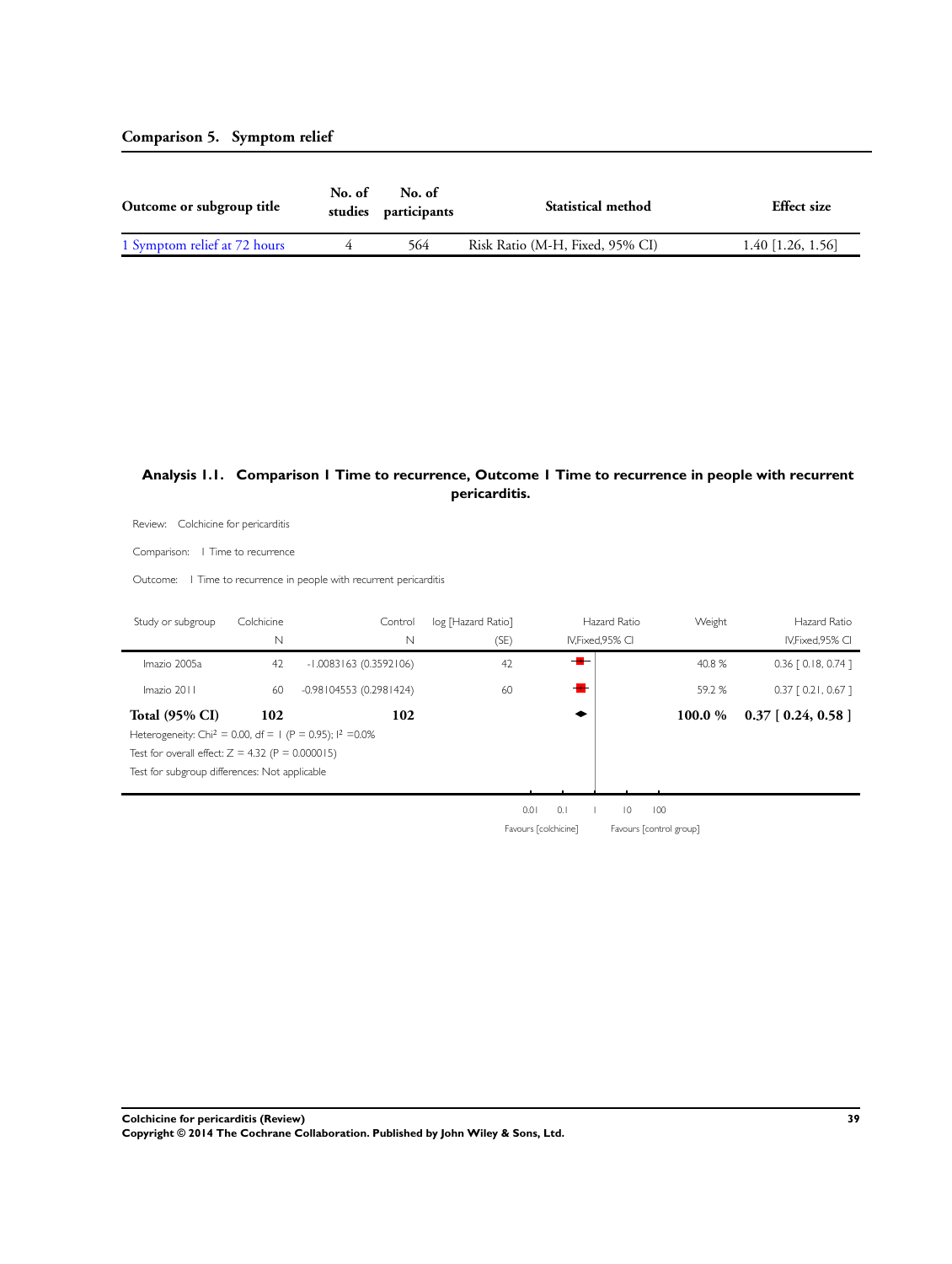#### <span id="page-42-0"></span>**Analysis 1.2. Comparison 1 Time to recurrence, Outcome 2 Time to recurrence in people with acute pericarditis.**

Review: Colchicine for pericarditis

Comparison: 1 Time to recurrence

Outcome: 2 Time to recurrence in people with acute pericarditis

| Study or subgroup                                                      | Colchicine  | Control                  | log [Hazard Ratio] |                      | Hazard Ratio            | Weight  | Hazard Ratio          |
|------------------------------------------------------------------------|-------------|--------------------------|--------------------|----------------------|-------------------------|---------|-----------------------|
|                                                                        | $\mathbb N$ | $\mathbb N$              | (SE)               |                      | IV, Fixed, 95% CI       |         | IV, Fixed, 95% CI     |
| Imazio 2005                                                            | 60          | 60                       | $-1.1512647(0.4)$  | — <del>M</del>       |                         | 27.8 %  | $0.32$ $[0.14, 0.69]$ |
| Imazio 2013                                                            | 120         | -0.81627922 (0.24806947) | 120                |                      |                         | 72.2 %  | $0.44$ $[0.27, 0.72]$ |
| <b>Total (95% CI)</b>                                                  | 180         | 180                      |                    |                      |                         | 100.0 % | $0.40$ [ 0.27, 0.61 ] |
| Heterogeneity: Chi <sup>2</sup> = 0.51, df = 1 (P = 0.48); $1^2$ =0.0% |             |                          |                    |                      |                         |         |                       |
| Test for overall effect: $Z = 4.31$ (P = 0.000016)                     |             |                          |                    |                      |                         |         |                       |
| Test for subgroup differences: Not applicable                          |             |                          |                    |                      |                         |         |                       |
|                                                                        |             |                          |                    |                      |                         |         |                       |
|                                                                        |             |                          |                    | 0.01<br>0.1          | $\overline{10}$         | 100     |                       |
|                                                                        |             |                          |                    | Favours [colchicine] | Favours [control group] |         |                       |
|                                                                        |             |                          |                    |                      |                         |         |                       |
|                                                                        |             |                          |                    |                      |                         |         |                       |
|                                                                        |             |                          |                    |                      |                         |         |                       |
|                                                                        |             |                          |                    |                      |                         |         |                       |



| Review:<br>Colchicine for pericarditis                                                                                                                                                                                                                   |                   |                      |                                         |                               |                                         |
|----------------------------------------------------------------------------------------------------------------------------------------------------------------------------------------------------------------------------------------------------------|-------------------|----------------------|-----------------------------------------|-------------------------------|-----------------------------------------|
| Comparison: 2 Adverse effects of colchicine                                                                                                                                                                                                              |                   |                      |                                         |                               |                                         |
| 1 Total adverse effects<br>Outcome:                                                                                                                                                                                                                      |                   |                      |                                         |                               |                                         |
| Study or subgroup                                                                                                                                                                                                                                        | Colchicine<br>n/N | Control group<br>n/N | <b>Risk Ratio</b><br>M-H, Fixed, 95% CI | Weight                        | <b>Risk Ratio</b><br>M-H, Fixed, 95% CI |
| Imazio 2005                                                                                                                                                                                                                                              | 6/42              | 3/42                 |                                         | 13.0%                         | 2.00 [ 0.54, 7.47 ]                     |
| Imazio 2005a                                                                                                                                                                                                                                             | 5/60              | 4/60                 |                                         | 17.4%                         | $1.25$ $[0.35, 4.43]$                   |
| Imazio 2011                                                                                                                                                                                                                                              | 4/60              | 4/60                 |                                         | 17.4%                         | $1.00$ $[0.26, 3.81]$                   |
| Imazio 2013                                                                                                                                                                                                                                              | 14/120            | 12/120               |                                         | 52.2 %                        | $1.17$ [ 0.56, 2.42 ]                   |
| <b>Total (95% CI)</b><br>Total events: 29 (Colchicine), 23 (Control group)<br>Heterogeneity: Chi <sup>2</sup> = 0.63, df = 3 (P = 0.89); $1^2$ = 0.0%<br>Test for overall effect: $Z = 0.87$ (P = 0.38)<br>Test for subgroup differences: Not applicable | 282               | 282                  | 0.01<br>0.1                             | 100.0 %<br>$ 0\rangle$<br>100 | $1.26$ [ 0.75, 2.12 ]                   |
|                                                                                                                                                                                                                                                          |                   |                      | Favours [colchicine]                    | Favours [control group]       |                                         |
| Colchicine for pericarditis (Review)                                                                                                                                                                                                                     |                   |                      |                                         |                               | 40                                      |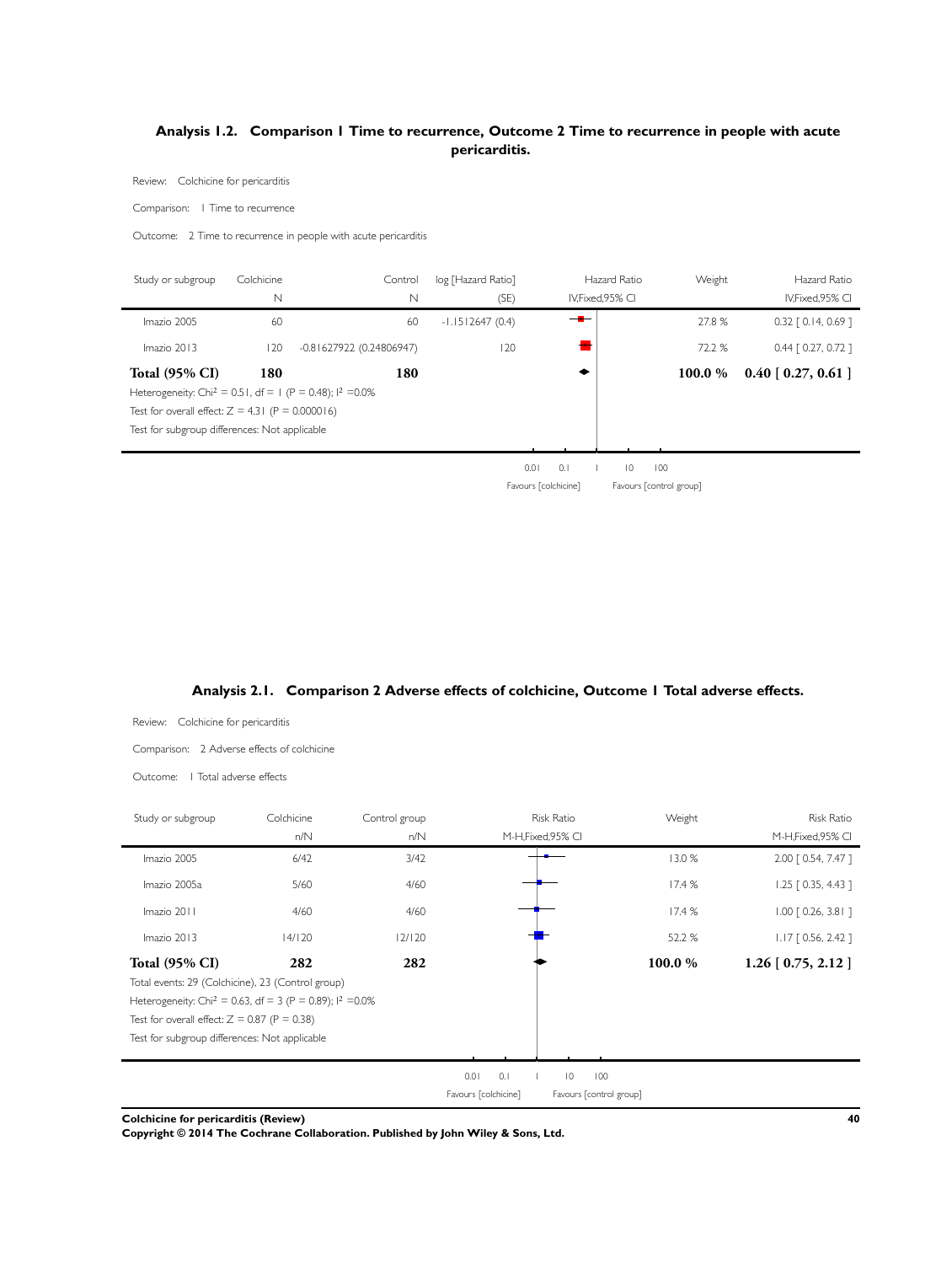#### <span id="page-43-0"></span>**Analysis 2.2. Comparison 2 Adverse effects of colchicine, Outcome 2 Adverse effects necessitating stop of therapy.**

Review: Colchicine for pericarditis

Comparison: 2 Adverse effects of colchicine

Outcome: 2 Adverse effects necessitating stop of therapy

| Study or subgroup                                                                                                                                                                                                             | Colchicine | Control group |                      | Risk Ratio               | Weight  | Risk Ratio              |
|-------------------------------------------------------------------------------------------------------------------------------------------------------------------------------------------------------------------------------|------------|---------------|----------------------|--------------------------|---------|-------------------------|
|                                                                                                                                                                                                                               | n/N        | n/N           |                      | M-H,Fixed,95% CI         |         | M-H, Fixed, 95% CI      |
| Imazio 2005                                                                                                                                                                                                                   | $5/60$     | 0/60          |                      |                          | 3.3%    | 11.00 [0.62, 194.63]    |
| Imazio 2005a                                                                                                                                                                                                                  | 3/42       | 0/42          |                      |                          | 3.3%    | 7.00 [ 0.37, 131.47 ]   |
| Imazio 2011                                                                                                                                                                                                                   | 5/60       | 4/60          |                      |                          | 26.7%   | 1.25 [ 0.35, 4.43 ]     |
| Imazio 2013                                                                                                                                                                                                                   | 14/120     | 10/120        |                      |                          | 66.7%   | $1.40$ [ 0.65, 3.03 ]   |
| <b>Total (95% CI)</b>                                                                                                                                                                                                         | 282        | 282           |                      |                          | 100.0 % | $1.87$ [ $1.02, 3.41$ ] |
| Total events: 27 (Colchicine), 14 (Control group)<br>Heterogeneity: Chi <sup>2</sup> = 3.16, df = 3 (P = 0.37); $1^2$ =5%<br>Test for overall effect: $Z = 2.03$ (P = 0.043)<br>Test for subgroup differences: Not applicable |            |               |                      |                          |         |                         |
|                                                                                                                                                                                                                               |            |               | 0.01<br>$0.1$        | $\vert\,0\,\vert$<br>100 |         |                         |
|                                                                                                                                                                                                                               |            |               | Favours [colchicine] | Favours [control group]  |         |                         |
|                                                                                                                                                                                                                               |            |               |                      |                          |         |                         |
|                                                                                                                                                                                                                               |            |               |                      |                          |         |                         |
|                                                                                                                                                                                                                               |            |               |                      |                          |         |                         |
|                                                                                                                                                                                                                               |            |               |                      |                          |         |                         |
|                                                                                                                                                                                                                               |            |               |                      |                          |         |                         |
|                                                                                                                                                                                                                               |            |               |                      |                          |         |                         |
|                                                                                                                                                                                                                               |            |               |                      |                          |         |                         |
|                                                                                                                                                                                                                               |            |               |                      |                          |         |                         |
|                                                                                                                                                                                                                               |            |               |                      |                          |         |                         |
|                                                                                                                                                                                                                               |            |               |                      |                          |         |                         |
|                                                                                                                                                                                                                               |            |               |                      |                          |         |                         |
|                                                                                                                                                                                                                               |            |               |                      |                          |         |                         |
|                                                                                                                                                                                                                               |            |               |                      |                          |         |                         |
|                                                                                                                                                                                                                               |            |               |                      |                          |         |                         |
|                                                                                                                                                                                                                               |            |               |                      |                          |         |                         |
|                                                                                                                                                                                                                               |            |               |                      |                          |         |                         |
|                                                                                                                                                                                                                               |            |               |                      |                          |         |                         |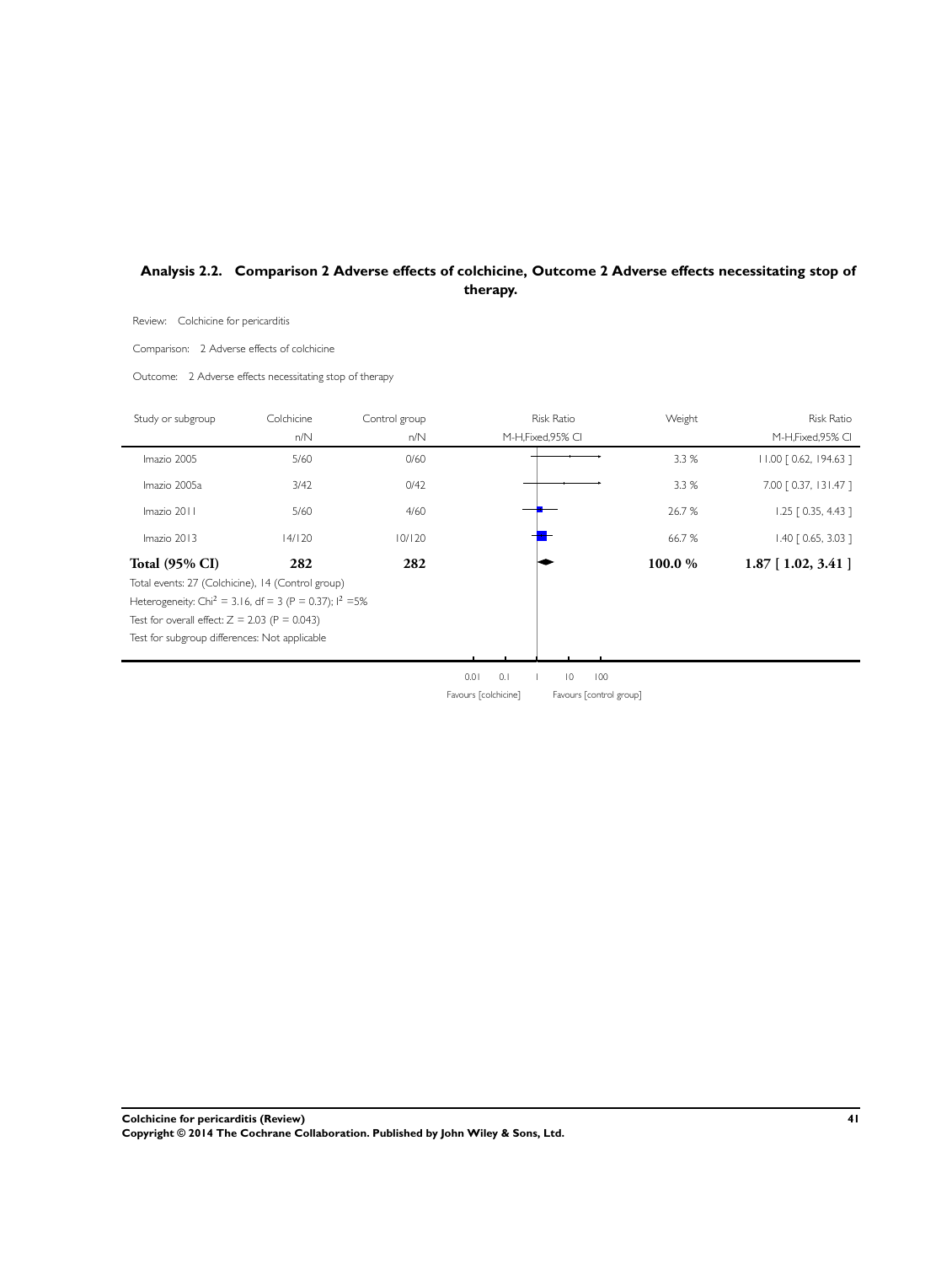#### <span id="page-44-0"></span>**Analysis 3.1. Comparison 3 Recurrence rate in people with recurrent pericarditis, Outcome 1 6 months.**

Review: Colchicine for pericarditis

Comparison: 3 Recurrence rate in people with recurrent pericarditis

Outcome: 1 6 months

| Study or subgroup                                                      | Colchicine | Control |                      |                    | <b>Risk Ratio</b> |                         | Weight | <b>Risk Ratio</b>     |
|------------------------------------------------------------------------|------------|---------|----------------------|--------------------|-------------------|-------------------------|--------|-----------------------|
|                                                                        | n/N        | n/N     |                      | M-H, Fixed, 95% CI |                   |                         |        | M-H, Fixed, 95% CI    |
| Imazio 2005a                                                           | 6/42       | 18/42   |                      | $-$                |                   |                         | 36.0%  | $0.33$ $[0.15, 0.76]$ |
| Imazio 2011                                                            | 8/60       | 32/60   |                      |                    |                   |                         | 64.0 % | $0.25$ $[0.13, 0.50]$ |
| <b>Total (95% CI)</b>                                                  | 102        | 102     |                      |                    |                   |                         | 100.0% | $0.28$ [ 0.17, 0.47 ] |
| Total events: 14 (Colchicine), 50 (Control)                            |            |         |                      |                    |                   |                         |        |                       |
| Heterogeneity: Chi <sup>2</sup> = 0.28, df = 1 (P = 0.60); $1^2$ =0.0% |            |         |                      |                    |                   |                         |        |                       |
| Test for overall effect: $Z = 4.75$ (P < 0.00001)                      |            |         |                      |                    |                   |                         |        |                       |
| Test for subgroup differences: Not applicable                          |            |         |                      |                    |                   |                         |        |                       |
|                                                                        |            |         |                      |                    |                   |                         |        |                       |
|                                                                        |            |         | 0.01                 | 0.1                | $\overline{0}$    | 100                     |        |                       |
|                                                                        |            |         | Favours [colchicine] |                    |                   | Favours [control group] |        |                       |
|                                                                        |            |         |                      |                    |                   |                         |        |                       |
|                                                                        |            |         |                      |                    |                   |                         |        |                       |

#### **Analysis 3.2. Comparison 3 Recurrence rate in people with recurrent pericarditis, Outcome 2 12 months.**

Review: Colchicine for pericarditis

Comparison: 3 Recurrence rate in people with recurrent pericarditis

Outcome: 2 12 months

j.

| Study or subgroup                                                     | Colchicine | Control |                      |     | <b>Risk Ratio</b>  |                         | Weight | <b>Risk Ratio</b>     |
|-----------------------------------------------------------------------|------------|---------|----------------------|-----|--------------------|-------------------------|--------|-----------------------|
|                                                                       | n/N        | n/N     |                      |     | M-H, Fixed, 95% CI |                         |        | M-H, Fixed, 95% CI    |
| Imazio 2005a                                                          | 10/42      | 19/42   |                      |     |                    |                         | 35.8%  | $0.53$ $[0.28, 0.99]$ |
| Imazio 2011                                                           | 9/60       | 34/60   |                      |     |                    |                         | 64.2 % | $0.26$ $[0.14, 0.50]$ |
| <b>Total (95% CI)</b>                                                 | 102        | 102     |                      |     |                    |                         | 100.0% | $0.36$ [ 0.23, 0.56 ] |
| Total events: 19 (Colchicine), 53 (Control)                           |            |         |                      |     |                    |                         |        |                       |
| Heterogeneity: Chi <sup>2</sup> = 2.26, df = 1 (P = 0.13); $1^2$ =56% |            |         |                      |     |                    |                         |        |                       |
| Test for overall effect: $Z = 4.48$ (P < 0.00001)                     |            |         |                      |     |                    |                         |        |                       |
| Test for subgroup differences: Not applicable                         |            |         |                      |     |                    |                         |        |                       |
|                                                                       |            |         |                      |     |                    |                         |        |                       |
|                                                                       |            |         | 0.01                 | 0.1 | $\overline{0}$     | 100                     |        |                       |
|                                                                       |            |         | Favours [colchicine] |     |                    | Favours [control group] |        |                       |
|                                                                       |            |         |                      |     |                    |                         |        |                       |

**Colchicine for pericarditis (Review) 42 Copyright © 2014 The Cochrane Collaboration. Published by John Wiley & Sons, Ltd.**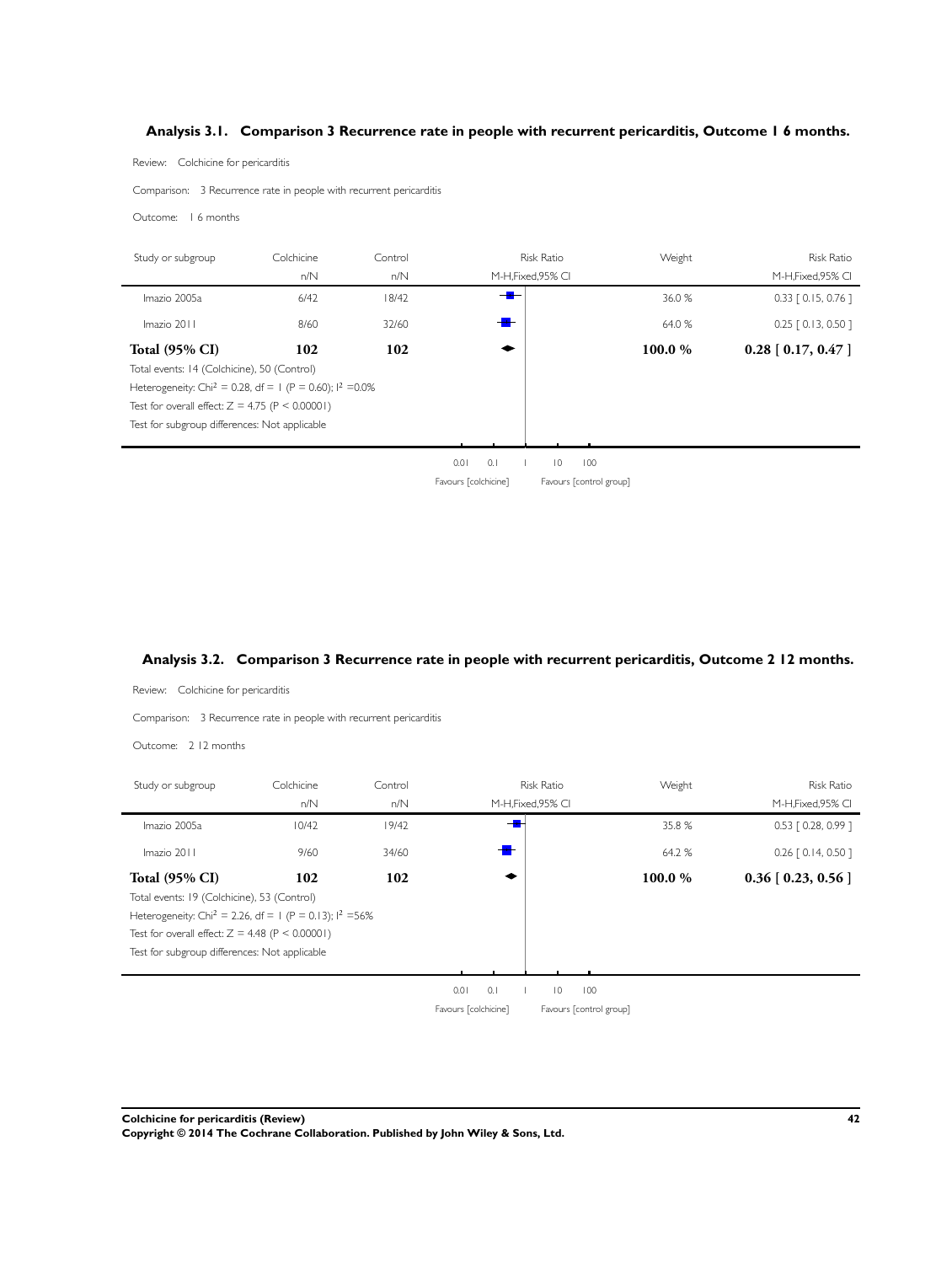#### <span id="page-45-0"></span>**Analysis 3.3. Comparison 3 Recurrence rate in people with recurrent pericarditis, Outcome 3 18 months.**

Review: Colchicine for pericarditis

Review: Colchicine for pericarditis

Comparison: 3 Recurrence rate in people with recurrent pericarditis

Outcome: 3 18 months

j.

| Study or subgroup                                                      | Colchicine | Control |                      |     | <b>Risk Ratio</b>  |                         | Weight | <b>Risk Ratio</b>     |
|------------------------------------------------------------------------|------------|---------|----------------------|-----|--------------------|-------------------------|--------|-----------------------|
|                                                                        | n/N        | n/N     |                      |     | M-H, Fixed, 95% CI |                         |        | M-H, Fixed, 95% CI    |
| Imazio 2005a                                                           | 10/42      | 21/42   |                      |     |                    |                         | 38.2 % | $0.48$ $[0.26, 0.89]$ |
| Imazio 2011                                                            | 11/60      | 34/60   |                      |     |                    |                         | 61.8%  | $0.32$ $[0.18, 0.58]$ |
| <b>Total (95% CI)</b>                                                  | 102        | 102     |                      |     |                    |                         | 100.0% | $0.38$ [ 0.25, 0.58 ] |
| Total events: 21 (Colchicine), 55 (Control)                            |            |         |                      |     |                    |                         |        |                       |
| Heterogeneity: Chi <sup>2</sup> = 0.80, df = 1 (P = 0.37); $1^2$ =0.0% |            |         |                      |     |                    |                         |        |                       |
| Test for overall effect: $Z = 4.47$ (P < 0.00001)                      |            |         |                      |     |                    |                         |        |                       |
| Test for subgroup differences: Not applicable                          |            |         |                      |     |                    |                         |        |                       |
|                                                                        |            |         |                      |     |                    |                         |        |                       |
|                                                                        |            |         | 0.01                 | 0.1 | $\overline{0}$     | 100                     |        |                       |
|                                                                        |            |         | Favours [colchicine] |     |                    | Favours [control group] |        |                       |
|                                                                        |            |         |                      |     |                    |                         |        |                       |
|                                                                        |            |         |                      |     |                    |                         |        |                       |

#### **Analysis 4.1. Comparison 4 Recurrence rate in people with acute pericarditis, Outcome 1 6 months.**

Comparison: 4 Recurrence rate in people with acute pericarditis Outcome: 1 6 months Study or subgroup Colchicine Control Control Risk Ratio Neight Weight Risk Ratio n/N n/N M-H,Fixed,95% CI M-H,Fixed,95% CI Imazio 2005 4/60 4/60 15/60 <del>8</del> 27.3 % 0.27 [ 0.09, 0.76 ] Imazio 2013 16/120 40/120 <del>19</del> 72.7 % 0.40 [ 0.24, 0.67 ] Total (95% CI) 180 180  $\bullet$  180  $\bullet$  100.0 % 0.36 [ 0.23, 0.58 ] Total events: 20 (Colchicine), 55 (Control) Heterogeneity: Chi<sup>2</sup> = 0.47, df = 1 (P = 0.49);  $1^2$  = 0.0% Test for overall effect:  $Z = 4.25$  (P = 0.000021) Test for subgroup differences: Not applicable  $0.01$  0.1 10 100 Favours [colchicine] Favours [control group]

**Colchicine for pericarditis (Review) 43 Copyright © 2014 The Cochrane Collaboration. Published by John Wiley & Sons, Ltd.**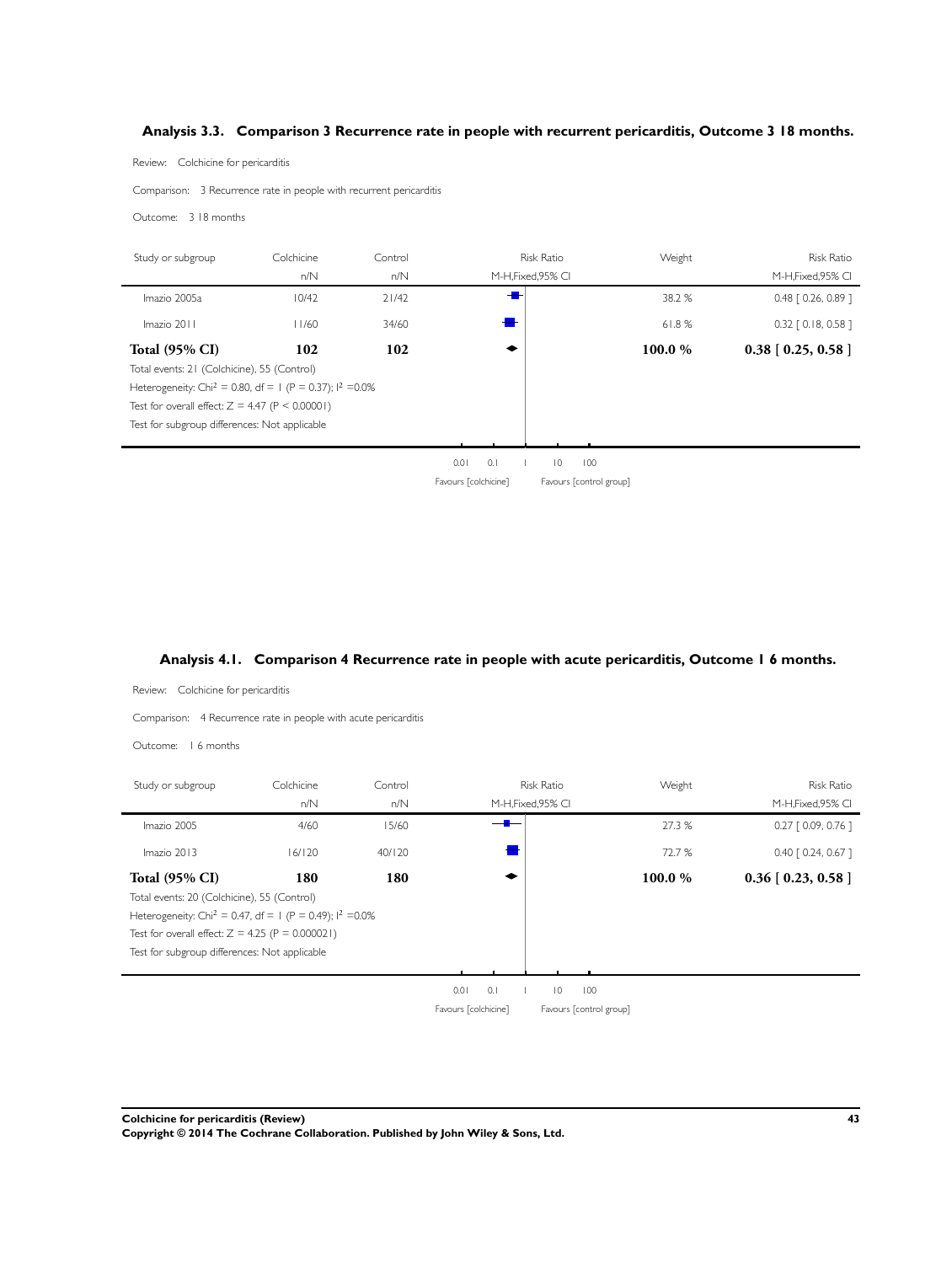#### <span id="page-46-0"></span>**Analysis 4.2. Comparison 4 Recurrence rate in people with acute pericarditis, Outcome 2 12 months.**

Review: Colchicine for pericarditis

Comparison: 4 Recurrence rate in people with acute pericarditis

Outcome: 2 12 months

| Study or subgroup                                                       | Colchicine | Control |                      |     | <b>Risk Ratio</b>  |                         | Weight | <b>Risk Ratio</b>     |
|-------------------------------------------------------------------------|------------|---------|----------------------|-----|--------------------|-------------------------|--------|-----------------------|
|                                                                         | n/N        | n/N     |                      |     | M-H, Fixed, 95% CI |                         |        | M-H, Fixed, 95% CI    |
| Imazio 2005                                                             | 5/60       | 17/60   |                      |     |                    |                         | 28.3 % | $0.29$ $[0.12, 0.75]$ |
| Imazio 2013                                                             | 19/120     | 43/120  |                      |     |                    |                         | 71.7%  | $0.44$ $[0.27, 0.71]$ |
| <b>Total (95% CI)</b>                                                   | 180        | 180     |                      |     |                    |                         | 100.0% | $0.40$ [ 0.26, 0.61 ] |
| Total events: 24 (Colchicine), 60 (Control)                             |            |         |                      |     |                    |                         |        |                       |
| Heterogeneity: Chi <sup>2</sup> = 0.59, df = 1 (P = 0.44); $1^2$ = 0.0% |            |         |                      |     |                    |                         |        |                       |
| Test for overall effect: $Z = 4.23$ (P = 0.000023)                      |            |         |                      |     |                    |                         |        |                       |
| Test for subgroup differences: Not applicable                           |            |         |                      |     |                    |                         |        |                       |
|                                                                         |            |         |                      |     |                    |                         |        |                       |
|                                                                         |            |         | 0.01                 | 0.1 | $\overline{0}$     | 100                     |        |                       |
|                                                                         |            |         | Favours [colchicine] |     |                    | Favours [control group] |        |                       |
|                                                                         |            |         |                      |     |                    |                         |        |                       |
|                                                                         |            |         |                      |     |                    |                         |        |                       |

#### **Analysis 4.3. Comparison 4 Recurrence rate in people with acute pericarditis, Outcome 3 18 months.**

Review: Colchicine for pericarditis

Comparison: 4 Recurrence rate in people with acute pericarditis

Outcome: 3 18 months

| Study or subgroup                                                     | Colchicine | Control |                      |     | <b>Risk Ratio</b>       | Weight  | <b>Risk Ratio</b>     |
|-----------------------------------------------------------------------|------------|---------|----------------------|-----|-------------------------|---------|-----------------------|
|                                                                       | n/N        | n/N     |                      |     | M-H, Fixed, 95% CI      |         | M-H, Fixed, 95% CI    |
| Imazio 2005                                                           | 5/60       | 20/60   |                      |     |                         | 30.3 %  | $0.25$ $[0.10, 0.62]$ |
| Imazio 2013                                                           | 22/120     | 46/120  |                      |     |                         | 69.7%   | $0.48$ $[0.31, 0.74]$ |
| <b>Total (95% CI)</b><br>Total events: 27 (Colchicine), 66 (Control)  | 180        | 180     |                      |     |                         | 100.0 % | $0.41$ [ 0.28, 0.61 ] |
| Heterogeneity: Chi <sup>2</sup> = 1.60, df = 1 (P = 0.21); $1^2$ =38% |            |         |                      |     |                         |         |                       |
| Test for overall effect: $Z = 4.42$ (P < 0.00001)                     |            |         |                      |     |                         |         |                       |
| Test for subgroup differences: Not applicable                         |            |         |                      |     |                         |         |                       |
|                                                                       |            |         |                      |     |                         |         |                       |
|                                                                       |            |         | 0.01                 | 0.1 | $ 0\rangle$             | 100     |                       |
|                                                                       |            |         | Favours [colchicine] |     | Favours [control group] |         |                       |
|                                                                       |            |         |                      |     |                         |         |                       |

**Colchicine for pericarditis (Review) 44 Copyright © 2014 The Cochrane Collaboration. Published by John Wiley & Sons, Ltd.**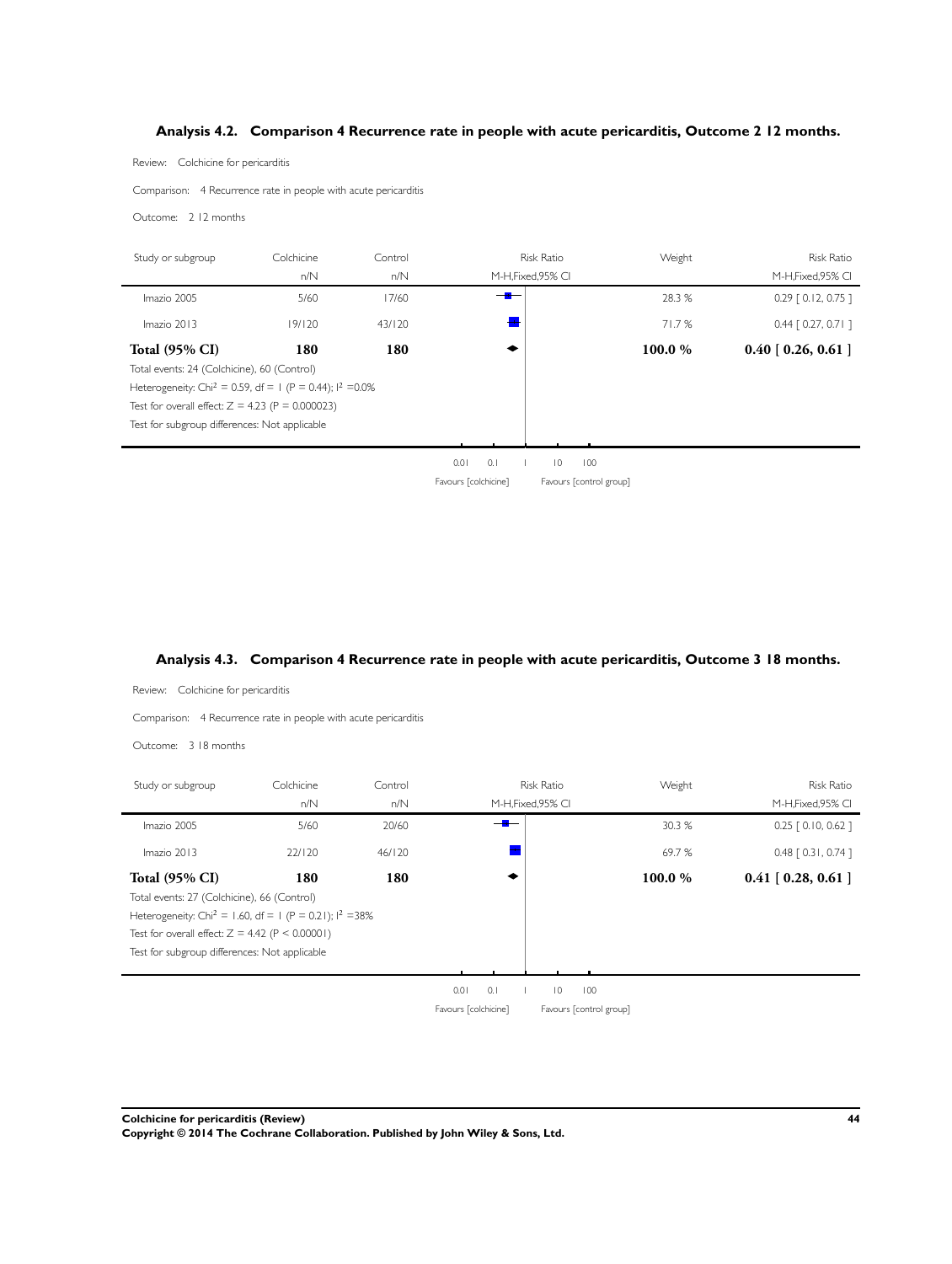#### **Analysis 5.1. Comparison 5 Symptom relief, Outcome 1 Symptom relief at 72 hours.**

<span id="page-47-0"></span>Review: Colchicine for pericarditis

Comparison: 5 Symptom relief

Outcome: 1 Symptom relief at 72 hours

| Study or subgroup                                                      | Colchicine | Control |                   | <b>Risk Ratio</b>          | Weight | <b>Risk Ratio</b>         |
|------------------------------------------------------------------------|------------|---------|-------------------|----------------------------|--------|---------------------------|
|                                                                        | n/N        | n/N     |                   | M-H, Fixed, 95% CI         |        | M-H, Fixed, 95% CI        |
| Imazio 2005                                                            | 53/60      | 38/60   |                   |                            | 22.8 % | $1.39$ $[$ 1.13, 1.73 ]   |
| Imazio 2005a                                                           | 38/42      | 29/42   |                   |                            | 17.4%  | $1.31$ $[1.05, 1.64]$     |
| Imazio 2011                                                            | 46/60      | 28/60   |                   | -⊷                         | 16.8%  | $1.64$ [ $1.21$ , 2.23 ]  |
| Imazio 2013                                                            | 97/120     | 72/120  |                   |                            | 43.1 % | $1.35$ $[$ 1.14, 1.60 $]$ |
| <b>Total (95% CI)</b>                                                  | 282        | 282     |                   |                            | 100.0% | $1.40$ [ 1.26, 1.56 ]     |
| Total events: 234 (Colchicine), 167 (Control)                          |            |         |                   |                            |        |                           |
| Heterogeneity: Chi <sup>2</sup> = 1.60, df = 3 (P = 0.66); $1^2$ =0.0% |            |         |                   |                            |        |                           |
| Test for overall effect: $Z = 6.04$ (P < 0.00001)                      |            |         |                   |                            |        |                           |
| Test for subgroup differences: Not applicable                          |            |         |                   |                            |        |                           |
|                                                                        |            |         |                   |                            |        |                           |
|                                                                        |            |         | 0.1<br>0.01       | $ 0\rangle$<br>100         |        |                           |
|                                                                        |            |         | Favours [control] | Favours [colchicine group] |        |                           |

#### **A D D I T I O N A L T A B L E S**

#### **Table 1. Baseline characteristics**

| Character-<br>istics       | <b>Imazio 2005</b> |                 | Imazio 2005a    |                 | Imazio 2011     |                 | Imazio 2013     |                 |
|----------------------------|--------------------|-----------------|-----------------|-----------------|-----------------|-----------------|-----------------|-----------------|
|                            | Colchicine         | Control         | Colchicine      | Control         | Colchicine      | Control         | Colchicine      | Control         |
| Age                        | $56.5 \pm 18.2$    | $57.2 \pm 19.6$ | $56.4 \pm 16.9$ | $51.2 \pm 16.3$ | $47.9 \pm 15.4$ | $47.3 \pm 14.4$ | $53.5 \pm 16.2$ | $50.7 \pm 17.5$ |
| Male<br>Female             | 46.7%<br>53.3%     | 43.3%<br>56.7%  | 38%<br>62%      | 31%<br>69%      | 43%<br>57%      | 48%<br>52%      | 59.2%<br>40.8%  | 61.7%<br>38.3%  |
| Region                     | Italy              | Italy           | Italy           | Italy           | Italy           | Italy           | Italy           | Italy           |
| Pericarditic<br>chest pain | 100%               | 100%            | 100%            | 100%            | 100%            | 100%            | 100%            | 99.2%           |
| Pericardial<br>rub         | 35%                | 31.7%           | 36%             | 33%             | 20%             | 22%             | 36.7%           | 31.7%           |
|                            |                    |                 |                 |                 |                 |                 |                 |                 |

**Colchicine for pericarditis (Review) 45**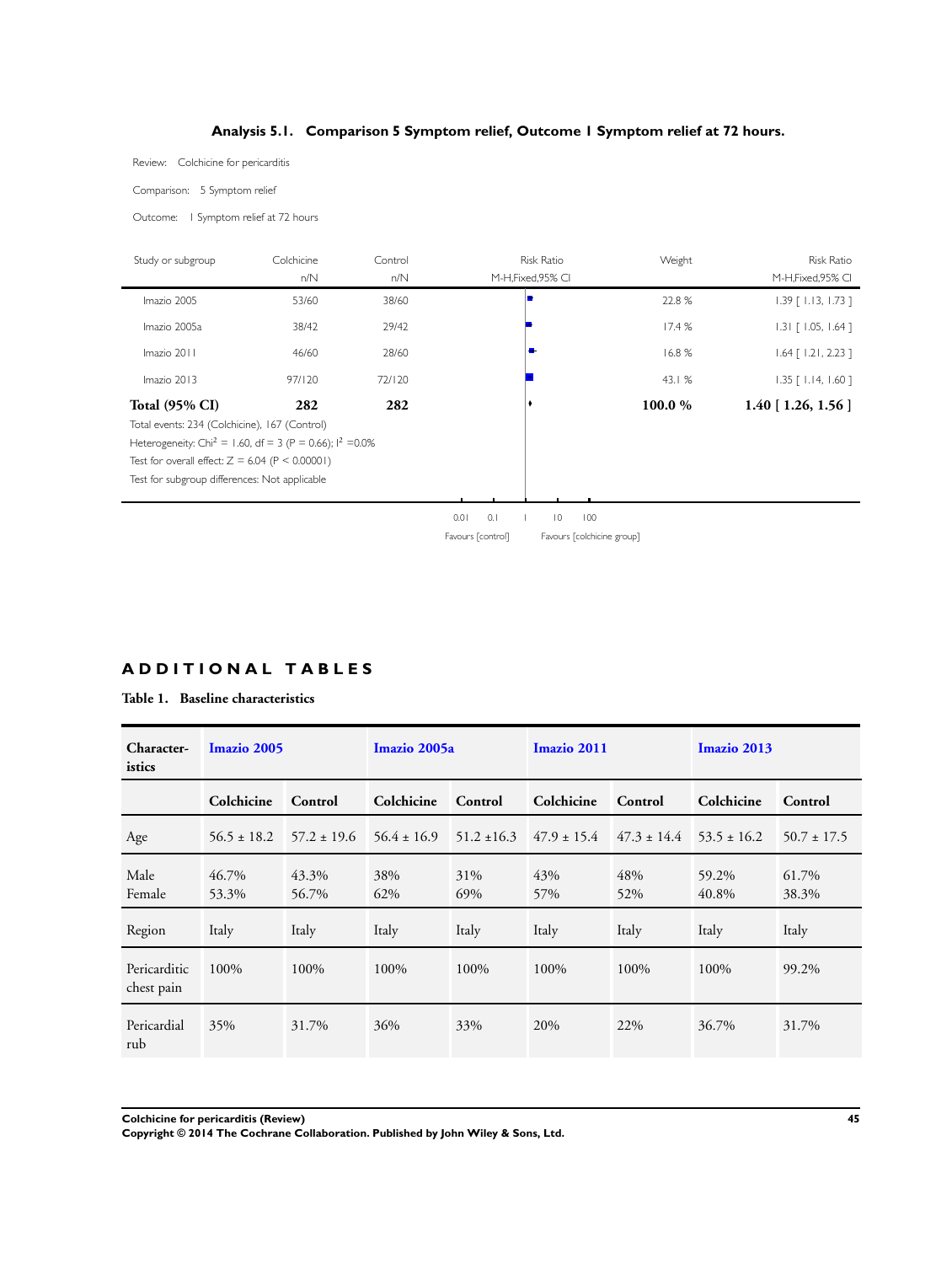| ECG<br>changes                          | 86.7% | 88.3% | 74% | 69%          | n.a | n.a | 29.2% | 21.7% |
|-----------------------------------------|-------|-------|-----|--------------|-----|-----|-------|-------|
| Pericardial<br>effusion                 | 68.3% | 63.3% | 62% | 64%          | 60% | 58% | 63.3% | 68.3% |
| Cardiac<br>tamponade                    | 1.6%  | 1.6%  | 2%  | $\mathbf{0}$ | n.a | n.a | 1.7%  | 1.7%  |
| Idiopathic<br>pericarditis              | 83.3% | 85%   | 86% | 81%          | 83% | 80% | 76.7% | 77.5% |
| Autoim-<br>mune peri-<br>carditis       | 16.7% | 15%   | 14% | 19%          | 17% | 20% | 2.5%  | 3.3%  |
| Steroid use 15%<br>on index at-<br>tack |       | 16.6% | 33% | 38%          | 8%  | 10% | n.a   | n.a   |

#### <span id="page-48-0"></span>**Table 1. Baseline characteristics** (*Continued)*

#### **Table 2. Review of observational studies**

| Author and date Study type |                  | Participants                                                                                                                                                                               | <b>Interventions</b>                                                 | <b>Results</b>                                                                                                                                                                                                                                                                                                          | Conclusion                                                          |
|----------------------------|------------------|--------------------------------------------------------------------------------------------------------------------------------------------------------------------------------------------|----------------------------------------------------------------------|-------------------------------------------------------------------------------------------------------------------------------------------------------------------------------------------------------------------------------------------------------------------------------------------------------------------------|---------------------------------------------------------------------|
| <b>Adler 1998</b>          | Case series      | 51 patients (36 men Colchicine (1<br>and $15$ women; mean $day$ )<br>$\pm$ SD age, 40.8 $\pm$ 18.<br>7 years) with recur-<br>rent pericarditis fol-<br>lowed up for $<$ or $= 10$<br>years |                                                                      | mg/ 31 patients (60.7%) Colchicine is effec-<br>free.<br>Drug withdrawal in pericarditis<br>39 (76%) patients                                                                                                                                                                                                           | remained recurrence- tive in the treatment<br>$\alpha$<br>recurrent |
| Adler 1998a                | Two case reports | dial effusion                                                                                                                                                                              |                                                                      | a 26-year-old male Colchicine (1 mg/ No recurrences in Colchicine is effec-<br>and a 2-year-old girl day) for 1 month 24 months follow-up tive in the treatment<br>with idiopathic peri- in the man and 6 in the man and 6 of<br>carditis and pericar- months in the child months follow-up in pericarditis<br>the girl | recurrent                                                           |
| Adler 1994                 | Case series      | 8 patients with recur- Colchicine (1 mg/d)<br>rent pericarditis                                                                                                                            |                                                                      | No recurrences were Colchicine is effec-<br>to 34 months of fol- of<br>low-up. Drug with- pericarditis<br>drawal was 50%                                                                                                                                                                                                | noted during the 18 tive in the treatment<br>recurrent              |
| Brucato 2006               | Controlled trial | 58<br>pericarditis (34 men                                                                                                                                                                 | pa- Colchicine (1 mg/ No<br>tients with recurrent day) for 18 months | further recurrence in tive in the treatment<br>$29/44$ colchicine pa- of                                                                                                                                                                                                                                                | Colchicine is effec-<br>recurrent                                   |

**Colchicine for pericarditis (Review) 46**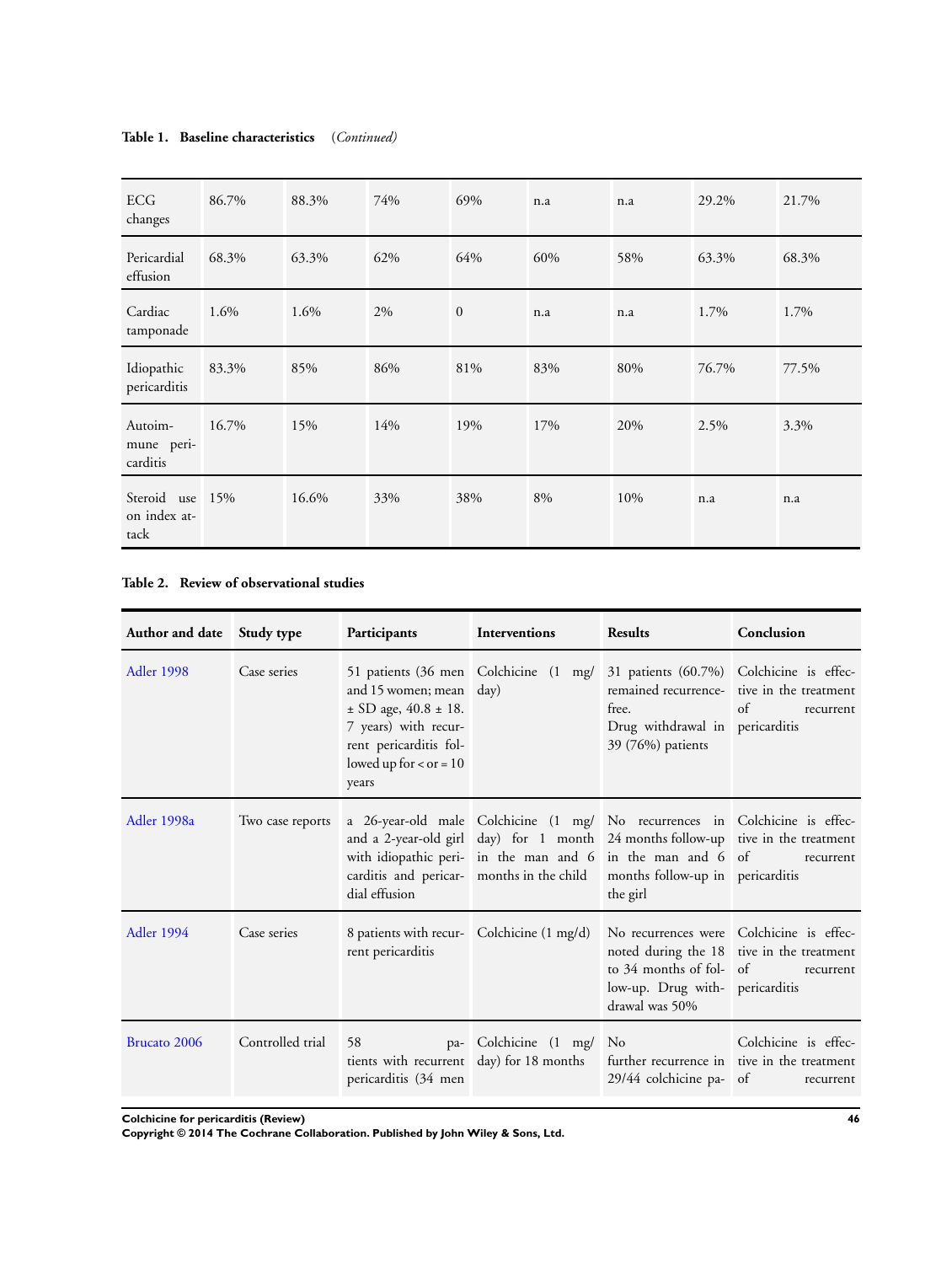#### **Table 2. Review of observational studies** (*Continued)*

|              |                  | and 24 women) were<br>followed up for an av-<br>erage of 8.1 years                                                                                                                   |                                                                                    | tients (65.9%). Drug pericarditis<br>withdrawal was 16%                                                                                                                                                                                                                                                                          |                                                                                                                |
|--------------|------------------|--------------------------------------------------------------------------------------------------------------------------------------------------------------------------------------|------------------------------------------------------------------------------------|----------------------------------------------------------------------------------------------------------------------------------------------------------------------------------------------------------------------------------------------------------------------------------------------------------------------------------|----------------------------------------------------------------------------------------------------------------|
| Cacoub 2000  | Case series      | current pericarditis                                                                                                                                                                 | 13 patients (7 women Colchicine (1 to 2 No                                         | and 6 men) with re- mg/d) for 17 months further recurrence in<br>10 (77%) patients                                                                                                                                                                                                                                               | Colchicine is effec-<br>tive in the treatment<br>of<br>recurrent<br>pericarditis                               |
| Grande 1995  | Case series      | to 64 years) with for 18 months<br>recurrent pericarditis.<br>Followed up for 24<br>months                                                                                           | 5 patients (age 24 Colchicine (1 mg/d)                                             | There were no fur- Colchicine is effec-<br>ther<br>recurrences<br>of pericarditis during<br>the follow-up                                                                                                                                                                                                                        | tive in the treatment<br>of<br>recurrent<br>pericarditis                                                       |
| Guindo 1990  | Case series      | 9 patients (7 men and Colchicine (1 mg/d)<br>2 women; age, 18 to<br>64 years) with recur-<br>rent pericarditis fol-<br>lowed up for a mean<br>of $24.3$ months $(10$ to<br>54 month) |                                                                                    | N <sub>0</sub><br>were noted within the<br>follow-up                                                                                                                                                                                                                                                                             | recur- Colchicine is effec-<br>rences of pericarditis tive in the treatment<br>of<br>recurrent<br>pericarditis |
| Guindo 2002  | Controlled trial | peri-<br>current<br>carditis (36 men, 14<br>women; mean age 40.<br>8 ± 18.7 years). Fol-<br>lowed up for a me-<br>dian of 36 months                                                  | mg/day)<br>steroids<br>colchicine)                                                 | 51 patients with re- Colchicine (1 to 2 6 of 22 (27%) pa- Colchicine is effec-<br>who<br>tients<br>re-<br>ceived colchicine but of<br>(29 patients received no steroids had recur- pericarditis<br>before rences<br>14 of 29 (48%) pa-<br>who<br>tients<br>were<br>treated with steroids<br>before colchicine had<br>recurrences | tive in the treatment<br>recurrent                                                                             |
| Imazio 2002  | Case series      | with colchicine. The<br>rest were treated with<br>aspirin, or steroids, or<br>both. Followed up for<br>a mean of 36 months                                                           | current pericarditis. dose of 2 mg then<br>10 patients treated maintenance 1 mg/d) | 55 patients with re- Colchicine (loading Remission in 9 of 10 Colchicine is effec-<br>pa-<br>tients (90%) treated of<br>with colchicine com- pericarditis<br>pared to 33 of 48<br>(69%) with aspirin<br>and 18 of 27 (67%)<br>with steroids                                                                                      | tive in the treatment<br>recurrent                                                                             |
| Imazio 2005b | Controlled trial | 35 patients with re-<br>current pericarditis.<br>Followed up for a<br>mean of 72 months                                                                                              | dose of 2 mg then 35 patients (91.4%)<br>1 mg/d maintenance)<br>for 6 months       | Colchicine (loading Remission rate 32 of                                                                                                                                                                                                                                                                                         | Colchicine is effec-<br>tive in the treatment<br>of<br>recurrent<br>pericarditis                               |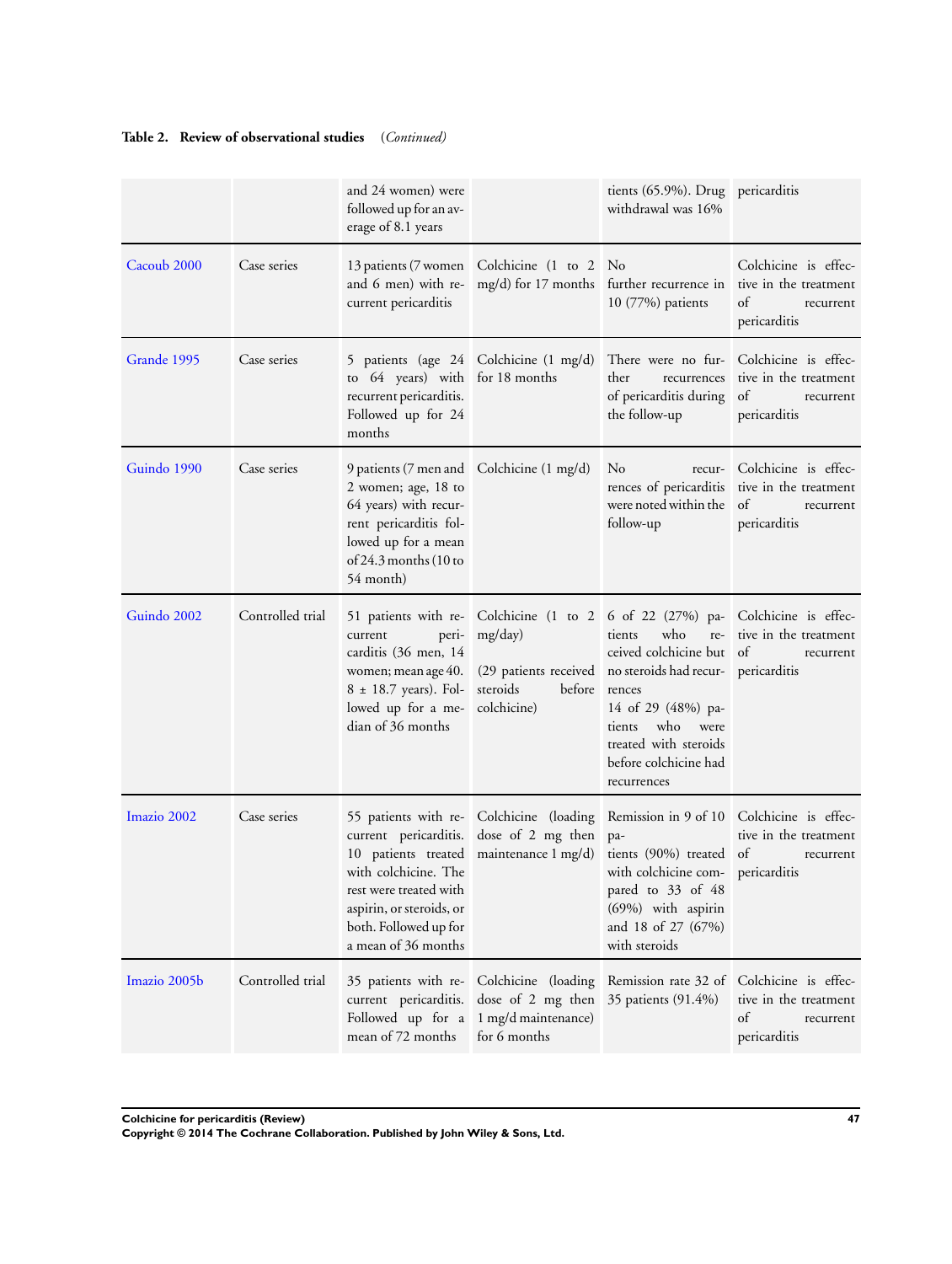#### **Table 2. Review of observational studies** (*Continued)*

| Millaire 1994  | Case series      | 19 patients (10 men,<br>nine women, age 46<br>± 7 years) who had<br>recurrent pericarditis.<br>Followed up for 32 to<br>44 months                                                           | maintenance 1 mg/d)                                                                                            | Colchicine (loading 14 (74%) patients Colchicine is effec-<br>dose of 3 mg then had no recurrences<br>during a follow-up<br>period                                                                       | tive in the treatment<br>of<br>recurrent<br>pericarditis                                                     |
|----------------|------------------|---------------------------------------------------------------------------------------------------------------------------------------------------------------------------------------------|----------------------------------------------------------------------------------------------------------------|----------------------------------------------------------------------------------------------------------------------------------------------------------------------------------------------------------|--------------------------------------------------------------------------------------------------------------|
| la Serna 1987  | Case series      | rent pericarditis. Fol-<br>lowed up for 15 to 35<br>months                                                                                                                                  | 3 patients with recur- Colchicine (1 mg/d)<br>for 2 months                                                     | No relapses through-<br>out the follow-up pe-<br>riod                                                                                                                                                    | Colchicine is useful<br>in the prevention of<br>recurrence of acute<br>pericarditis                          |
| Seferovic 2002 | Controlled trial | 17 into two groups.<br>Group 1 had 7 pa-<br>tients with idiopathic<br>chronic<br>non-re-<br>curring pericarditis.<br>Group 2 had 10 pa-<br>tients with idiopathic<br>recurring pericarditis | Colchicine (loading<br>dose of 2 mg for one<br>week then a mainte-<br>nance dose of 1.5 mg/<br>d) for 5 months | Disappearance of the Colchicine is use-<br>pericardial<br>effusion in 60% of<br>patients from group<br>2 compared to 14%<br>in group 1. Relief of<br>symptoms in 80% of<br>group 1 and 28% of<br>group 2 | ful in treating the<br>symptoms of recur-<br>rent pericarditis.<br>However, recurrences<br>were not reported |
| Raatikka 2003  | Case series      | 4 children (aged 7 to<br>17 years) with recur-<br>rent pericarditis. Fol-<br>lowed up for 4 to 16<br>years (mean 8 years)                                                                   | mg/d)                                                                                                          | Colchicine (0.5 to 2 All patients had fur- Colchicine did not<br>ther recurrences of<br>pericarditis                                                                                                     | prevent pericarditis<br>relapses in children                                                                 |
| Jurko 2002     | Two case reports | 2 children with a se-<br>vere form of idio-<br>pathic recurrent peri-<br>carditis                                                                                                           | Colchicine                                                                                                     | No further relapses<br>occurred during a pe-<br>riod of 12 months in<br>the first case and 9<br>months in the second<br>case                                                                             | Colchicine is useful<br>in the prevention of<br>recurrence of peri-<br>carditis in children                  |
| Yazigi 1998    | Case series      | 3 children with recur-<br>rent pericarditis. Fol-<br>lowed up for 17 to 24<br>months                                                                                                        | Colchicine (0.5 to 1.<br>5 mg loading dose<br>then $0.25$ to $0.5$ mg/<br>d maintenance) for 6<br>months       | No relapses through-<br>out the follow-up pe-<br>riod                                                                                                                                                    | Colchicine is useful<br>in the prevention of<br>recurrence of peri-<br>carditis in children                  |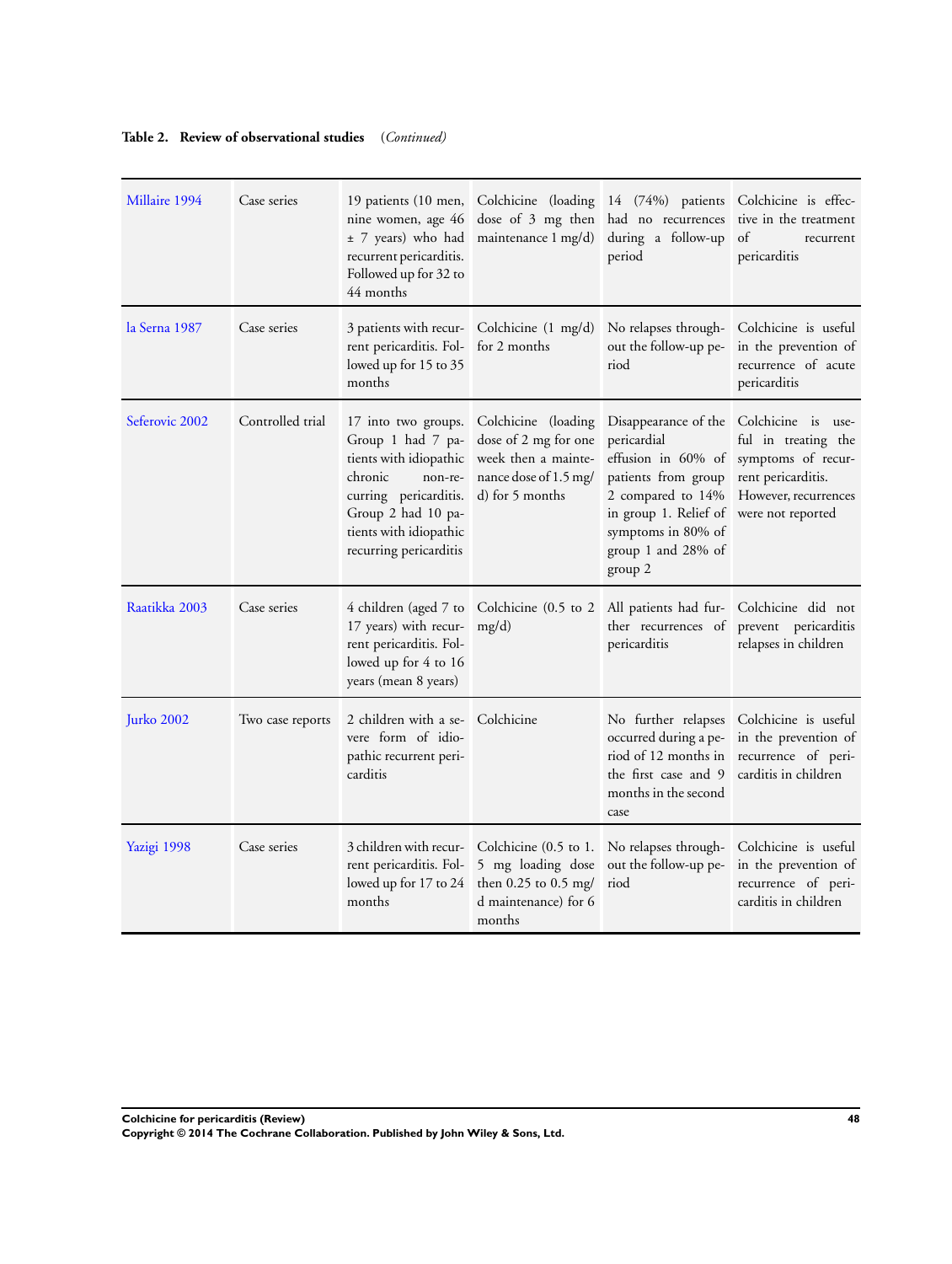#### <span id="page-51-0"></span>**A P P E N D I C E S**

#### **Appendix 1. Search Strategies**

#### **CENTRAL (No. of results 23 )**

#1 MeSH descriptor: [Pericarditis] explode all trees

#2 MeSH descriptor: [Pericardium] this term only

#3 pericard\*

#4 #1 or #2 or #3

#5 MeSH descriptor: [Colchicine] explode all trees

#6 colchi\*

#7 colchysat or colcine or colcrys or colgout or goutichine or goutnil or kolkicin or "nsc 757" or

tolchicine

#8 #5 or #6 or #7

#### #9 #4 and #8 **MEDLINE OVID (No. of results 153)**

1. exp Pericarditis/

- 2. Pericardium/
- 3. pericard\*.tw.
- 4. or/1-3
- 5. exp Colchicine/
- 6. colchicin\*.tw.
- 7. colchin.tw.
- 8. colchicum\*.tw.
- 9. colchily.tw.
- 10. colchimedio.tw.
- 11. colchiquim.tw.
- 12. colchisol.tw.

13. colchysat.tw.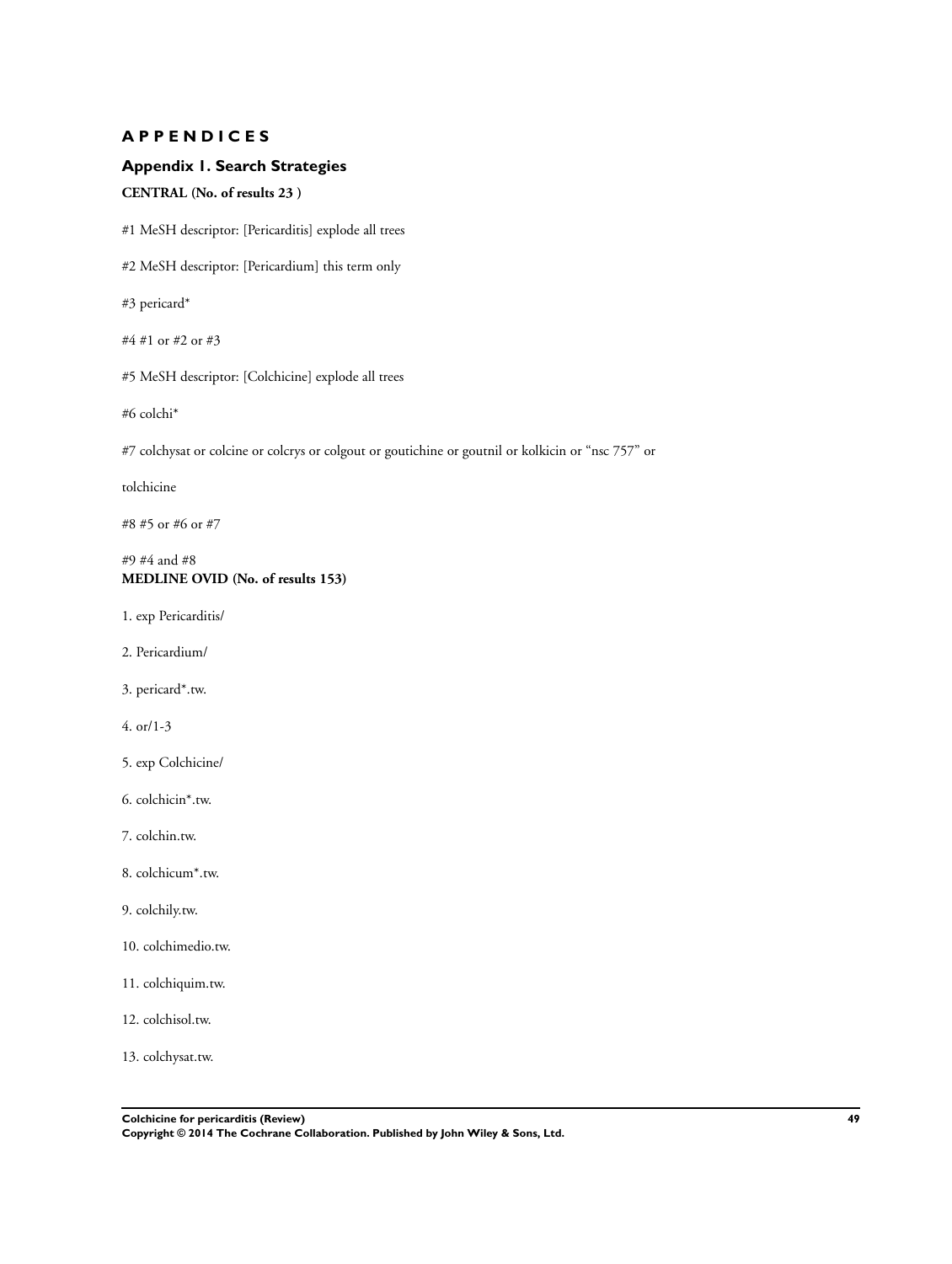14. colcine.tw.

15. colcrys.tw.

16. colgout.tw.

17. goutichine.tw.

18. goutnil.tw.

19. kolkicin.tw.

20. nsc 757.tw.

21. tolchicine.tw.

22. colchichin\*.tw.

23. or/5-22

24. 4 and 23

25. randomized controlled trial.pt.

26. controlled clinical trial.pt.

27. randomized.ab.

28. placebo.ab.

29. drug therapy.fs.

30. randomly.ab.

31. trial.ab.

32. groups.ab.

33. 25 or 26 or 27 or 28 or 29 or 30 or 31 or 32

34. exp animals/ not humans.sh.

35. 33 not 34

#### 36. 24 and 35 **EMBASE OVID (No. of results 74)**

1. exp pericarditis/

2. pericardium/

3. pericard\*.tw.

**Colchicine for pericarditis (Review) 50**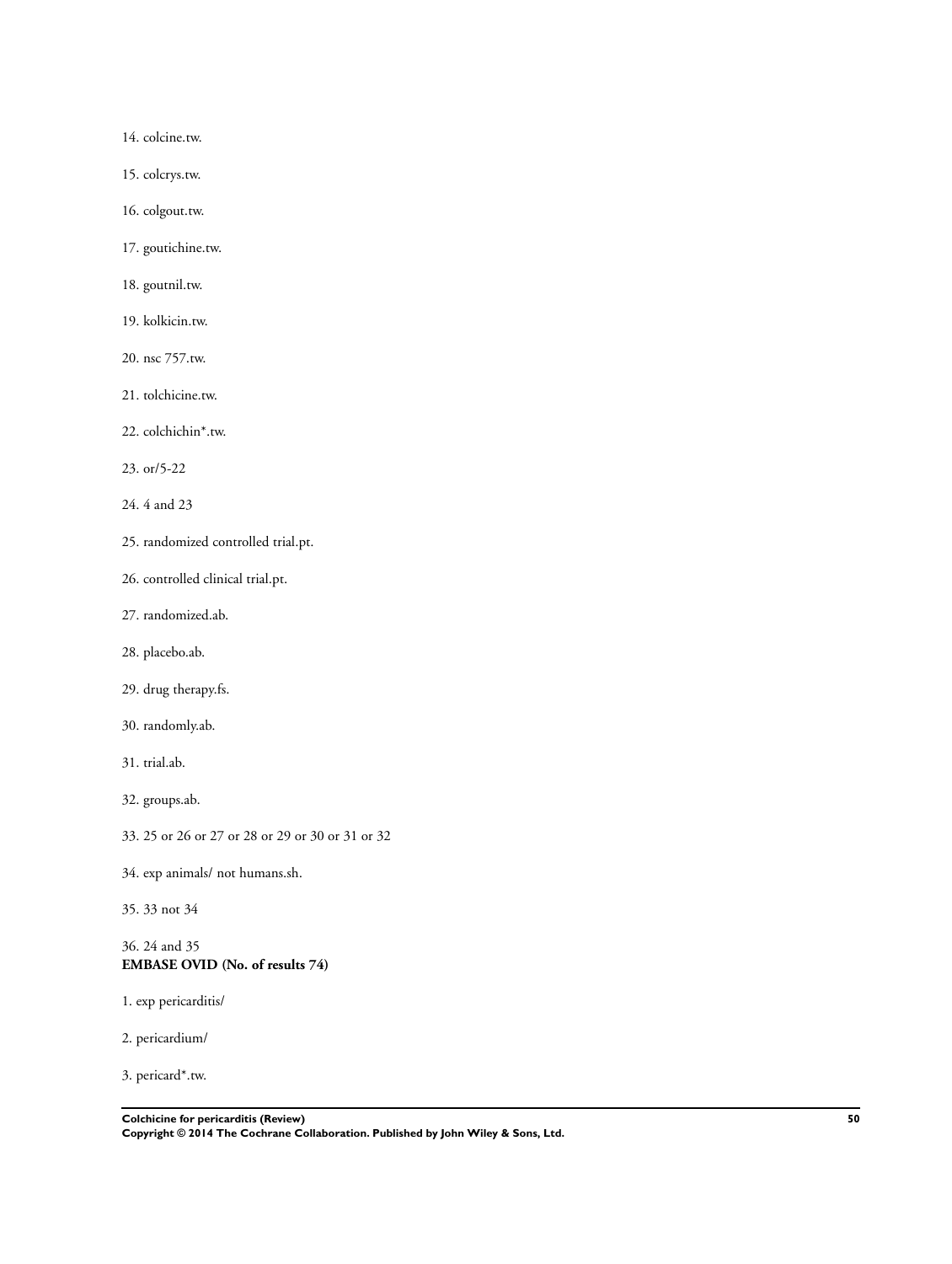4. or/1-3

- 5. colchicine/
- 6. colchicin\*.tw.
- 7. colchin.tw.
- 8. colchicum\*.tw.
- 9. colchily.tw.
- 10. colchimedio.tw.
- 11. colchiquim.tw.
- 12. colchisol.tw.
- 13. colchysat.tw.
- 14. colcine.tw.
- 15. colcrys.tw.
- 16. colgout.tw.
- 17. goutichine.tw.
- 18. goutnil.tw.
- 19. kolkicin.tw.
- 20. nsc 757.tw.
- 21. tolchicine.tw.
- 22. colchichin\*.tw.
- 23. or/5-22
- 24. 4 and 23
- 25. random\$.tw.
- 26. factorial\$.tw.
- 27. crossover\$.tw.
- 28. cross over\$.tw.
- 29. cross-over\$.tw.
- 30. placebo\$.tw.

**Colchicine for pericarditis (Review) 51 Copyright © 2014 The Cochrane Collaboration. Published by John Wiley & Sons, Ltd.**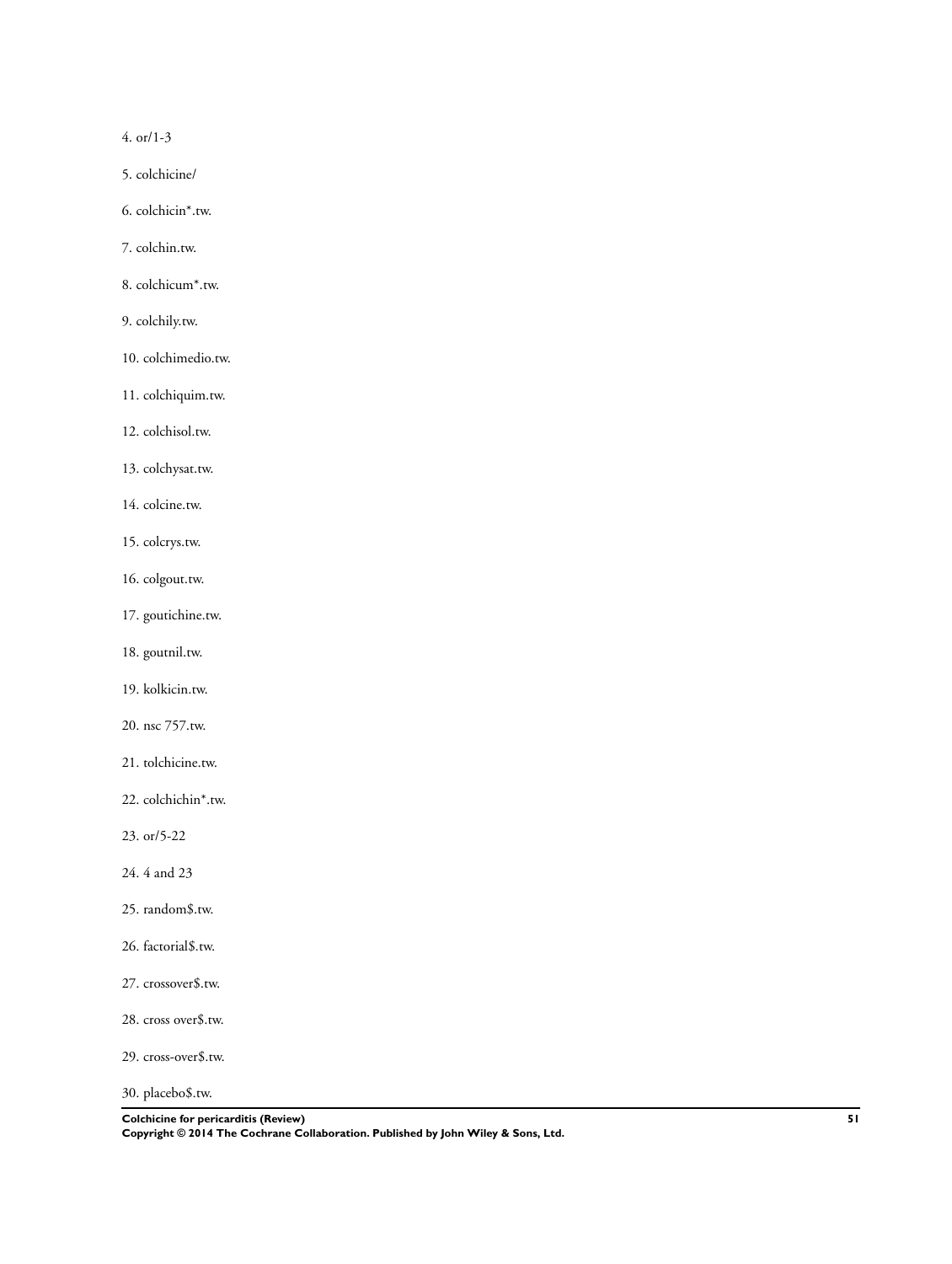31. (doubl\$ adj blind\$).tw.

32. (singl\$ adj blind\$).tw.

33. assign\$.tw.

34. allocat\$.tw.

35. volunteer\$.tw.

36. crossover procedure/

37. double blind procedure/

38. randomized controlled trial/

39. single blind procedure/

40. 25 or 26 or 27 or 28 or 29 or 30 or 31 or 32 or 33 or 34 or 35 or 36 or 37 or 38 or 39

41. (animal/ or nonhuman/) not human/

42. 40 not 41

43. 24 and 42 **Web of Science (No. of results 18)**

# 3 #2 AND #1

# 2 TS=(colchi\* or colchysat or colcine or colcrys or colgout or goutichine or goutnil or kolkicin or "nsc

757" or tolchicine)

# 1 TS= pericard\*

**Ongoing trials** i**n (International Clinical Trials Registry Platform Search / ClinicalTrials.gov / www.clinicaltrialsregister.eu)** Search term: colchicine pericarditis

#### **C O N T R I B U T I O N S O F A U T H O R S**

S Alabed: Conceived the review, designed and wrote the protocol, searched for studies, screened search results for included studies, data extraction and risk of bias assessment, co-ordinated the review, entered data into RevMan and wrote the review results.

JB Cabello: Conceived the review, co-ordinated the protocol and review, content and methodological expert.

GJ Irving: Data extraction and risk of bias assessment.

M Qintar: Screened search results for included studies.

A Burls: Contributed to the development of the review protocol and registration on *The Cochrane Library*, and reviewed and edited the draft report.

**Colchicine for pericarditis (Review) 52**